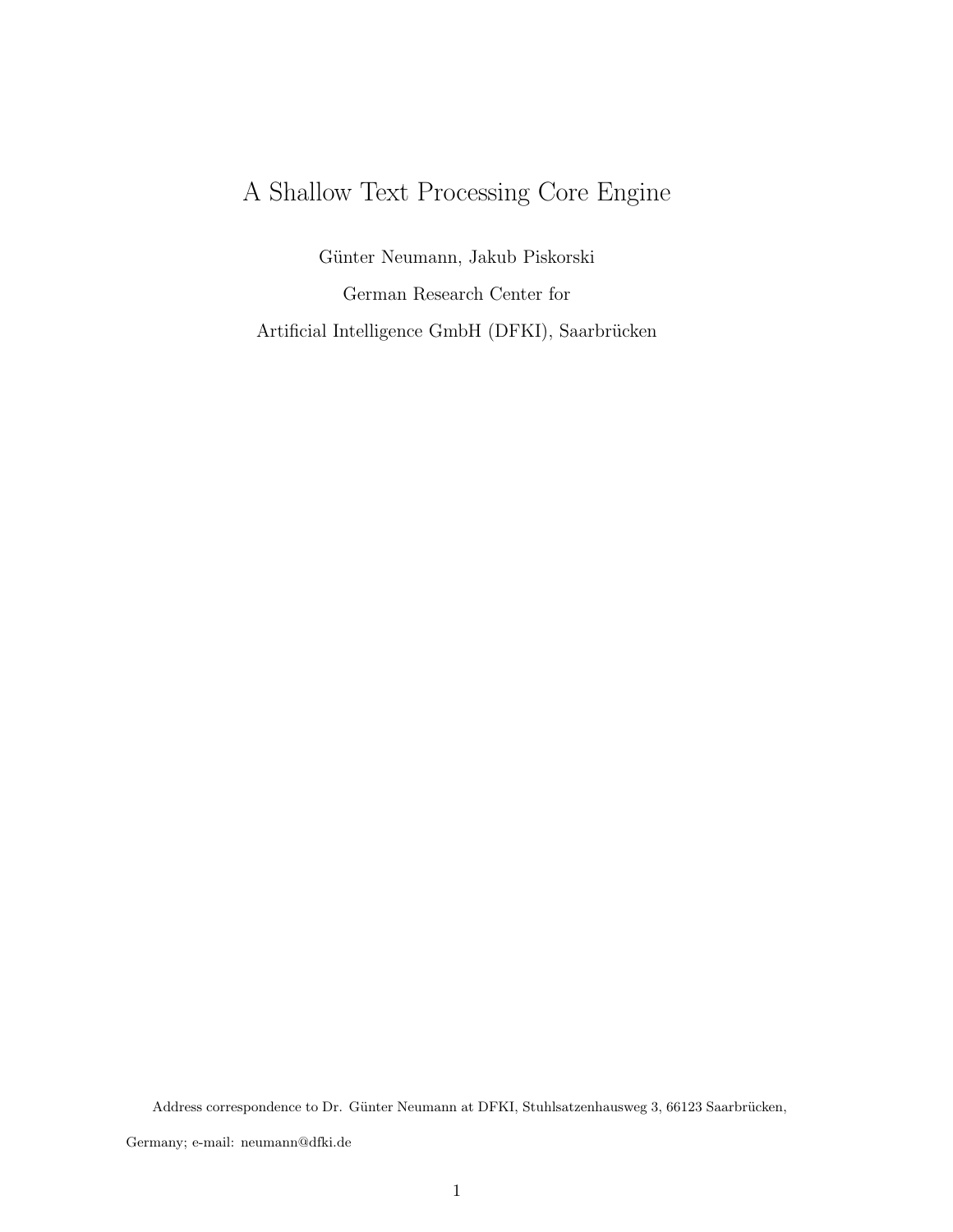#### Abstract

In this paper we present<sup>1</sup> SPPC, a high-performance system for intelligent extraction of structured data from free text documents. sppc consists of a set of domain-adaptive shallow core components that are realized by means of cascaded weighted finite state machines and generic dynamic tries. The system has been fully implemented for German; it includes morphological and on-line compound analysis, efficient POS-filtering, high performance named entity recognition and chunk parsing based on a novel divideand-conquer strategy. The whole approach proved to be very useful for processing free word order languages like German. sppc has a good performance (more than 6000 words per second on standard PC environments) and achieves high linguistic coverage, especially for the divide-and-conquer parsing strategy, where we obtained an f-measure of 87.14% on unseen data.

Key words: natural language processing, shallow free text processing, German language, finite-state technology, information extraction, divide-and-conquer parsing

<sup>&</sup>lt;sup>1</sup>The paper is based on previous work described in (Piskorski and Neumann, 2000) and (Neumann, Braun, and Piskorski, 2000), but presents substantial improvements and new results.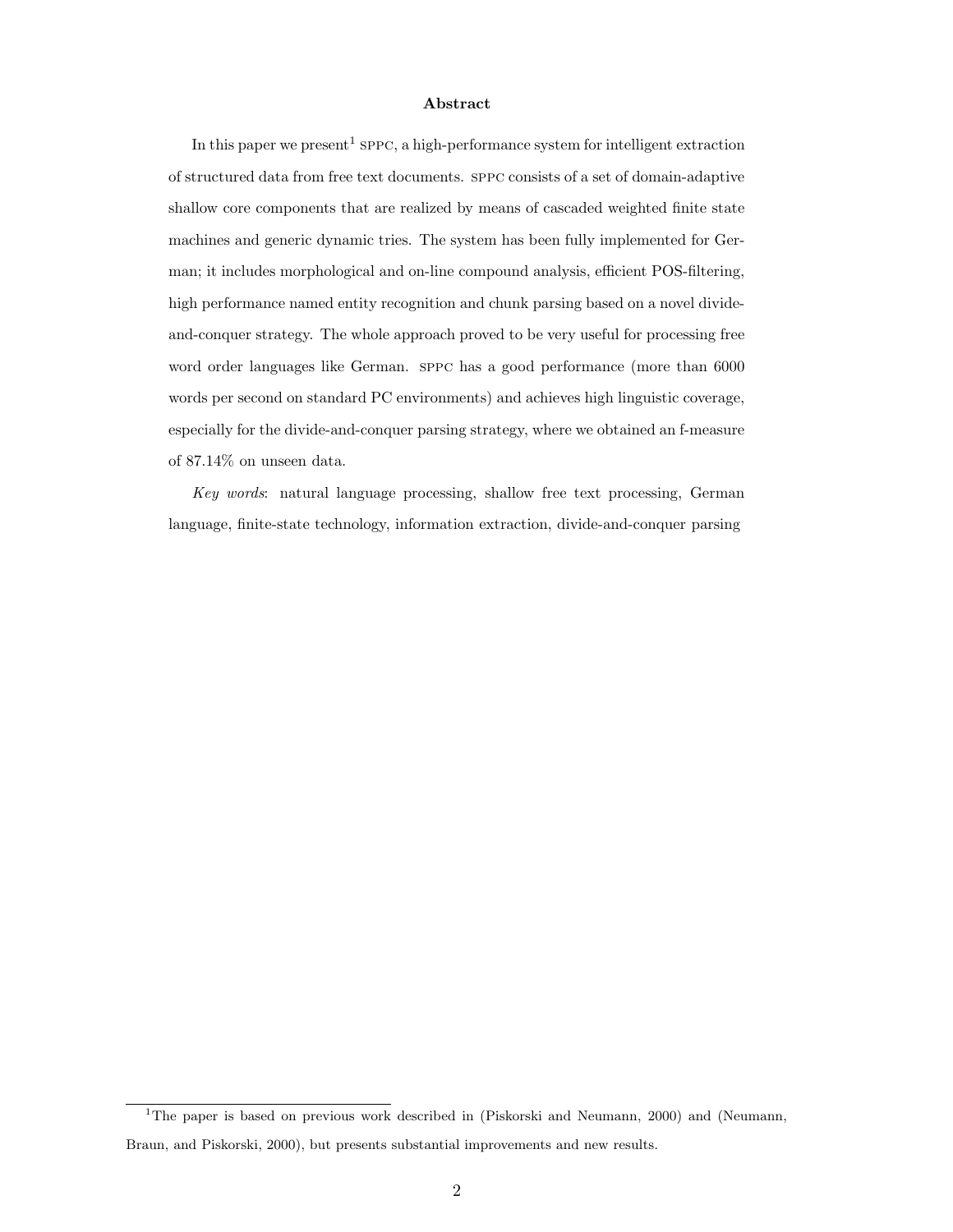## 1 Introduction

In the majority of current large–scale information management approaches linguistic text analysis is restricted to be performed on the word level (e.g., tokenization, stemming, morphological analysis or part-of-speech tagging) which is then combined with different word occurrence statistics. Unfortunately such techniques are far from achieving optimal recall and precision simultaneously. Only in few research areas viz. information extraction (Grishman and Sundheim, 1996; Cowie and Lehnert, 1996) or extraction of ontologies from text documents some approaches (e.g., (Assadi, 1997)) already make use of partial parsing. However, the majority of current systems perform a partial parsing approach using only a very limited amount of general syntactic knowledge for the identification of nominal and prepositional phrases and verb groups. The combination of such units is then performed by means of domain-specific relations (either hand-coded or automatically acquired). The most advanced of today's systems are applied to English text, but there are now a number of competitive systems which process other languages as well (e.g., German (Neumann et al., 1997), French (Assadi, 1997), Japanese (Sekine and Nobata, 1998), or Italian (Ciravegna et al., 1999)).

Why shallow processing? Current large–scale information management systems IMS are concerned with the task of extracting relevant features from natural language (NL) text documents and searching for interesting relationships between the extracted entities (i.e., structured data objects), e.g., text mining, information extraction, semantics–oriented information retrieval or extraction of ontologies from NL texts, see also fig. 1. A challenging feature of such IMS is that the information is only implicitly encoded in an unstructured way from the perspective of a computational system. Thus, a major first step is to map the unstructured NL text to a structured internal representation (basically a set of data objects), which is then further processed by the application and domain–specific algorithms (e.g., in the case of text mining these are known data mining algorithms and in the case of information extraction they are domain–specific template filling and merging algorithms).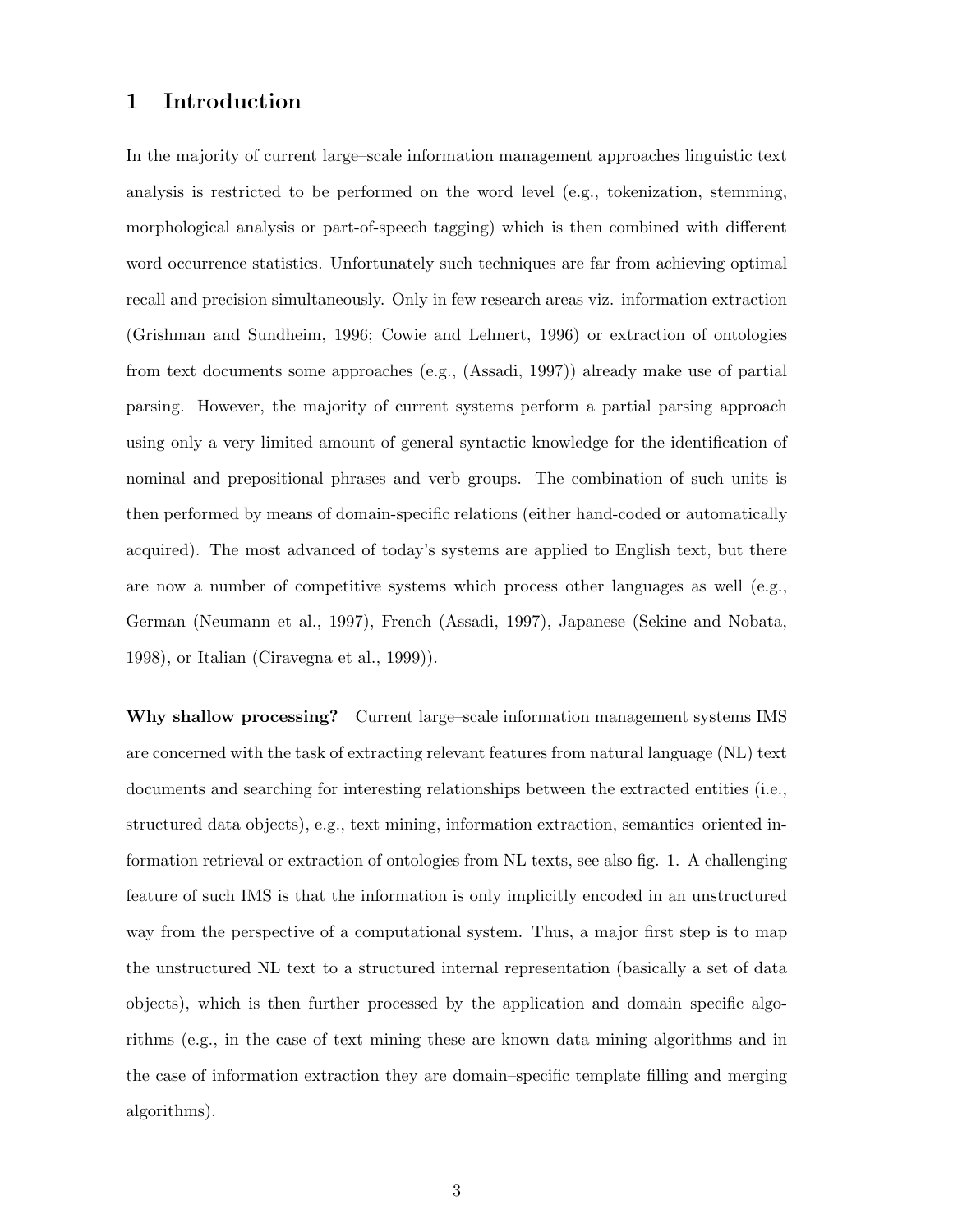

Figure 1: Applications of shallow text processing

It seems obvious that the more structure one can extract from the NL texts the better the application specific algorithms might perform. In principle, it would be possible to use an exhaustive and deep generic text understanding system, which would aim to accommodate the full complexities of a language and to make sense of the entire text. However, even if it were be possible to formalize and represent the complete lexicon and grammar of a natural language, the system would still need a very high degree of robustness and efficiency. It has been shown that, at least today, realizing such a system is impossible for large–scale NL processing. However, in order to fulfill the ever increasing demands for improved processing of real-world texts, NL researchers have started to relax the theoretical challenge to some more practical approaches which handle the requested robustness and efficiency. This has lead to so–called shallow NL processing approaches, where certain generic language regularities which are known to cause complexity problems are either not handled, e.g., instead of computing all possible readings only an underspecified structure is computed or handled very pragmatically, e.g., by restricting the depth of recursion on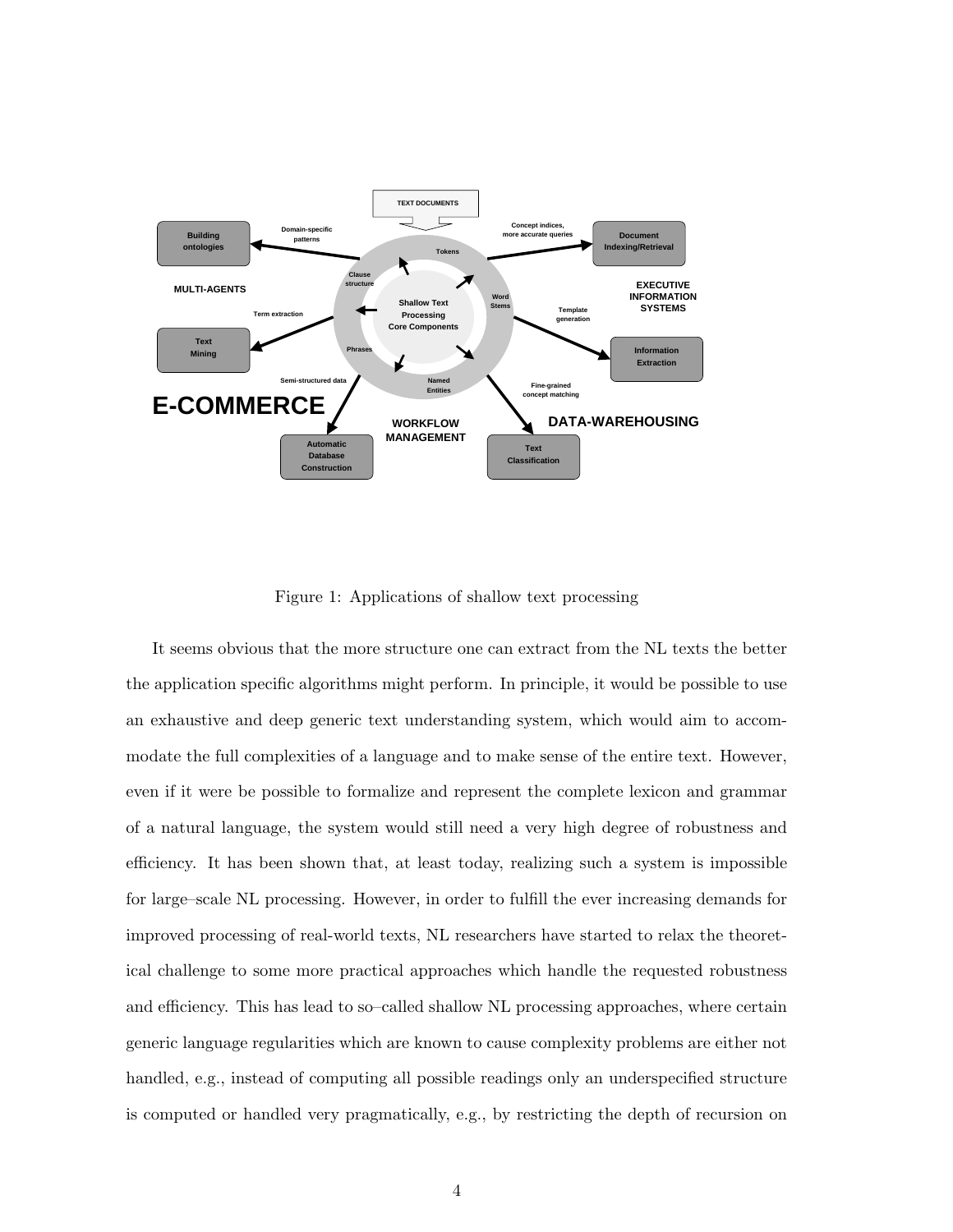the basis of a corpus analysis or by making use of heuristic rules, like "longest matching substrings". This engineering view of language has lead to a renaissance and improvement of well-known efficient techniques, most notably finite state technology for robust parsing.

NLP as normalization We are interested in exploring and investigating large–scale re-usable and domain-adaptive language technology by viewing NLP as a step–by–step process of normalization from more general coarse-grained to more fine-grained information depending on the degree of structure and the naming (typing) of structural elements. For example, in the case of morphological processing, the determination of lexical stems  $(e.g., "Haus" (house))$  can be seen as a normalization of the corresponding word forms  $(e.g.,$ "Häusern" (houses-PL-DAT) and "Hauses" (house-SG-GEN). In the same way, named entity expressions or other special phrases (word groups) can be normalized to some canonical forms and treated as paraphrases of the underlying concept. For example, the two date expressions "18.12.98" and "Freitag, der achtzehnte Dezember 1998" could be normalized to the following structure:

$$
\langle type = date, year = 1998, month = 12, day = 18, weekday = 5 \rangle.
$$

In the case of generic phrases or clause expressions, a dependence-based structure can be used for normalization. For example, the nominal phrase "für die Deutsche Wirtschaft" (for the German economy) can be represented as

$$
\langle head = f\ddot{u}r, comp = \langle head = wirtschaft, quant = def, mod = deutsche \rangle \rangle.
$$

One of the main advantages of following a dependence approach to syntactic representation is its use of syntactic relations to associate surface lexical items. Actually this property has lead to a recent renaissance of dependence approaches especially for its use in shallow text analysis (e.g., (Grinberg, Lafferty, and Sleato, 1995; Oflazer, 1999)). Following this view point, domain-specific IE templates also can be seen as normalizations because they only represent the relevant text fragments (or their normalizations) used to fill corresponding slots by skipping all other text expressions. Thus seen, two different text documents which yield the same template instance can be regarded as paraphrases because they "mean" the same.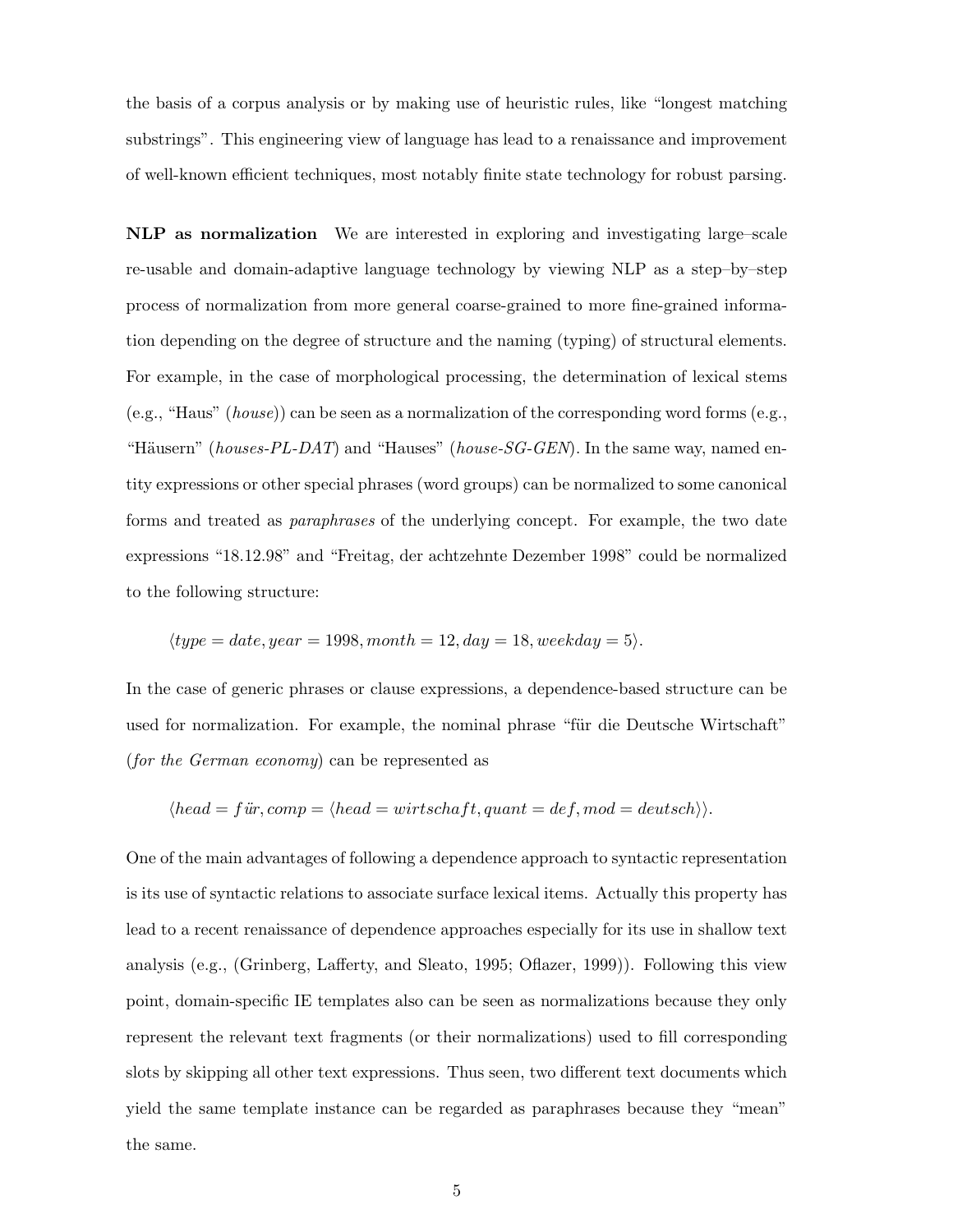Robust parsing of unrestricted text In this paper we will take this point of view as our main design criteria for the development of sppc: a robust and efficient core engine for shallow text processing. sppc consists of a set of advanced domain–independent shallow text processing tools which supports very flexible preprocessing of text wrt. the degree of depth of linguistic analysis. In contrast to the common approach of deep grammatical processing, where the goal is to find all possible readings of a syntactic expression, we provide a complete but underspecified representation by only computing a general coarse-grained syntactic structure which can be thought of as domain independent. This rough syntactic analysis can then be made more precise by taking into account domainspecific knowledge. Our parser recognizes basic syntactic units and grammatical relations (e.g., subject/object) robustly by using relatively underspecified feature structures, by postponing attachment decisions and by introducing a small number of heuristics.

sppc is a very fast and robust, completed and functioning large–scale NLP system for German which possesses a high degree of modularity and domain–independence. Besides this important engineering strength of the system, the major scientific contribution is its novel two-phase robust parsing strategy. In contrast to standard bottom-up chunk parsing strategies, we present a divide-and-conquer strategy for robust parsing that only determines the topological structure of a sentence (i.e., verb groups, sub–clauses) in a first phase. In a second phase the phrasal grammars are applied to the contents of the different fields of the main and sub-clauses followed by a final step which determines the grammatical functions for the identified syntactic constituents. The whole approach proved to be very useful for processing free word order languages like German what concerns speed, robustness and coverage (f-measure of 87.14% of unseen data, see sec. 6). Although the basic underlying machinery of our robust parsing approach is based on state–of-the–art finite technology, the degree and richness of the syntactic structure (constituent structure, grammatical functions, agreement information) goes beyond most of the recent shallow parsing systems; especially for processing unrestricted German NL text, it seems to be the best.

sppc has a high application potential and has already been used in different application areas ranging from processing email messages (Busemann et al., 1997), text classification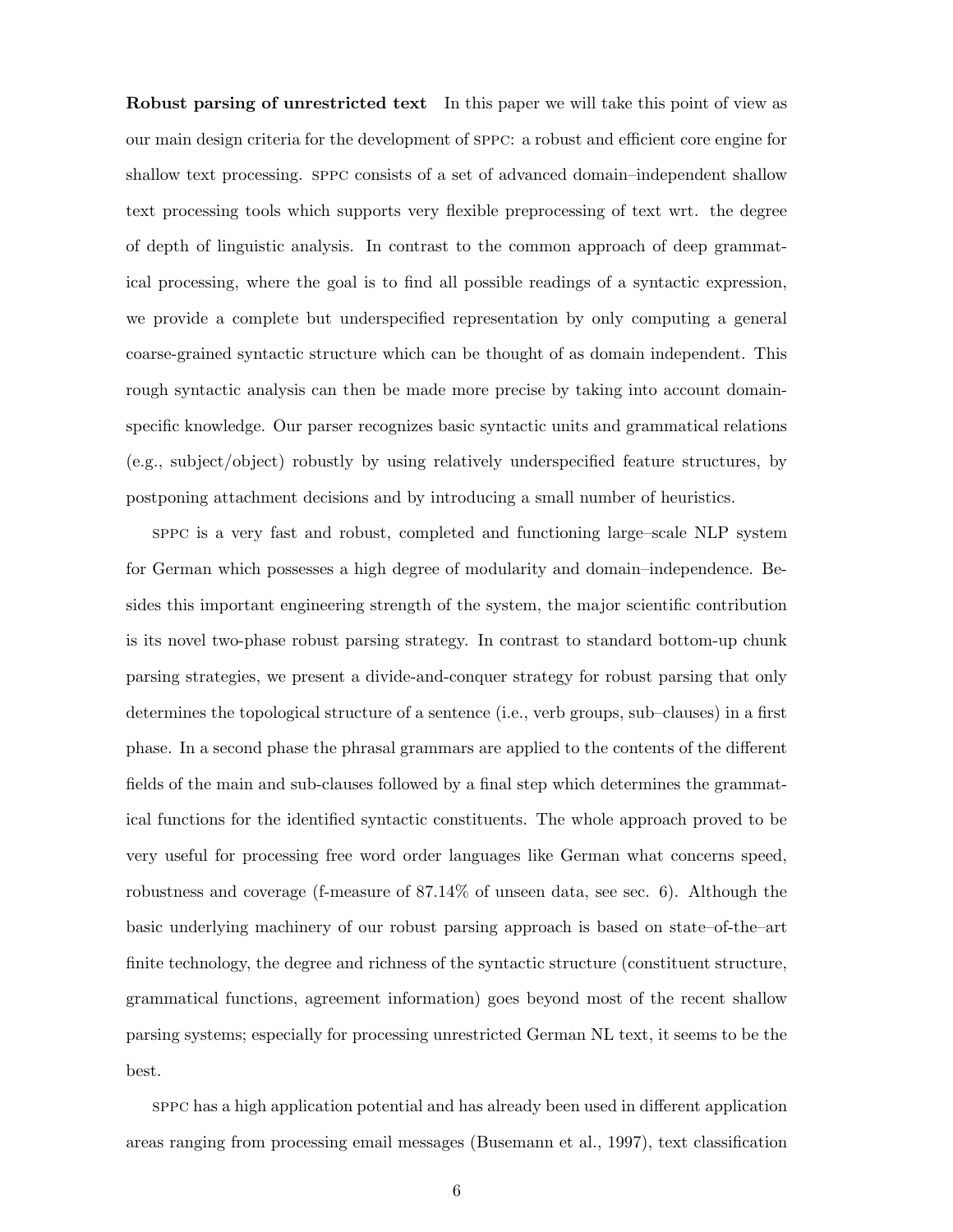(Neumann and Schmeier, 1999), text routing in call centers, text data mining, extraction of business news information (these latter as part of industrial projects), to extraction of semantic nets on the basis of integrated domain ontologies (Staab et al., 1999). sppc has been fully implemented for German with high coverage on the lexical and syntactic level, and with an excellent speed. We have also implemented first versions of sppc for English and Japanese using the same core technology (see also sec. 8). In this paper we will, however, focus on processing German text documents.

The rest of the paper is organized as follows. In section 2 we give a complete overview of the whole system by describing briefly all relevant components using a running example to demonstrate some of the technical details. In the sections 3 to 5 we then describe in more detail the major novel aspects of our parsing approach. In section 3 we describe important aspects of our finite state technology, in section 4 we define and discuss a robust algorithm for performing online recognition of German compounds, and in section 5 the robust two–level parser is described. Evaluation results of major components are collected and summarized in section 6. In section 7, we relate our work basically to other methods which also treat unrestricted German texts, and conclude the paper in section 8 with a short description of some interesting future directions.

## 2 System overview

In this section we give a complete, but rough overview of the system. Details of major novel aspects of our approach will then be described in the following sections. The architecture of sppc is shown in Figure 2. It consists of two major components, a) the Linguistic Knowledge Pool LKP and b) STP, the shallow text processor itself. The STP provides a partial analysis of NL-texts by exploiting the linguistic resources available in the lkp. Emphasis is placed on recognizing basic syntactic units without attempting to resolve attachment ambiguities or to recover missing information (such as traces resulting from the movement of constituents). The output of STP is a sequence of flat underspecified (partial) dependency trees (UDTs), where only upper bounds for attachment and the scoping of modifiers are expressed (see Section 5 for details). Besides the identification of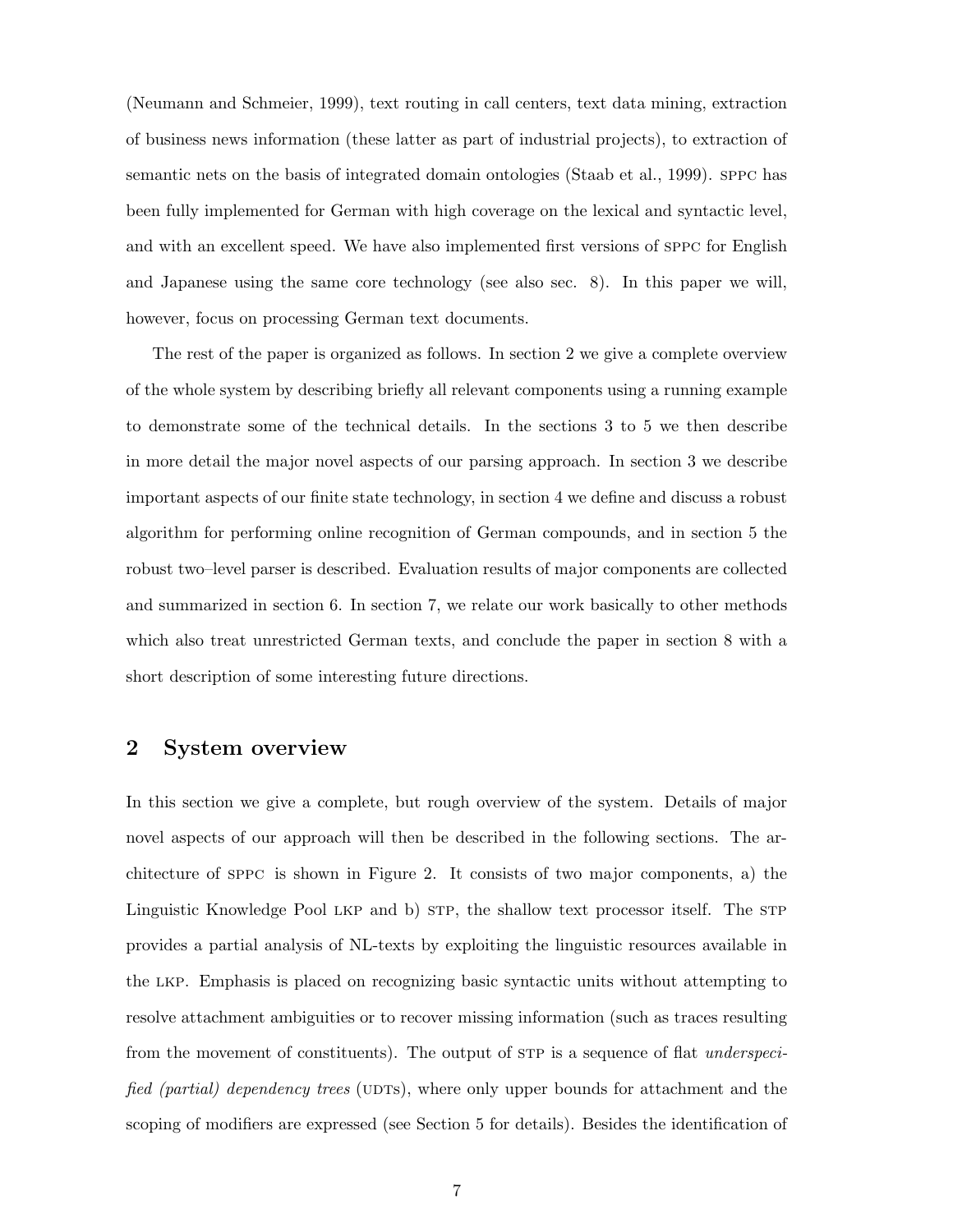

Figure 2: The blueprint of the system architecture.

shallow linguistic patterns (i.e., chunks) and the labeling of head-dependent relations, STP also assigns grammatical functions (e.g., subject, object) using a large subcategorisation lexicon.

We distinguish two primary levels of processing within in STP, the *lexical level* and the clause level. Both are subdivided into several components. In order to illustrate their functionality we will use the following sentence as a running example

Die Siemens GmbH hat 1988 einen Gewinn von 150 Millionen DM, weil die Aufträge im Vergleich zum Vorjahr um 13% gestiegen sind.

Siemens Ltd made a profit of 150 million German Marks in 1988 due to a 13% increase in contracts in comparison to the previous year.

#### 2.1 Lexical Processing

**Tokenization** The first component on the lexical level is the TEXT TOKENIZER which maps sequences of characters into greater units, called tokens and identifies their type (e.g.,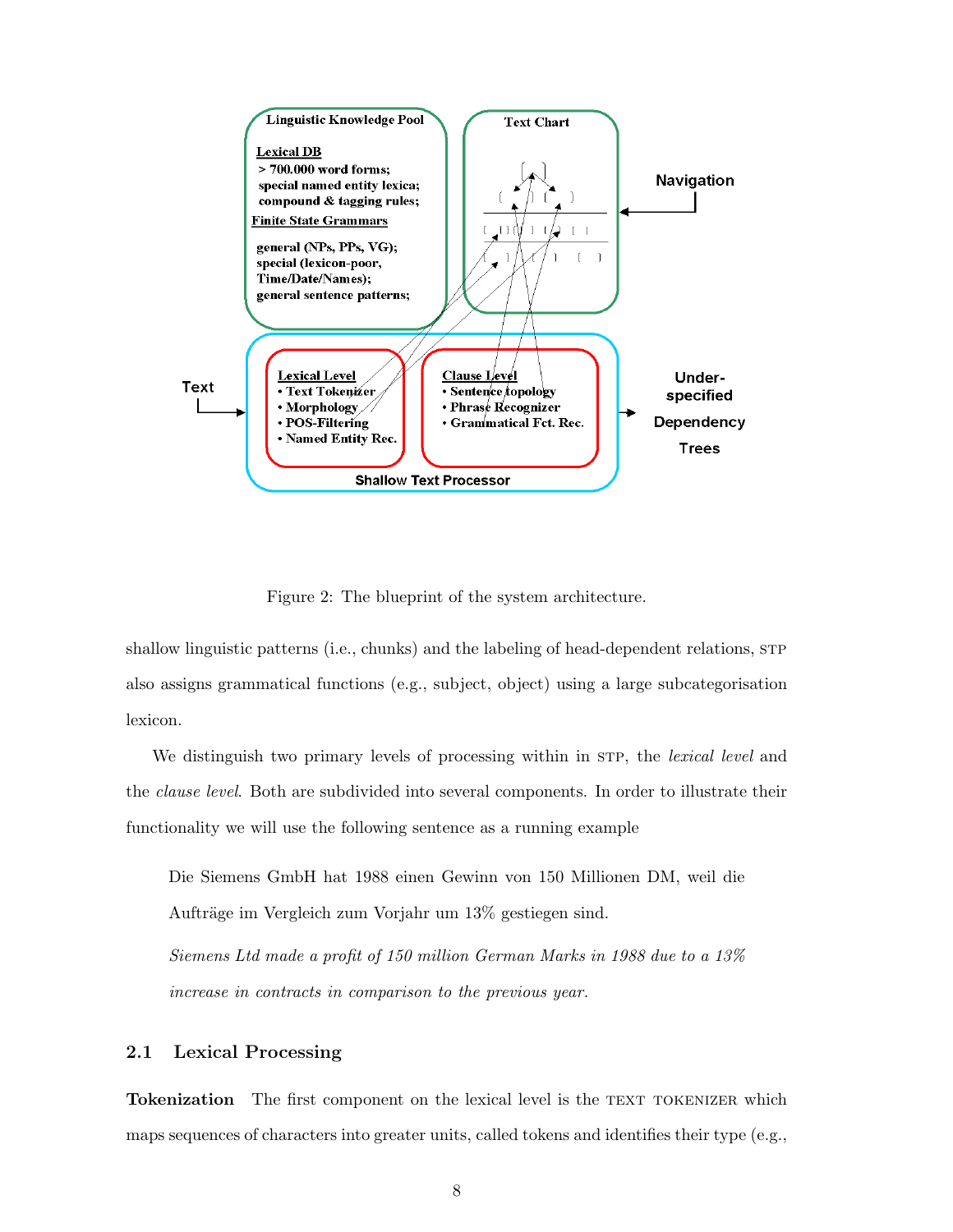lowercase words, abbreviations). We use a wide variety of about 50 token types which simplifies the processing of the subsequent modules. For instance, the token "GmbH"  $(Ltd)$  in our example would be classified as a *mixed word* since it consists of both lower and upper case letters, where such information determines a potential acronym.

Morphological analysis Each token which is identified as a potential word form is further processed by the morphological component which includes inflectional analysis of word forms, and on-line recognition of compounds (e.g., "Kunststoffbranche" synthetic materials industry). The latter tasks is crucial when processing unrestricted NL texts since compounding is a very productive and creatively used property of the German language (see more details in section 4). Each recognized valid word form is associated with the list of its possible readings consisting of the stem, inflection information and the part-of-speech (POS–) category. For example, the token "Gewinn" in our example sentence would be associated with the verb reading [POS: V FORM: IMP NUM: SG] (imperative singular of to win) and the noun reading [POS: N NUM: SG CASE: {Nom, Dat, Acc}] (revenue in singular nominative, dative or accusative). Our morphological component uses a full-form lexicon containing about 700,000 entries which were automatically created from 120,000 stem entries in the morphological component morphix (Finkler and Neumann, 1988). We did not use MORPHIX in our system, simply because it is not available in  $C++$  (the major programming language of the core system) with its full functionality. On the other hand, it is clear that making use of a full-form lexicon simplifies on-line morphological processing. Hence our combined approach—full-form lexicon with on-line compounding— also seems to be an interesting practical alternative.

POS–tagging Words which are ambiguous with respect to their POS–category are disambiguated using three types of manually constructed filtering rules: (a) case-sensitive rules, (b) contextual filtering rules based on POS-information (e.g., change tag of word from noun or verb to noun if the previous word is a determiner), and (c) rules for filtering out rare readings (e.g., "recht" - right vs. rake(3rd person, sg)). In order to achieve broader coverage we integrated (and manually checked) rules determined by Brill's tagger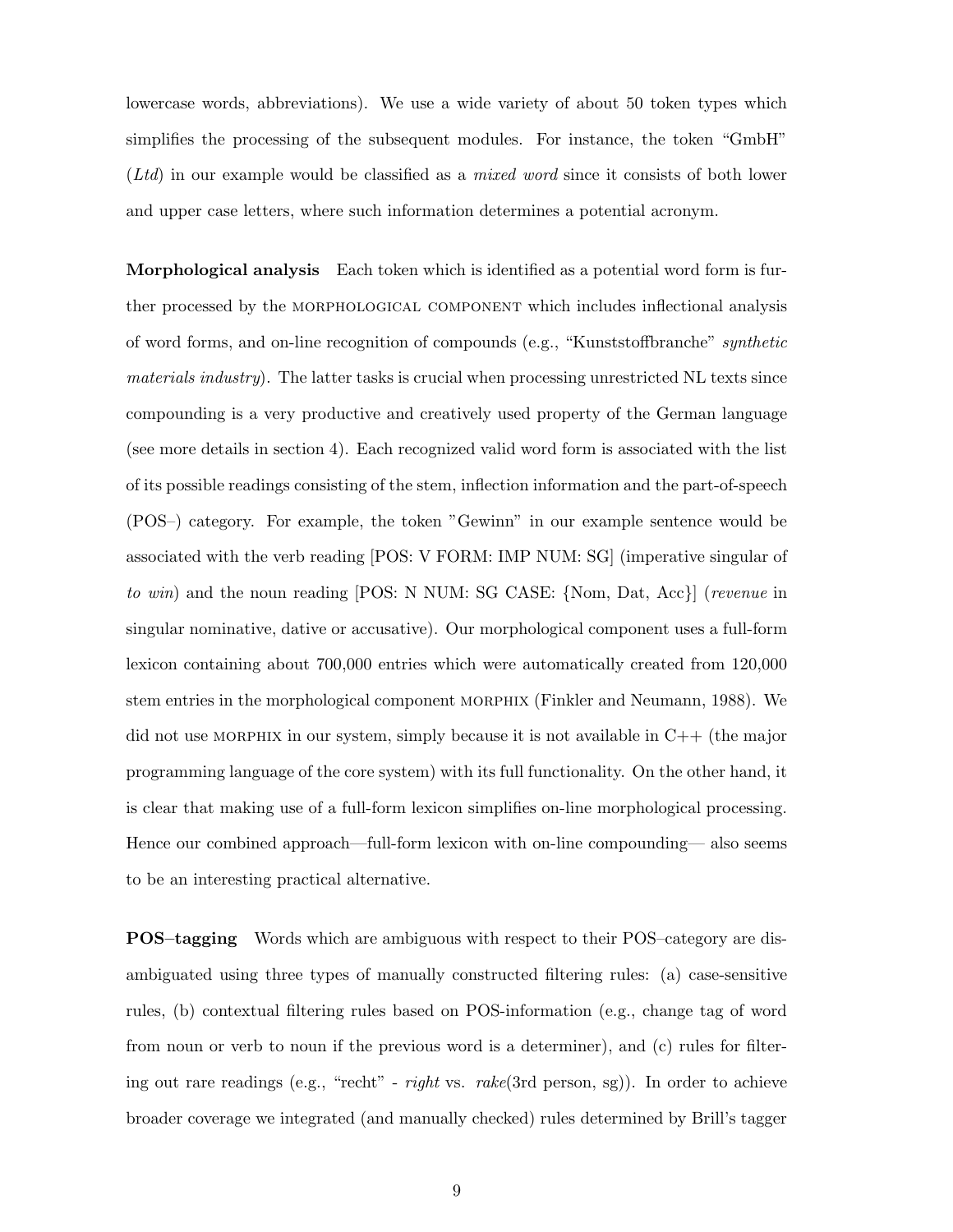(Brill, 1993). The current version of the system contains about 120 filtering rules which are compiled into one single finite-state expression using the techniques described in section 3. As a simple illustrative example, consider again the word "Gewinn" (meaning either to win or revenue) where the POS-tagger would filter out the verb reading since verbs can only be used with an uppercase initial letter in the initial position of a sentence.

Named–Entity recognition In the final step of the lexical component, the Named ENTITY (NE) FINDER treats temporal expressions like time and date, several name expressions such as organizations, persons and location. Each type of NE is defined as a finite–state sub–grammar which takes into account the specific context an NE appears in (e.g., company designator, first name, morpho–syntactic properties of contextual elements). We are following a rule–based pattern–recognition approach similar to the approaches described in (Appelt et al., 1993; Grishman, 1995), such that NE's are identified basically by looking for contextual cues relying only on a small amount of NE–specific dictionaries (e.g., a list of the names of the 50 largest companies). The major reason for doing this is that the creation and use of NE's change dynamically over time, so that a pure dictionary approach is not realistic. We also decided to use a rule–based approach, because statistics based approaches (cf. (Borthwick, 1999) and (Bikel et al., 1997)) are too corpus and domain sensitive, and a rule–based approach is usually easier to maintain.

However, we observed that subsequent occurrences of already recognized NE's frequently appear in abbreviated form (e.g., "Siemens GmbH" and "Siemens"), often by making use only of a single word. Instead of defining specific recognition rules for these cases, we developed a method for the online creation of a dynamic NE lexicon. Once an NE has been recognized by means of the known rules (e.g., "Martin Marietta Corp."), we store all words (without the contextual cues) in a lexicon (e.g., separate, but connected entries for "Martin Marietta", "Martin" and "Marietta"). Then, for each unknown word sequence or common noun (e.g., the word "March" is usually used to refer to the month, but could also be part of an NE) which occurs in a certain distance to an recognized NE, we look it up in the dynamic lexicon. In this way, an NE–specific kind of co–reference resolution is performed. Continuing the annotation of our running example with extracted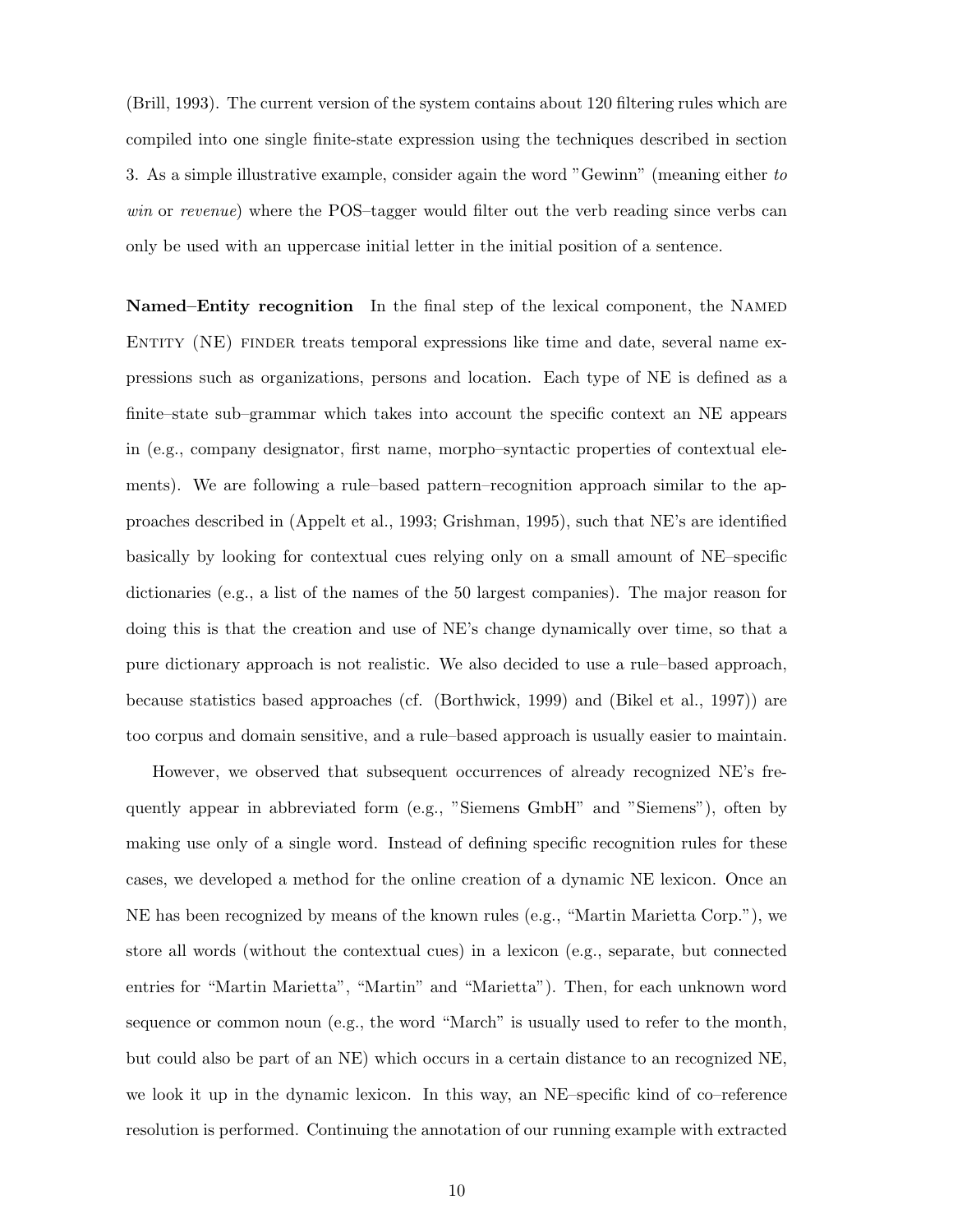features, the NE–recognizer contributes as follows:

Die  $_{\text{[company]}}$  Siemens GmbH hat  $_{\text{[num]}}$  1988 einen Gewinn von  $_{\text{[monetary]}}$  150 Millionen DM], weil die Aufträge im Vergleich zum Vorjahr um  $[percent 13\%]$ gestiegen sind.

Recognition of named entities could be postponed and integrated into the clausal level, but it seems to be more appropriate to perform it at this stage since it reduces the amount of potential sentence boundaries (many punctuation marks are included in named entities).

#### 2.2 Clause Level

At the clause level, the hierarchical structure of the words of a sentence is constructed using our robust divide–and-conquer chunk parser. In section 5 the motivation as well as the technical details are discussed, so we will introduce it here only very briefly. In contrast to deep parsing strategies, where phrases and clauses as well as determination of their grammatical functions are interleaved, we separate these steps into three corresponding sub–components: 1) recognition of NPs, PPs, verb groups (VG), as well as named entity (NE) phrases; 2) recognition of topological clause structure; and 3) recognition of grammatical functions. Steps 1 and 2 are interleaved, whereas step 3 operates on the output of the topological structure recognition component. Steps 1 and 2 are realized by means of finite state grammars. Step 3 is realized through a specialized constraint solver which performs agreement checks between a verbal head and its dependents while taking into account the subcategorisation information which is available in the lkp (see Figure 2). The finite-state backbone of the whole system currently consists of 141 (mainly disjunctive) regular expressions plus a small number of lexical rules for passivization used in Step 3.

Again using our running example, in a first phase only the verb groups and the topological structure of a sentence according to the linguistic field theory (cf. (Engel, 1988)) are determined domain-independently. In our example, the recognition of verb groups (VG yields—note that we assume that NE–recognition as already taken place):

Die  $_{\text{[company]}}$  Siemens GmbH $_{\text{[VG]}}$  hat $_{\text{[num]}}$  1988 $_{\text{[element]}}$  einen Gewinn von  $_{\text{[monetary]}}$ 150 Millionen DM], weil die Aufträge im Vergleich zum Vorjahr um [percent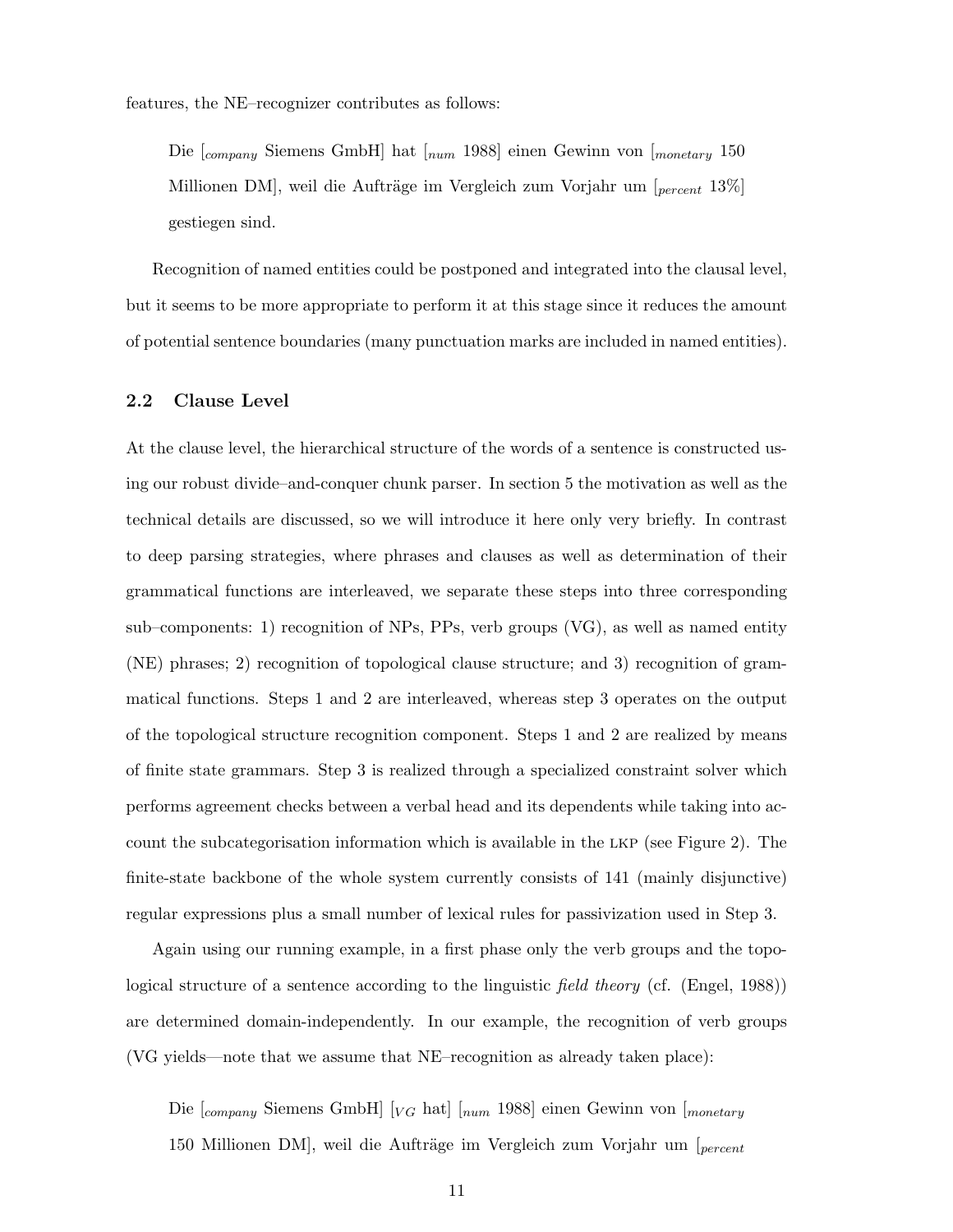13%]  $\lbrack v_G \rbrack$  gestiegen sind.

and the determination of the topological structure results in the following bracketing sub– clause structures (where MAIN-CL and SUB-CL stand for main clause and sub clause respectively):

 $\left[_{MAIN-CL}\right]$  Die  $\left[_{company}\right]$  Siemens GmbH $\left[$   $\left[_{VG}\right]$  hat $\left[_{num}\right]$  1988 $\right]$  einen Gewinn von  $\left[_{monetary}$ 150 Millionen DM], $\left[_{SUB-CL}\right.$ weil die Aufträge im Vergleich zum Vorjahr um  $[percent 13\%]$   $[vG]$  gestiegen sind.]

In the next phase, general (as well as domain-specific) phrasal grammars (nominal and prepositional phrases) are applied to the contents of the different parts of the main and sub-clauses. The current result of the analysis of our example sentence is enriched with NP and PP bracketings (for nominal and prepositional constructs respectively):

[MAIN−CL [NP Die [company Siemens GmbH]] [VG hat] [num 1988] [NP einen Gewinn]  $[PP \text{ von } [monetary \text{ 150} \text{ millionen DM}]], [SUB-CL \text{ weil } [NP \text{ die Aufträge}]$  $[PP]$  im Vergleich]  $[PP]$  zum Vorjahr]  $[PP]$  um  $[percent]$  13%]]  $[VG]$  gestiegen sind.]

In the final step, the grammatical structure is computed using a large subcategorization lexicon for verb stems. It defines syntactic constraints for the arguments of the verb (usually nominal phrases) in order to assign grammatical functions to them once they have been identified (see details of this step in section 5). The final output of the parser for a sentence is then an underspecified dependence tree, where only upper bounds for attachment and scoping of modifiers are expressed (see Figure 3).

#### 2.3 Information access

The system stores all partial results on each level of processing uniformly as feature value structures (together with their type and the corresponding start and end positions of the spanned input text) in a data structure called *text chart* (Piskorski and Neumann, 2000). The different kinds of index information computed by the individual components (e.g., text position, reduced word form, category, phrase) support an uniform flexible and efficient access to all extracted features. Therefore unnecessary re-computations can be avoided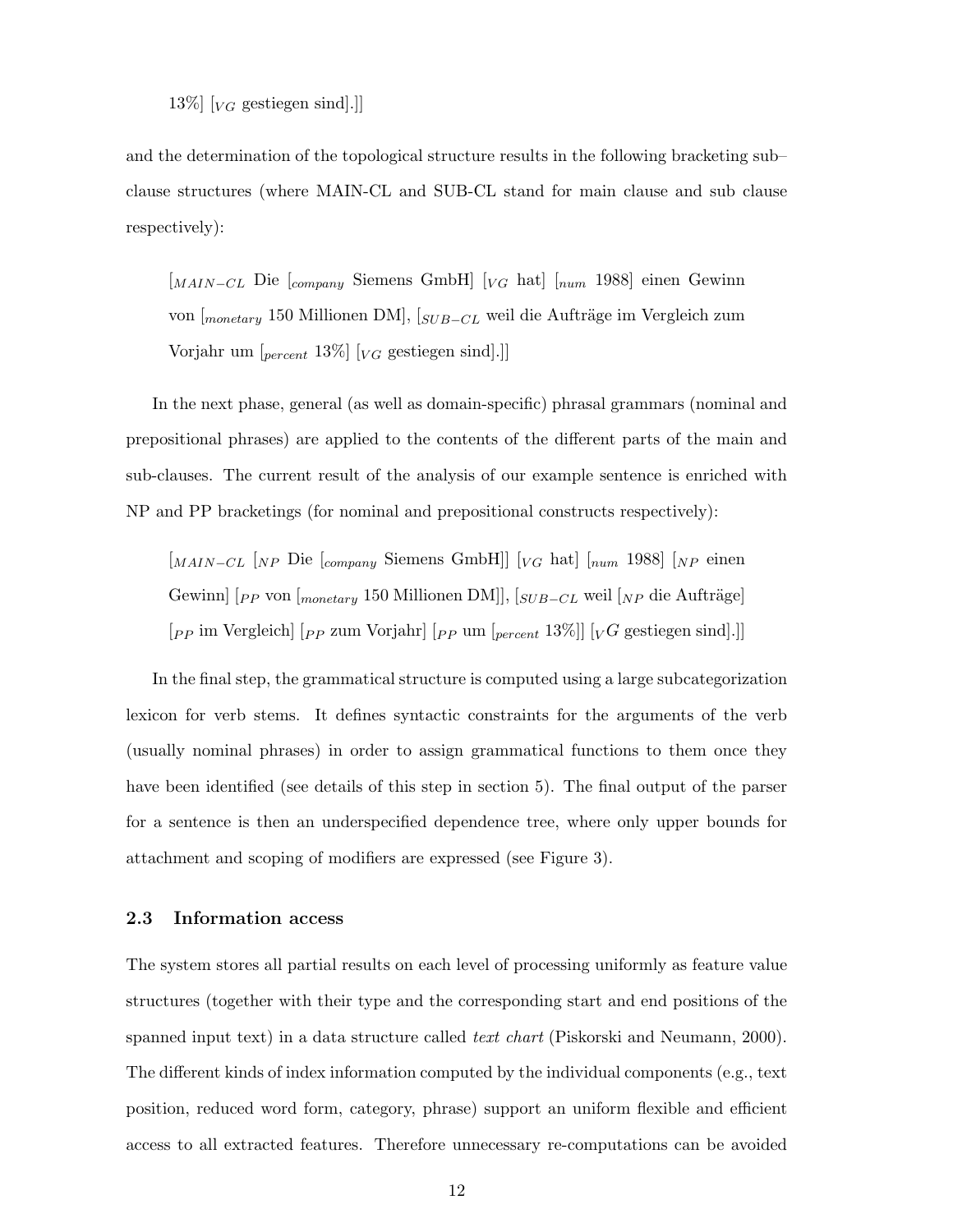

Figure 3: The underspecified dependence structure of the example sentence.

and rich contextual information in case of disambiguation or the handling of unknown constructions is provided. The system provides for a parameterizable XML interface, such that the user can select which sort of computed information should be considered for enriching the processed document with corresponding XML mark ups. In that way, the whole system can easily be configured for the demands of different applications. Figure 4 shows a screen dump of the current GUI of sppc and demonstrates the navigation options.

#### 2.4 Core Technology

The whole system has been realized on top of two major core technologies which are briefly described here (see section 3 for more details). For efficiency and expressivity reasons, one of the major design goals of sppc is to model all levels of processing as finitestate (FS) devices<sup>2</sup>. Therefore, we developed a generic toolkit for building, combining and optimizing FS devices which provides all necessary functionalities relevant to the realization of the different processing levels (from tokenization to robust parsing) in a uniform way. Nevertheless, the toolkit contains all major state–of–the–art FS operations and is designed with the consideration of future enhancements and applications, as well as

<sup>2</sup>Computationally, FS devices are time and space efficient. From the linguistic point of view, local recognition patterns can be easily and intuitively expressed as FS devices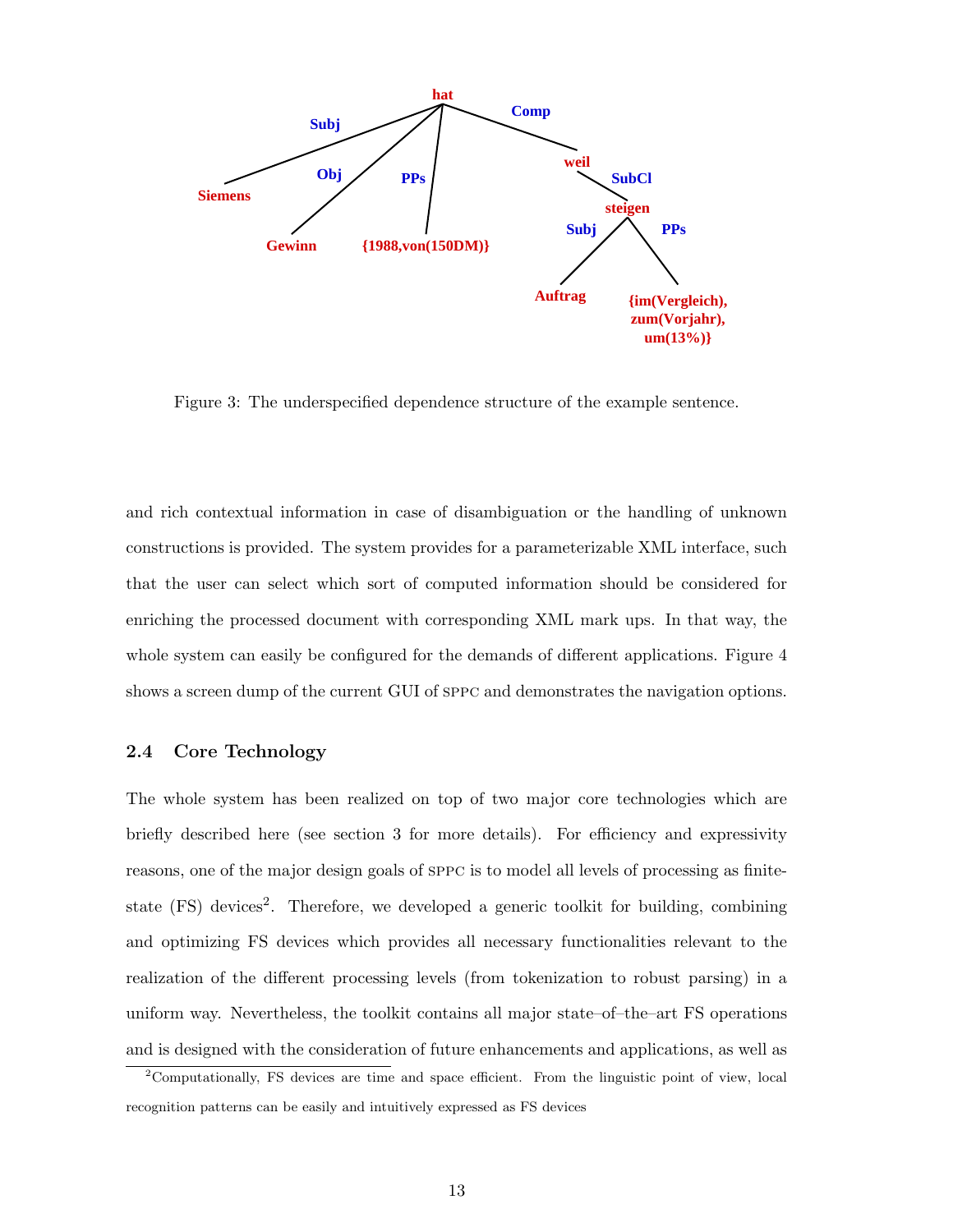| $\blacksquare$ $\blacksquare$ $\times$<br>戰<br>SHALLOW PROCESSING PRODUCTION CENTER<br>PROPER NAMES<br>2197<br>LT Lab, DFKI GmbH<br>4.91579426 %<br><b>CANDIDATES</b><br>108<br>Contact: Jakub Piskorski, Guenter Neumann<br>SOURCE TEXT<br>LEXICAL RECOGNITION<br>$\triangleq$<br>aris & Schweppes GmbH & Co. (Bad<br>8.14747382<br>DATE<br>179<br>$\pmb{\mathcal{Z}}$<br>60 bis 70 Prozent ihrer Getraenke per<br>TOKENIZATION<br><b>MORPHOLOGY</b><br><b>POS FILTERING</b><br>aben zum 1. April alle Logistikaufgaben<br>15.7487482<br>346<br>$\boldsymbol{\chi}$<br><b>ORGANIZATION</b><br>Fiege Logistik GmbH & Co. (Greven)<br>FRAGMENT RECOGNITION<br>14.0191169<br>308<br>LOCATION<br>$\boldsymbol{\mathcal{Z}}$<br>sport werden verstaerkt Bahn und Schiffe<br><b>NAMED ENTITIES</b><br><b>PHRASES</b><br><b>CLAUSES</b><br>ristig 36 000 Lkw-Transporte entfallen",<br>15.6577150<br><b>344</b><br>$\boldsymbol{\chi}$<br><b>CURRENCY</b><br>seschaeftsleitung, Lambert Leisewitz, am<br>284<br>12.9267182<br>PERSON<br>er werde auch ein Bahnanschlussdf zur Anlage<br>$\pmb{\mathcal{Z}}$<br>Ready<br>7.55575785<br>PERCENTAGE<br>166<br>$\boldsymbol{\mathcal{Z}}$<br>NAVIGATION<br>iers hat das Unternehmen 1994 seinen Absatz<br>0.09103322<br>inen Liter gesteigert. Die Mineralwasser<br>$\boldsymbol{\mathcal{Z}}$<br><b>TIME</b><br>12.<br>FILTER organisation<br>$\blacksquare$<br>hei Der Hmsatz stien auf 367.9 (1993:<br>460<br>20.9376422 %<br><b>NUMBER</b><br>$\blacktriangleright$<br>364<br><b>FIRST</b><br>LAST<br>÷<br>$\pmb{\mathcal{Z}}$<br><b>ADRESS</b><br>LEVEL-<br>MARKED UP TEXT<br>GO TO<br>C tokens<br>1.31998179<br>$\boldsymbol{z}$<br>CANDIDATE_PERSON<br>129<br>$\blacktriangle$<br>$\bigcap$ lexical items<br>$\Gamma$ STRING FILTER<br>klaerte das mit der starken Stellung der beiden<br>0.72826581<br>$\boldsymbol{z}$<br>CANDIDATE_ORGANIZATION<br>116<br>C named entities<br>$\equiv$<br>d "Upat". "Vor allem haben wir im Ausland unsere<br>C phrases<br>2.86754665<br>CANDIDATE_LOCATION<br>163<br>$\pmb{\mathcal{Z}}$<br>aut", teilte der geschaeftsfuehrende Gesellschafter<br>herwerke Artur Fischer GmbH & Co. KG (Waldachtal) heute<br>EXTRACTED INFORMATION<br>enen Angaben die Nummer Eins im europaeischen<br>CLOSE<br>PROPER NAME TYPE: organisation<br>SUBTYPE: company<br>Microsoft<br>Fuer die kommenden Jahre erwartete Fischer gute Umsatzsteigerungen. Der<br>STRING: Artur Fischer GmbH & Co. KG<br>Outlook<br>Auslandsanteil am Umsatz liege bei 60 Prozent. Angaben zur Ertragslage machte<br>das Familienunternehmen nicht. Im vergangenen Jahr gruendete Fischer neue<br>Gesellschaften in China und Indien<br>$\blacktriangleright$<br><b>PC-Xware</b><br>Connections<br>DISTRIBUTION<br>34475<br>TOKENS<br><b>DOCUMENT STATISTICS</b><br>34472<br>5.84822 z<br>TRESHOLD 10<br>LEXICAL ITEMS<br>My Briefcase<br>NUMBER 50<br><b>UNKNOWNS</b><br>12016<br>79.0264 %<br>$POS$ all<br>UNIQUE POS (before POS FILTERING)<br>UNIQUE POS (after POS FILTERING) 94.6304 %<br>FREQUENCY LIST<br>Shortcut to<br>bnb bojoj<br>NAMED ENTITIES<br>12197<br>POTENTIAL NAMED ENTITIES 108<br><b>DISTRIBUTION</b><br>Microsoft<br>Word<br>PHRASES<br><b>DISTRIBUTION</b><br>11371<br>$\blacktriangleleft$ | Start   X PC-Xware Screen<br><b>I</b> LPnr<br><b>I → MED Ø ※ ● 区</b> 10:20 AM<br>Eudora Light - [In] | <b>TYRE</b>            | The more | ion Center | $ \Box$ $\times$ |
|--------------------------------------------------------------------------------------------------------------------------------------------------------------------------------------------------------------------------------------------------------------------------------------------------------------------------------------------------------------------------------------------------------------------------------------------------------------------------------------------------------------------------------------------------------------------------------------------------------------------------------------------------------------------------------------------------------------------------------------------------------------------------------------------------------------------------------------------------------------------------------------------------------------------------------------------------------------------------------------------------------------------------------------------------------------------------------------------------------------------------------------------------------------------------------------------------------------------------------------------------------------------------------------------------------------------------------------------------------------------------------------------------------------------------------------------------------------------------------------------------------------------------------------------------------------------------------------------------------------------------------------------------------------------------------------------------------------------------------------------------------------------------------------------------------------------------------------------------------------------------------------------------------------------------------------------------------------------------------------------------------------------------------------------------------------------------------------------------------------------------------------------------------------------------------------------------------------------------------------------------------------------------------------------------------------------------------------------------------------------------------------------------------------------------------------------------------------------------------------------------------------------------------------------------------------------------------------------------------------------------------------------------------------------------------------------------------------------------------------------------------------------------------------------------------------------------------------------------------------------------------------------------------------------------------------------------------------------------------------------------------------------------------------------------------------------------------------------------------------------------------------------------------------------------------------------------------------------------------------------------------------------|------------------------------------------------------------------------------------------------------|------------------------|----------|------------|------------------|
|                                                                                                                                                                                                                                                                                                                                                                                                                                                                                                                                                                                                                                                                                                                                                                                                                                                                                                                                                                                                                                                                                                                                                                                                                                                                                                                                                                                                                                                                                                                                                                                                                                                                                                                                                                                                                                                                                                                                                                                                                                                                                                                                                                                                                                                                                                                                                                                                                                                                                                                                                                                                                                                                                                                                                                                                                                                                                                                                                                                                                                                                                                                                                                                                                                                                    |                                                                                                      | Proper name statistics |          |            |                  |
|                                                                                                                                                                                                                                                                                                                                                                                                                                                                                                                                                                                                                                                                                                                                                                                                                                                                                                                                                                                                                                                                                                                                                                                                                                                                                                                                                                                                                                                                                                                                                                                                                                                                                                                                                                                                                                                                                                                                                                                                                                                                                                                                                                                                                                                                                                                                                                                                                                                                                                                                                                                                                                                                                                                                                                                                                                                                                                                                                                                                                                                                                                                                                                                                                                                                    |                                                                                                      |                        |          |            |                  |
|                                                                                                                                                                                                                                                                                                                                                                                                                                                                                                                                                                                                                                                                                                                                                                                                                                                                                                                                                                                                                                                                                                                                                                                                                                                                                                                                                                                                                                                                                                                                                                                                                                                                                                                                                                                                                                                                                                                                                                                                                                                                                                                                                                                                                                                                                                                                                                                                                                                                                                                                                                                                                                                                                                                                                                                                                                                                                                                                                                                                                                                                                                                                                                                                                                                                    |                                                                                                      |                        |          |            |                  |
|                                                                                                                                                                                                                                                                                                                                                                                                                                                                                                                                                                                                                                                                                                                                                                                                                                                                                                                                                                                                                                                                                                                                                                                                                                                                                                                                                                                                                                                                                                                                                                                                                                                                                                                                                                                                                                                                                                                                                                                                                                                                                                                                                                                                                                                                                                                                                                                                                                                                                                                                                                                                                                                                                                                                                                                                                                                                                                                                                                                                                                                                                                                                                                                                                                                                    |                                                                                                      |                        |          |            |                  |

Figure 4: A screen dump of the system in action. The user can choose which level to inspect, as well as the type of expressions (e.g., in case of named entities, she can select "all", "organizaton", "date" etc).

its use within other FS-based frameworks. Relevant details of our FS–toolkit are discussed in section 3.

Since in some cases FS devices are not an optimal storage device (e.g., maintenance of dynamic dictionaries), we have defined a generalized version of tries<sup>3</sup>, which is a ubiquitous tree-based data structure in text processing (Cormen, Leiserson, and Rivest, 1992). We support storage of strings over an arbitrary alphabet, where each such string is associated

<sup>&</sup>lt;sup>3</sup>A trie is a rooted tree with edges labeled by alphabet symbols, such that all outgoing edges of a node carry different labels. Furthermore, each node contains boolean value which indicates whether the path to the current node already constitutes a complete word.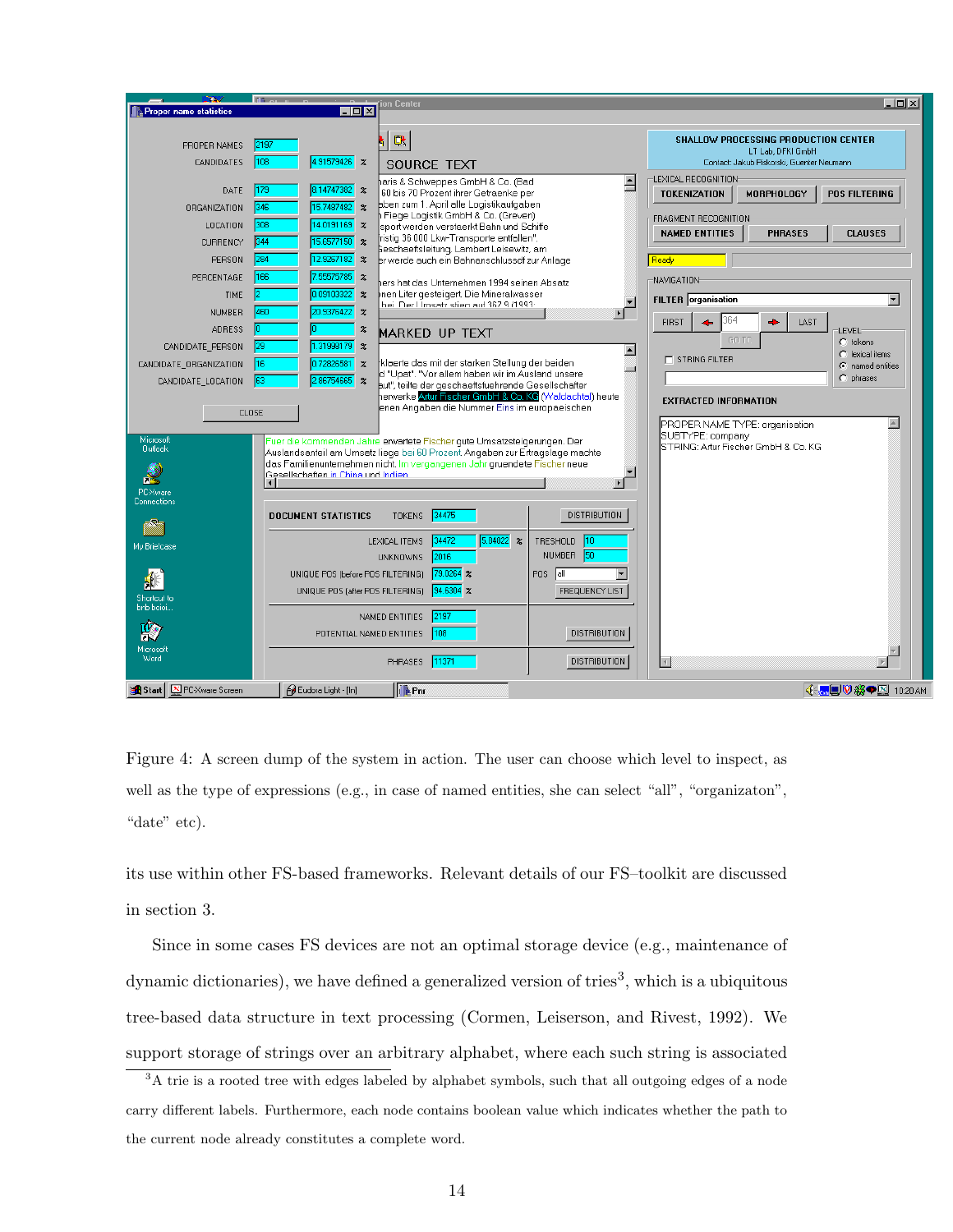with an arbitrary object. In addition to the standard time-efficient operations for insertion, searching, and deletion, we also included various operations for computing the longest and the shortest prefix/suffix of a given sequence in the trie, which are indispensable in the algorithm for compound decomposition (see section 4). Tries are also especially useful for implementing self organizing lexica which we we employ for the realization of the contextsensitive dynamic lexicon used in the process of the named-entity recognition mentioned earlier. We extended the standard trie so that all nodes representing complete words are connected, which allows efficient computation of statistical information to be performed over the set of extracted information.

## 3 Finite-State Technology

In order to cover all STP-relevant types of FS devices and to allow for a parametrizable weight interpretation we used the finite-state machine (FSM) as an underlying model for our toolkit. An FSM is a generalization of the more familiar finite-state automaton (FSA), finite-state transducer (FST) and their weighted counterparts (WFSA,WFST) (Mohri, 1997). FST's are automata for which each transition has an output label in addition to the input label. For instance, the FST in Figure 5 represents a contextual rule for part-of-speech disambiguation. Weighted FS devices allow for assigning weights to their transitions and states. In contrary to WFST's which are tailored to a specific semiring for weight interpretation (Mohri, 1997), the FSM's are more general in that they admit the use of arbitrary semirings.

More formally, we define a finite-state machine M as a 9-tupple  $M = (\Sigma_i, \Sigma_o, Q, i, c_i, F, C, E, (S, \bigoplus, \bigotimes, \overline{0}, \overline{1})),$  where:  $\Sigma_i$  and  $\Sigma_o$  are input and output alphabets,  $Q$  is a finite set of states,  $i$  is the initial state,  $c_i$  is the initial weight,  $F$  is the set of final states,  $C : F \mapsto S$  is the final weight function,  $E \subset Q \times (\Sigma_i \cup \epsilon) \times (\Sigma_o \cup \epsilon) \times S \times Q$ is the set of transitions and  $(S, \bigoplus, \bigotimes, \overline{0}, \overline{1})$  is a semiring (Cormen, Leiserson, and Rivest, 1992), where  $\overline{0}$  and  $\overline{1}$  are the neutral elements of the summary operator  $\bigoplus$  and the extension operator  $\otimes$ . The semiring determines the interpretation of weights, i.e. the weight of a path is computed by combining the weights of all arcs on this path using the extension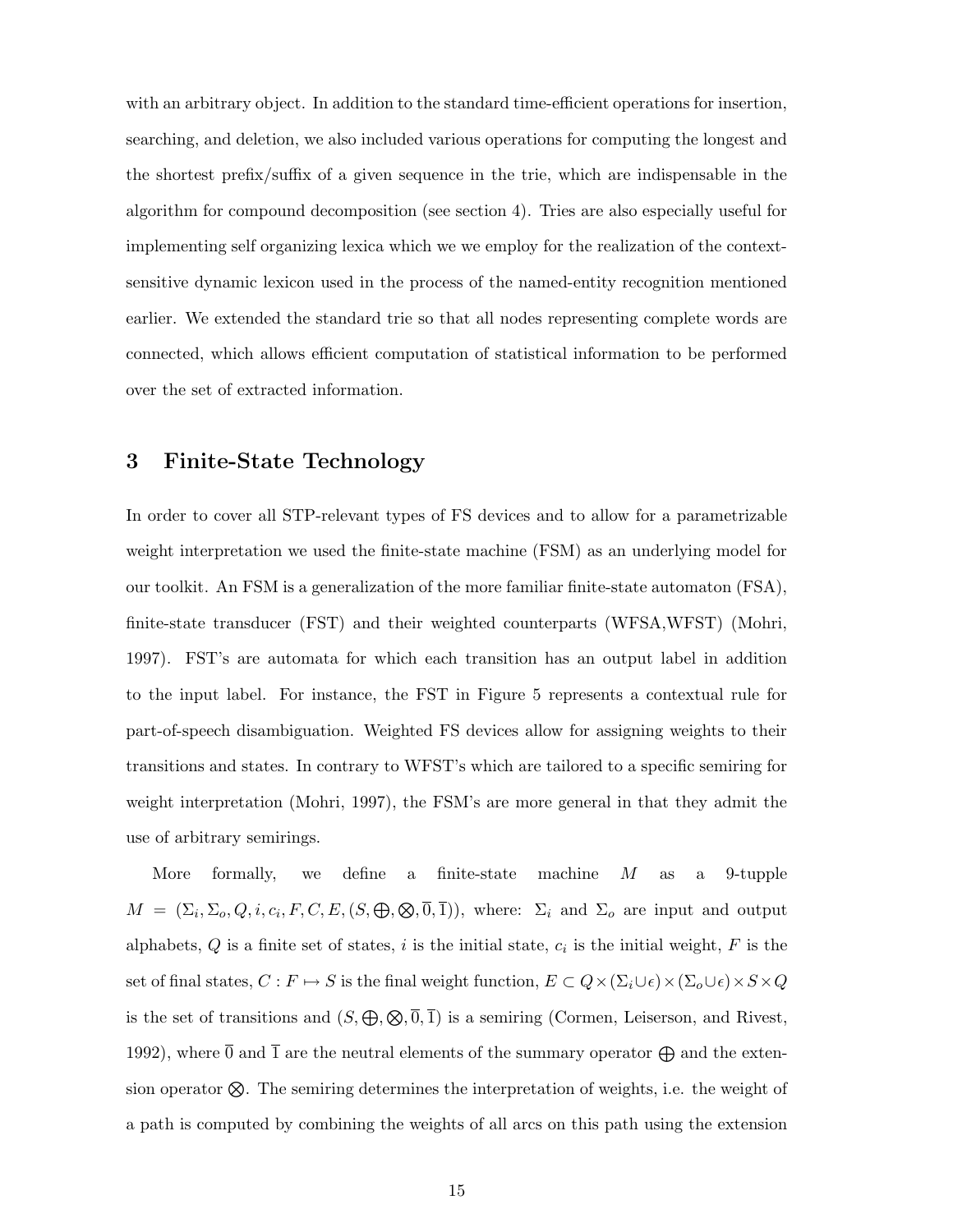

Figure 5: A simple FST representing a contextual POS-disambiguation rule: change tag of word form noun or verb to noun if the previous word is a determiner

operator, whereas the summary operator is used for combining the weights of all accepting paths for a given input string which yield the same output. Since different accepting paths might potentially produce different output, an output of an FSM applied to a given input string is defined as a set of pairs, each consisting of an output string and an associated weight computed as described above. Furthermore, only single alphabet symbols may be used as transition labels, since most FS operations require this feature and time consuming conversions may be avoided (see (Piskorski, 1999) for more formal details).

The architecture and functionality of our FSM Toolkit is mainly based on the tools developed by AT&T (Mohri, Pereira, and Riley, 1996). The operations provided are divided into: (a) rational and combination operations (e.g., composition, intersection), (b) equivalence transformations (e.g., determinization, minimization) and (c) converting operations (e.g., creating graphical representations). The realization of most of them is based on the recent approaches proposed in (Mohri, 1997), (Mohri, Pereira, and Riley, 1996), (Roche and Schabes, 1995), (Roche and Schabes, 1996) and they work with arbitrary real-valued semirings (only a computational representation of the semiring is needed). We used the tropical semiring  $(R\cup\infty, min, +, \infty, 0)$  for FS-pattern prioritization, whereas the real semiring  $(R, +, \cdot, 0, 1)$  is appropriate when dealing with FS probabilistic grammars.<sup>4</sup> For instance, the patterns for named-entity recognition are represented as WFSA's (see figure 6), where the weights indicate their priorities. These WFSA's are merged into an optimized (deterministic and minimal) single WFSA representing all NE-recognition patterns. Through the choice of using the tropical semiring all potential ambiguities can be

<sup>&</sup>lt;sup>4</sup>If the weights represent probabilities, the weight assigned to a path should be the product of the weights of its transitions, while the weight assigned to a set of paths with a common source and target should be the sum of all path weights in the set.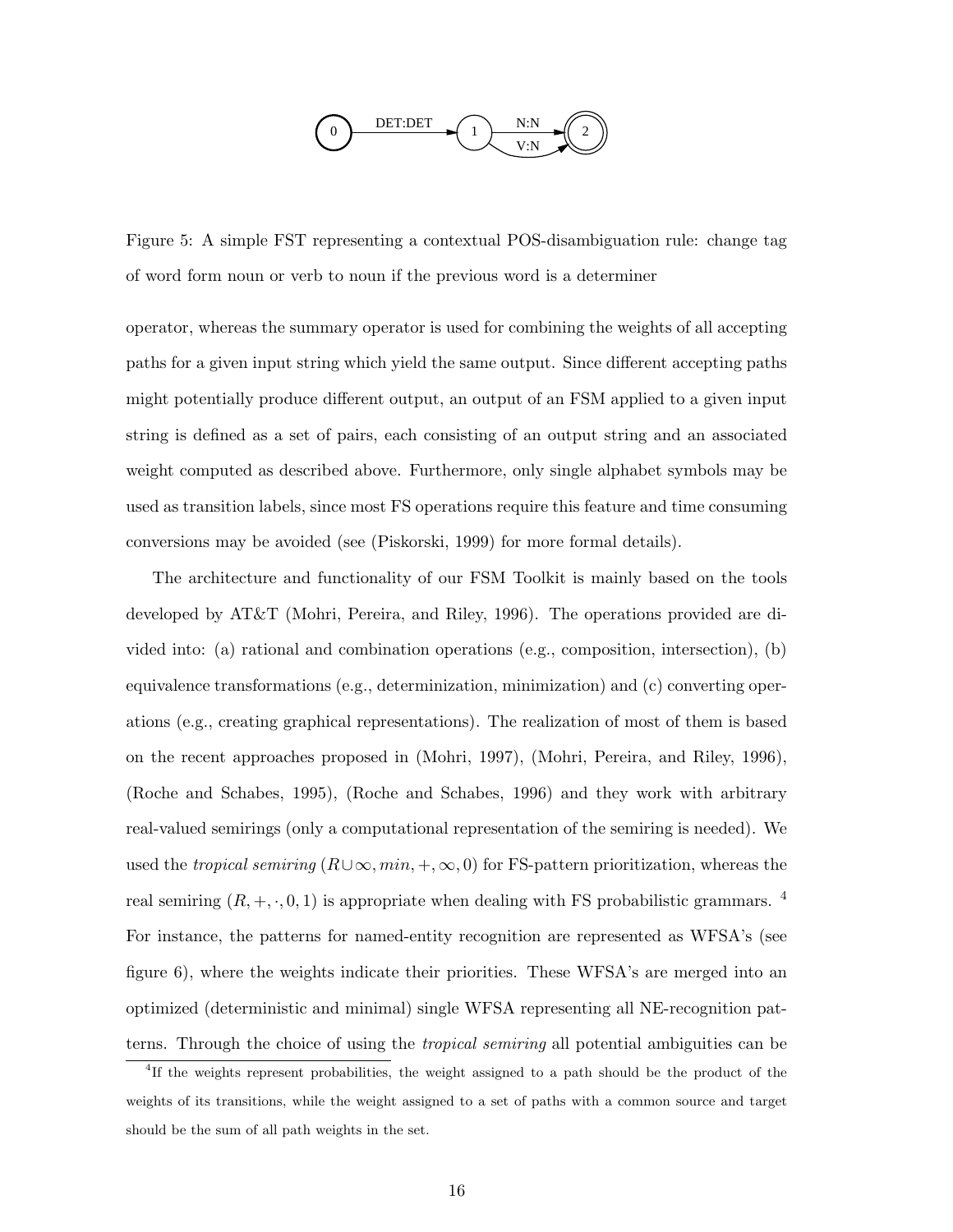

Figure 6: The automaton representing the pattern (here a simplified version) for recognition of company names.

resolved.

In contrast to the AT&T tools, we provide some new operations relevant to STP. For instance, the algorithm for local extension, which is crucial for merging part-of-speech filtering rules into a single FST has been realized and adapted for the case of WFST's. Local extension (Roche and Schabes, 1995) of an FSM which transforms  $a$  into  $b$  is an FSM that transforms string u into v, where v is built from the string u by replacing each occurrence of a by b in such a way that each possible factorization of the input string u is considered. The overall cost is computed by combining the weights of all transformations of a into b with the extension operator. More formally, a local extension of an FSM M is an FSM  $M_{locext}$ , which for all  $u \in \Sigma_i^*$  with  $u = x_1y_1x_2.....x_ny_nx_{n+1}$  and  $\forall k \in 1, ..., n$ :  $y_k \in L(M)$  (M accepts  $y_k$ ), M transforms  $y_k$  into  $\overline{y_k}$  with cost  $c_k$  and  $\forall l \in 1, ..., n+1$ :  $x_l \in \Sigma^* - (\Sigma^* \circ (L(M)) \circ \Sigma^*)$ , transduces u into v where  $v = x_1 \circ \overline{y_1} \circ x_2 \circ \dots \circ \overline{y_n} \circ x_{n+1}$  with cost  $c_1 \otimes c_2 \otimes \ldots \otimes c_n$ . The merging of all POS-filtering rules is then done by computing the local extension of each rule represented as FST and combining the resulting FST's into a single optimized FST by applying composition, determinization and minimization.

We also improved the general algorithm for removing  $\epsilon$ -moves (Mohri, Pereira, and Riley, 1996), which is an essential operation in the process of determinization. We sketch here briefly the major modifications. The standard algorithm is divided into two phases. In the first phase, the input FSM M is subdivided into  $M_{\epsilon}$  containing only  $\epsilon$ -moves and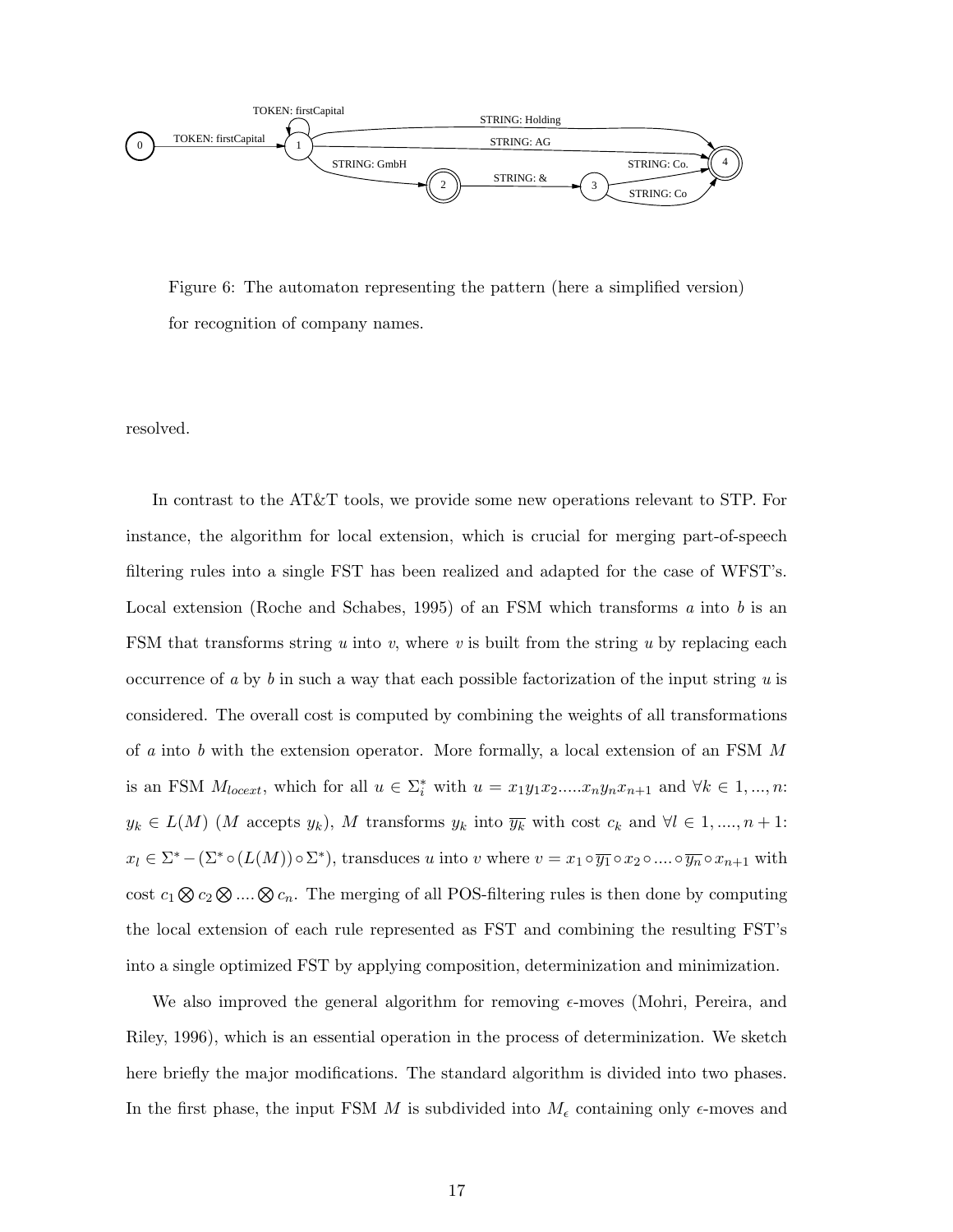$\overline{M_{\epsilon}}$  containing all other arcs. Subsequently,  $\widehat{M_{\epsilon}}$  representing the transitive closure of  $M_{\epsilon}$  is computed. Finally, the new equivalent  $\epsilon$ -free FSM is constructed by iterating over the set of transitions of  $\widehat{M_{\epsilon}}$  and modification of existing weights or introduction of new edges in  $\overline{M_{\epsilon}}$ . Since the computation of the transitive closure in the general case of arbitrary semirings has the complexity of  $O(n^3)$  assuming that the computation of  $\otimes$  and  $\bigoplus$  can be performed in  $O(1)$  (Cormen, Leiserson, and Rivest, 1992), we implemented some modifications.

Firstly, in the preprocessing step all of the *simple*  $\epsilon$ -moves are removed from the input FSM, where an  $\epsilon$ -move is considered as *simple* when its target state does not have any outgoing  $\epsilon$  arcs. Removing such transitions introduces new transitions to the input FSM or minor weight modifications, and results in the appearance of new simple  $\epsilon$ -moves. Therefore, this process is repeated until no more *simple*  $\epsilon$ -moves exist<sup>5</sup>. Analogously to the standard algorithm, the resulting FSM is then subdivided into  $M_{\epsilon}$  and  $\overline{M_{\epsilon}}$ . In the next step, the transitive closure of each connected component in  $M_{\epsilon}$  is computed since one could expect them to be small in relation to the overall size of  $M_{\epsilon}$ . The remaining procedure is identical to that of the standard algorithm. Despite the fact that the modifications described here impair the worst-case complexity, they proved to speed up the removal of  $\epsilon$ -moves considerably in the process of optimizing the FS grammars used in SPPC. As a matter of fact, the second phase of the algorithm (computing the transitive closure etc.) turned out to be superfluous since there were no remaining  $\epsilon$ -moves.

The FSM Toolkit is divided in two levels: a user–program level consisting of a standalone application for manipulating FSM's by reading and writing to files and a C++ library level which implements the user-program level operations and allows for easy embedding of the toolkit into other applications.

#### 4 Online compound analysis

In this section we describe the basic algorithm for performing compound recognition in German, because we feel that our approach is of particular interest in the context of

<sup>&</sup>lt;sup>5</sup>The technique described here is more of a guideline, since depending on input data one could define  $simple \varepsilon$ -moves differently and use various methods for removing them.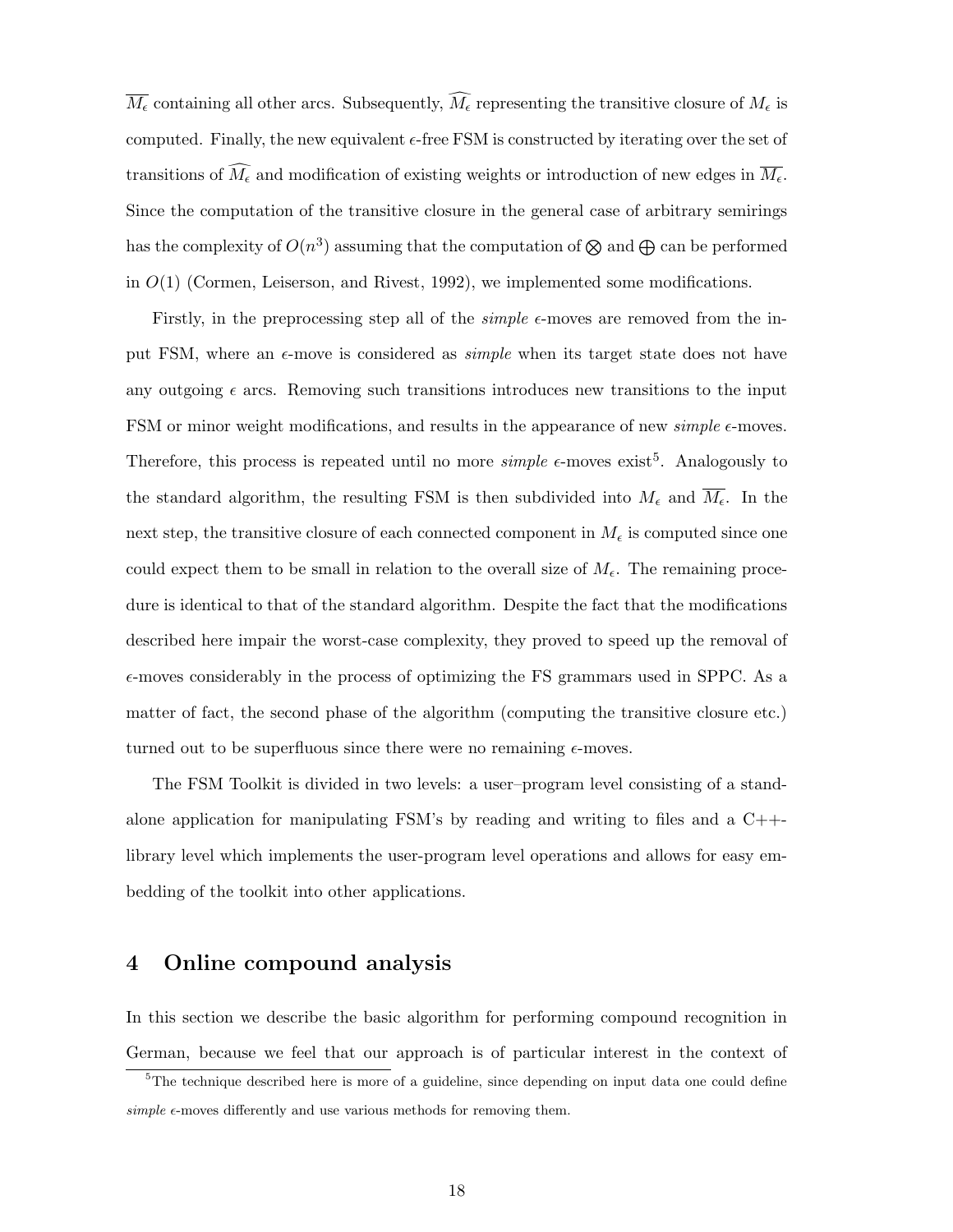large–scale robust NL processing.<sup>6</sup> Unlike in English, German compounds<sup>7</sup> are in general orthographically single words (e.g., "Computerspiel" - computer game) and they are usually not lexicalized. Therefore, every token not recognized as a valid word form in a lexicon is a compound candidate and since nouns are written with a capitalized initial letter in standard German it is not a straightforward decision to exclude such words from being a compound (noun compounds are most frequent). Furthermore, German compounds frequently include so called linking morphemes (e.g., "s" in "Forschungsausgaben" - "Forschung" + "s" + "ausgaben" (research expenses). The syntactic head of a German compound is the rightmost constituent and all other constituents function as modifiers of the head.

The syntactic structure of a compound may be complex and ambiguous. For instance, the structure of the compound "Biergartenfest" (beer garden party) could be [beer [garden] party]] (garden party with beer) or [[beer garden] party] (party in the beer-pub). In addition, more than one valid syntactic segmentation for a given compound might exist (e.g., "Weinsorten" could be decomposed into "Wein" + "sorten" (*wine types*) or "Wein" + "s" + "orten" (wine places). Semantically correct segmentation and computation of the internal structure of a German compound might require a great deal of knowledge, but since computing such complete information might be unnecessary for performing more low– level tasks (e.g., part-of-speech filtering or phrase recognition), we focus here on shallow compound analysis and present an algorithm which computes a single syntactically valid segmentation of a compound and determines its head while leaving internal bracketing unspecified.

The basic idea of the algorithm is to use a full-form lexicon to find the longest suffix and prefix of a compound candidate which are valid word forms and may function as compound morphemes, and to finally try to segment the remaining string by consecutively finding longest prefixes. Since the choice of the longest suffix and the longest prefix

 $6$ Actually we are not aware of any published technical details concerning large-scale German compound recognition.

 ${}^{7}$ A compound is a consecutive sequence of at least two morphemes which functions as a valid word form.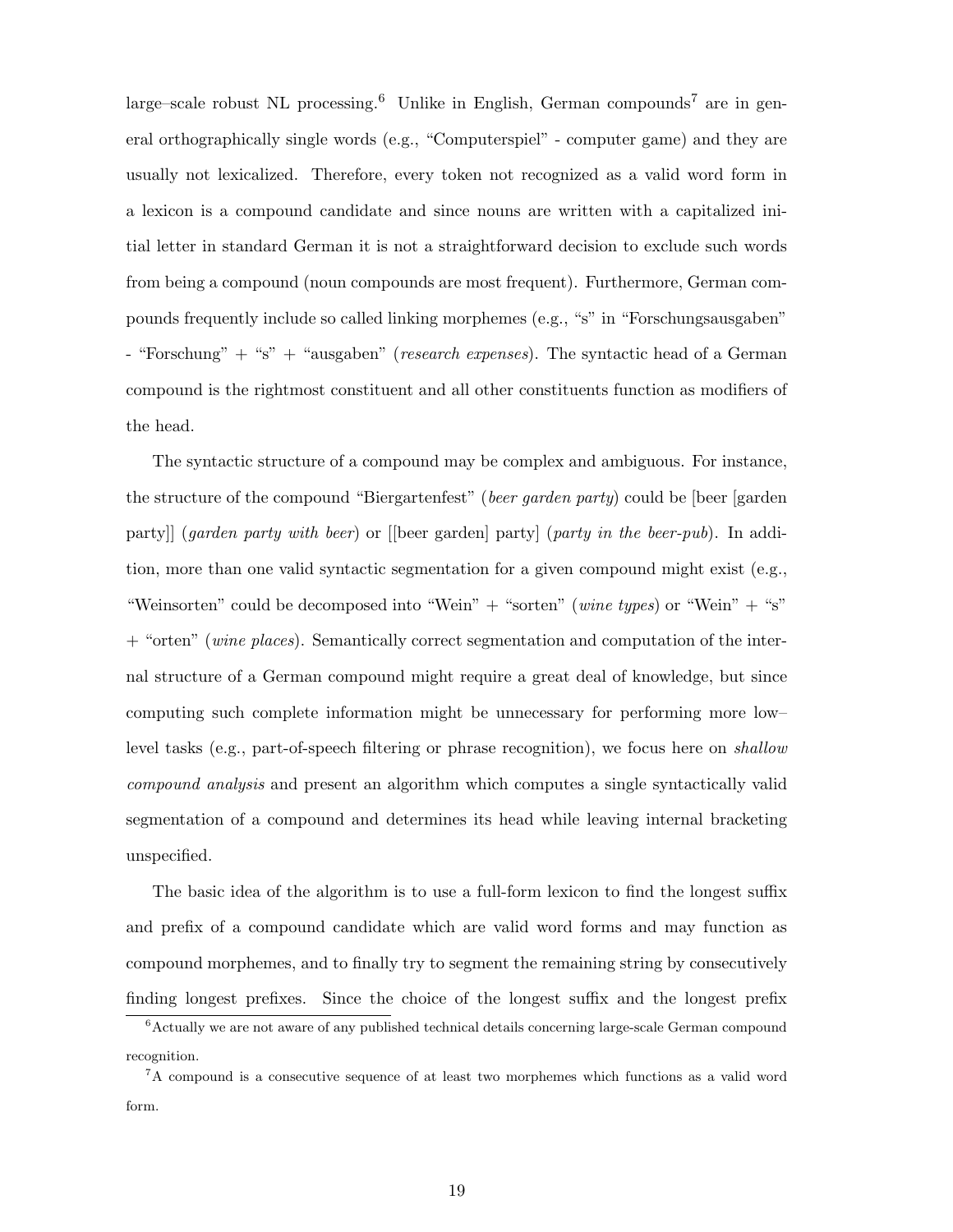might sometimes not be correct (e.g., "Autoradiozubehör" car radio equipment, can not be properly decomposed if we choose the longest prefix "Autor" (author) and the longest suffix "zubehör" (equipment) since the remaining part "adio" can not be further decomposed and is not a valid word form either), the algorithm iterates over all combinations of suffixes and prefixes starting with the longest ones.

(1) procedure find segmentation( $STRINGw_1w_2.....w_n$ )

- (2) LIST  $Infixes = \emptyset$
- (3)  $s \leftarrow longest\_valid\_suffix(w_1w_2.....w_n)$
- (4) while( $s \neq \epsilon$ ) do

(5)  $p \leftarrow longest\_valid\_prefix(w_1w_2.....w_{n-|s|})$ 

(6) while( $p \neq \epsilon$ ) do

$$
(7) \qquad \qquad r \leftarrow w_{|p|+1} w_2 \dots w_{n-|s|}
$$

$$
(8) \t\t\t\twhile (r \neq \epsilon) \text{ do}
$$

$$
(9) \t t \leftarrow longest\_valid\_infix(r)
$$

- (10)  $if(t = \epsilon) t = longest\_valid\_linking\_morpheme(r)$
- (11) if  $(t \neq \epsilon)$

$$
(12) \tIndexes.add(t)
$$

- (13)  $r \leftarrow r_{|t|+1}.....r_{|r|}$
- (14) else break;

(15) if
$$
(r = \epsilon)
$$
 return  $p + Infixes + s$ 

(16) 
$$
p \leftarrow longest\_valid\_prefix(p_1p_2....p_{|p|-1})
$$

(17) 
$$
s \leftarrow longest\_valid\_suffix(s_2p_3.....s_{|s|})
$$

 $(18)$  return  $\emptyset$ 

Since there are some compound morphemes (prefix or infix) which are not valid word forms we use a special list of morphemes which may function as compound prefix or infix (e.g., "multi", "mega", "macro", "top" and some verb stems). In order to improve precision, we introduced simple constraints for validating compound morphemes (separately for prefixes, suffixes and infixes) which proved to pay off. For instance, coordinations are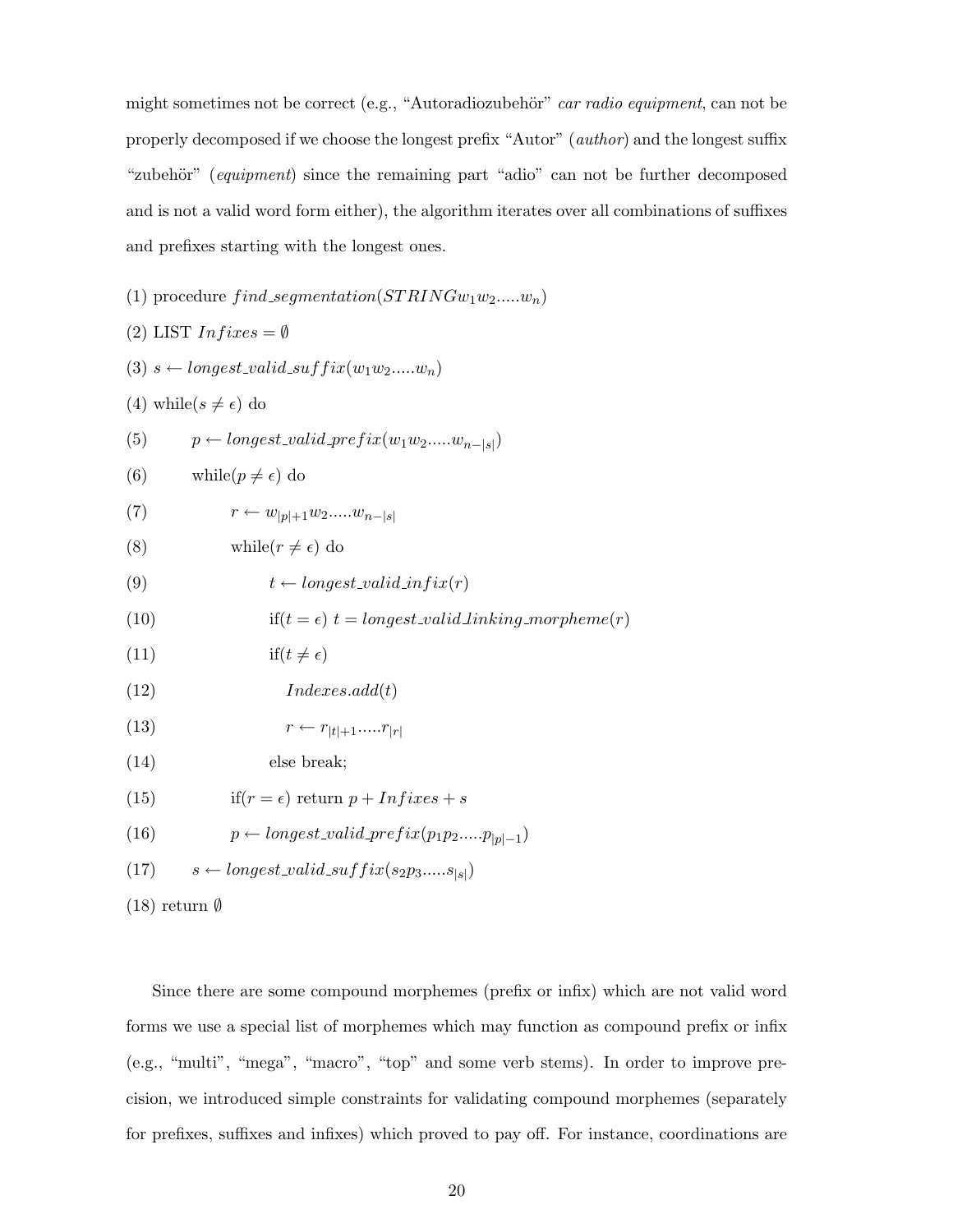disallowed to be compound morphemes, whereas only verbs in imperative singular form are accepted as compound prefixes.

The decomposition algorithm is presented on page 20 in pseudo–code. The function longest valid suffix returns the longest suffix of a given string which is a valid word form (or is included in the special morpheme list) and may function as a valid compound suffix. Analogously, the functions *longest valid prefix* and *longest valid infix* return the longest prefix of a given string which may function as a valid compound prefix or as a compound infix, respectively. After determination of the suffix and prefix, the algorithm tries to segment the remaining word sequence in the while-loop in line 8. If at some stage no appropriate prefix can be found we then look (line 10) for a valid linking morpheme (note that since we use a full-form lexicon the only morpheme which has to be considered is "s"). After successfully identifying all compound morphemes (line 15) we perform an additional handling of suffixes (not illustrated in the pseudocode) beginning with "s" since they introduce some ambiguities (e.g., "Wertschöpfungsteil" - added value part could be split into "Wert" + "schöpfung" + "steil" or "Wert" + "schöpfung" + "s" + "teil").<sup>8</sup>

The algorithm described in this section achieves surprisingly high recall and precision (see section 6).<sup>9</sup>

## 5 Clause level processing

In this section we describe the robust parsing strategy with a focus on the computation of the topological structure of German sentences and grammatical function recognition (for on overview of the whole parsing strategy, see section 2.2). Before discussing these details, we firstly motivate the approach.

Problems with standard chunk parsers Most of the well-known shallow text processing systems (cf. (Sundheim, 1995) and (SAIC, 1998)) use cascaded chunk parsers

<sup>&</sup>lt;sup>8</sup>Note that it is relatively easy to extend this algorithm to compute all syntactically valid segmentations  $9$ The algorithm is also used as a subroutine for resolving *coordinated compounds* like for instance, "Leder-

<sup>,</sup> Glas-, Holz- und Kunststoffbranche" (leather, glass, wood, plastic, and synthetic materials industry) or 'An- und Verkauf" (purchase and sale). However, we will not discuss it here because of lack of space.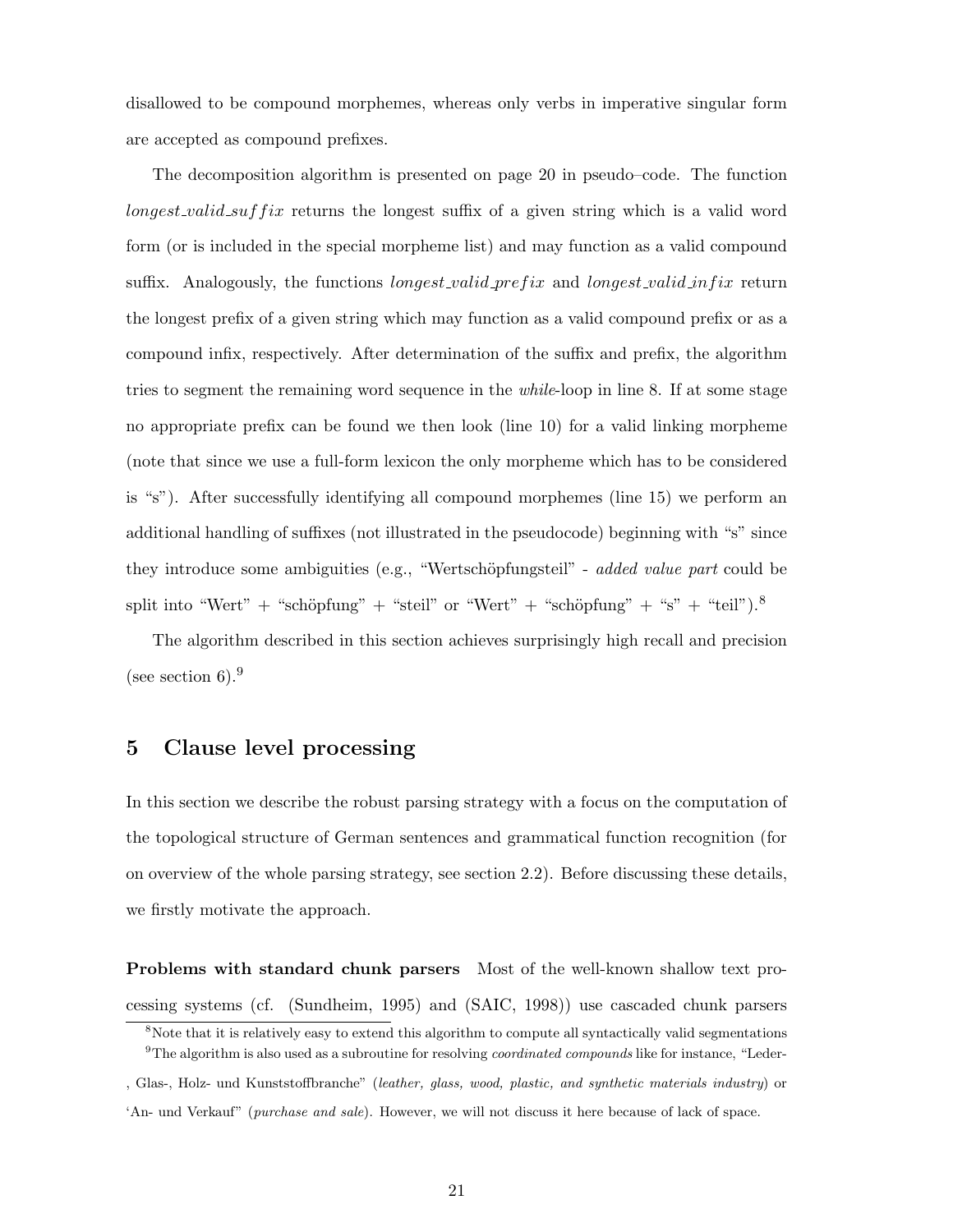which perform clause recognition after fragment recognition following a bottom-up style as described in (Abney, 1996). We have also developed a similar bottom-up strategy for the processing of German texts, cf. (Neumann et al., 1997). However, the main problem we experienced using the bottom-up strategy was insufficient robustness: because the parser depends on the lower phrasal recognizers, its performance is heavily influenced by their respective performance. As a consequence, the parser frequently wasn't able to process structurally simple sentences, because they contained, for example, highly complex nominal phrases, as in the following example:

" $N_{NP}$ Die vom Bundesgerichtshof und den Wettbewerbshütern als Verstoß gegen das Kartellverbot gegeißelte zentrale TV-Vermarktung ist gängige Praxis." Central television marketing, censured by the German Federal High Court and the guards against unfair competition as an infringement of anti-cartel legislation, is common practice.

During free text processing it might not be possible (or even desirable) to recognize such a phrase completely. However, if we assume that domain-specific templates are associated with certain verbs or verb groups which trigger template filling, then it will be very difficult to find the appropriate fillers without knowing the correct clause structure. Furthermore, in a sole bottom-up approach, some ambiguities – for example relative pronouns – can't be resolved without introducing much underspecification into the intermediate structures.

Therefore we propose the following divide-and-conquer parsing strategy: In a first phase only the verb groups and the topological structure of a sentence are determined domainindependently following roughly the theory of topological fields (Engel, 1988) (see Figure 7). In a second phase, general (as well as domain-specific) phrasal grammars (nominal and prepositional phrases) are applied to the contents of the different fields of the main and sub-clauses.

We call our parsing strategy *divide-and-conquer*, because we first identify a coarsegrained, top–down sub–clause bracketing for a sentence (divide), and then apply the phrasal grammars on each string of the identified sub–clauses independently (conquer), which realizes a bottom–up step. This is in contrast to the standard bottom–up chunk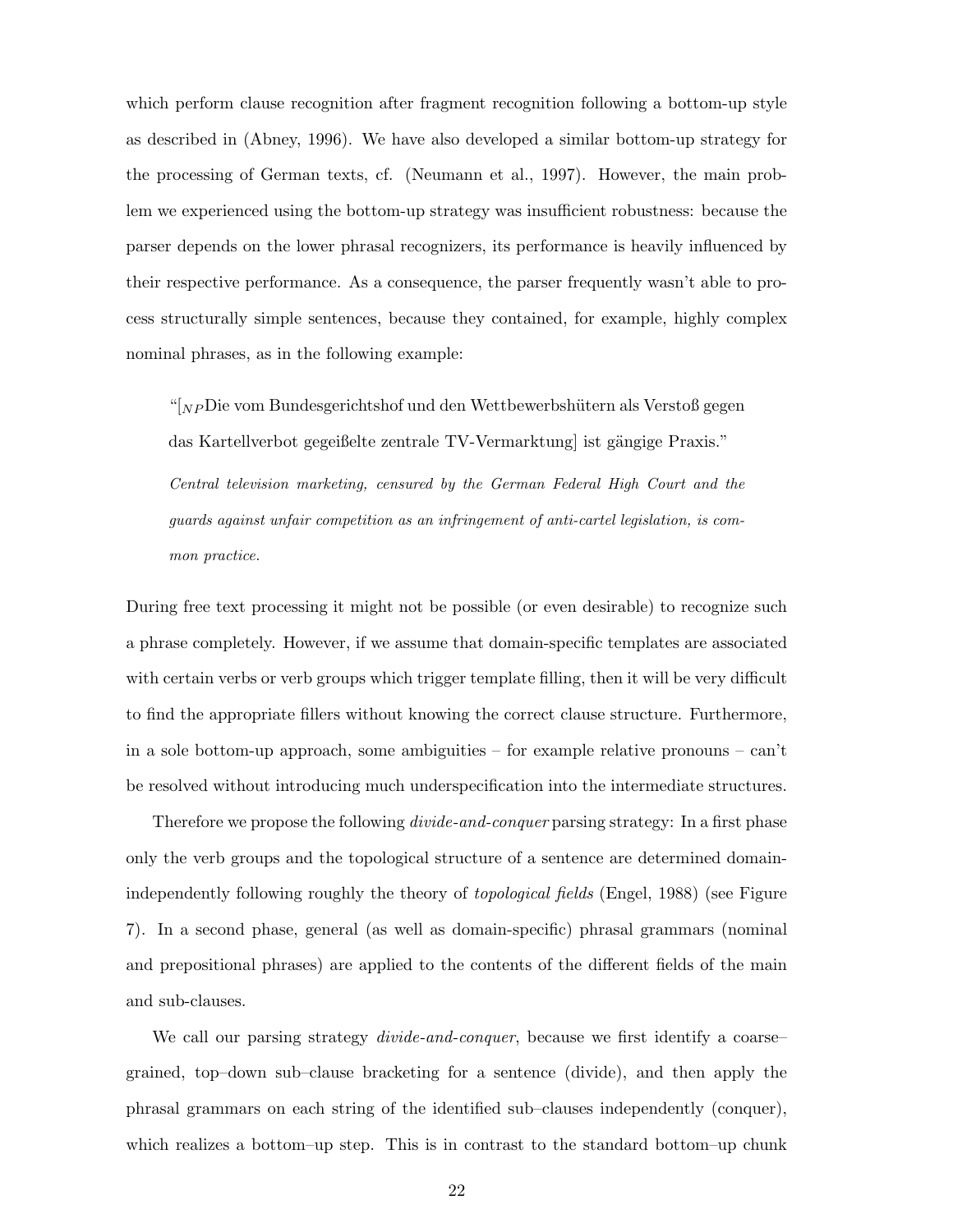"[CoordS [core Diese Angaben konnte der Bundesgrenzschutz aber nicht bestätigen],  $[<sub>core</sub>$  Kinkel sprach von Horrorzahlen,  $[<sub>relcl</sub>$  denen er keinen Glauben schenke]]]."

[[This information could not be verified by the Border Police] [Kinkel spoke of horrific figures [which he did not believe.]]]

Figure 7: An example of a topological structure. It consists of two core sub–clauses (where the second one has an embedded relative clause) which are combined in a simple coordinated structure. Note that the comma is obligatory in German, and hence can be used as a reliable cue for identifying possible sub-clauses.

parsers which would first compute all phrases before combining them to sub–clauses. The whole approach seems to be very useful for robust processing semi-free word order languages like German, in which there is, in principle, no strict order for the various phrases of a sentence, e.g., in German the two sentences "The student buys the book for his friend on the campus" and "For his friend the student buys on the campus the book" are well– formed (assuming for the moment, that German syntax would apply to English sentences). This free word order is a real challenge even in the case of chunk parsing, because the order of the phrases cannot be taken into account (in contrast to Languages like English, which have a relative fixed word order) when identifying grammatical functions (which is necessary for identifying possible slot fillers in case of information extraction, for instance). Our *divide-and-conquer* approach offers several advantages:

- improved robustness, because parsing of the sentence topology is based only on simple indicators like verb groups and conjunctions and their interplay,
- the resolution of some ambiguities, including relative pronouns vs. determiner (e.g., the German word "der" (the) can be used for both), and sentence coordination vs. NP coordination, and
- a high degree of modularity (easy integration of domain-dependent sub–components).

Furthermore, the recognition of the topological structure (at least the way we do it) is domain independent. It identifies an additional layer of linguistically oriented structure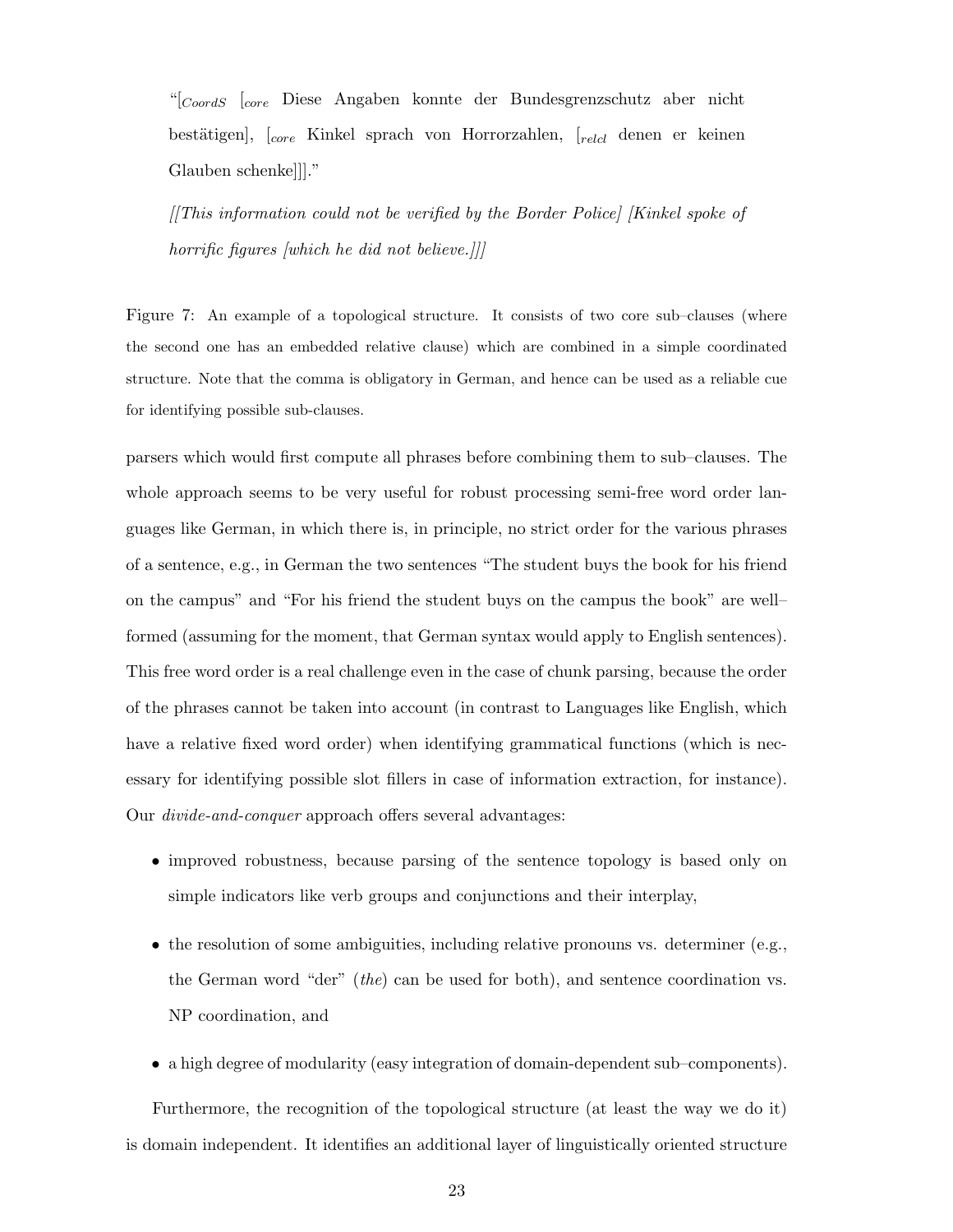Weil die Siemens GmbH,die vom Export lebt, Verluste erlitt, musste sie Aktien verkaufen. Because the Siemens GmbH which strongly depends on exports suffered from losses they had to sell some of the shares. ⇓ Weil die Siemens GmbH, die ...[Verb-Fin], V. [Verb-Fin], [Modv-Fin] sie A. [FV-Inf]. ⇓ Weil die Siemens GmbH [Rel-Cl], V. [Verb-Fin], [Modv-Fin] sie A. [FV-Inf]. ⇓ [Subconj-CL], [Modv-Fin] sie A. [FV-Inf]. ⇓ [Subconj-CL], [Modv-Fin] sie A. [FV-Inf]. ⇓ [clause]

Figure 8: The different steps of the DC-PARSER.

without using domain–specific information (in a similar way as a POS–tagger or morphological component can be used domain–independently), and hence can be used as a generic device for unrestricted NL text processing.

#### 5.1 Topological structure

The identification of the topological structure is focused around a particular property of verbs in a German sentence: Based on the fact that in German a verb group (like "hätte überredet werden müssen" — \*have persuaded been should meaning should have been persuaded) can be split into a left and a right verb part ("hätte" and "überredet" werden müssen $\degree$ ) these parts (abbreviated as LVP and RVP) are used for the segmentation of a main sentence into several parts: the front field (FF), the left verb part, middle field  $(MF)$ , right verb part, and rest field  $(RF)$ . For example, in a sentence like "Er hätte gestern überredet werden müssen" (He should have been persuaded yesterday.), the verb group (once identified) splits the sentence as follows:

| $\rm FF$ | LVP | MF | <b>RVP</b>                                             | -RF |
|----------|-----|----|--------------------------------------------------------|-----|
|          |     |    | Er   hätte   gestern   überredet werden müssen   EMPTY |     |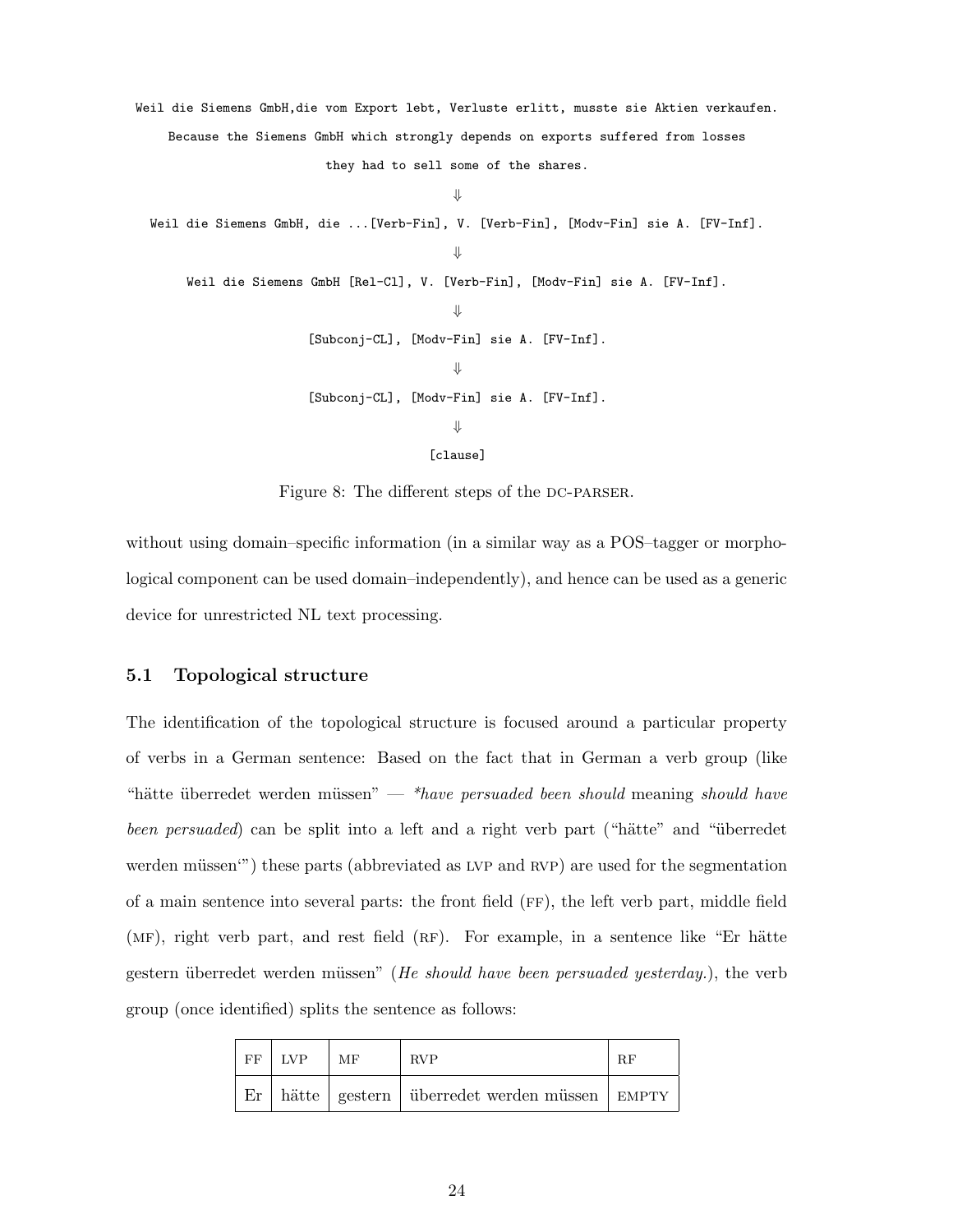Sub–clauses can also be expressed in such a way that the left verb part is either empty or occupied by a relative pronoun or a subjunction element (e.g., because, since), and the complete verb group is placed in the right verb part. Note that each separated field can be arbitrarily complex with very few restrictions on the ordering of the phrases inside a field. For example, the topological structure of the embedded sub–clause of the sentence "Der Mann, der gestern hätte überredet werden müssen, lief nach Hause." (The man, who should have been persuaded yesterday, ran home) is:

| FF | UVP 7 | MF | <b>RVP</b>                                            | <b>RF</b> |
|----|-------|----|-------------------------------------------------------|-----------|
|    |       |    | EMPTY der gestern hätte überredet werden müssen EMPTY |           |

Recognition of the topological structure of a sentence can be described in four steps, each realized by means of a finite state grammar (see also Figure 2; Figure 8 shows the different steps in action). In each case, the input string is rewritten with the identified elements and passed as input to the next step. The schematic structure of the algorithm is as follows (initially, the stream of tokens and named entities is separated into a list of sentences based on punctuation signs). For each sentence do:

- 1. identify verb group using verb group grammar
- 2. identify base clauses using base clause grammar
- 3. combine subsequent base clauses to form larger units; if no larger unit was identified go to step 4 else go to step 2
- 4. identify main clauses using main clause grammar

Verb groups A verb grammar recognizes all single occurrences of verb forms (in most cases corresponding to lvp) and all closed verbgroups (i.e., sequences of verb forms, corresponding to RVP). The major problem at this phase is not a structural one but the massive morphosyntactic ambiguity of German verbs (for example, most plural verb forms can also be non-finite or imperative forms). This kind of ambiguity cannot be resolved without taking into account a wider context. Therefore these verb forms are assigned disjunctive types, similar to the underspecified chunk categories proposed by (Federici,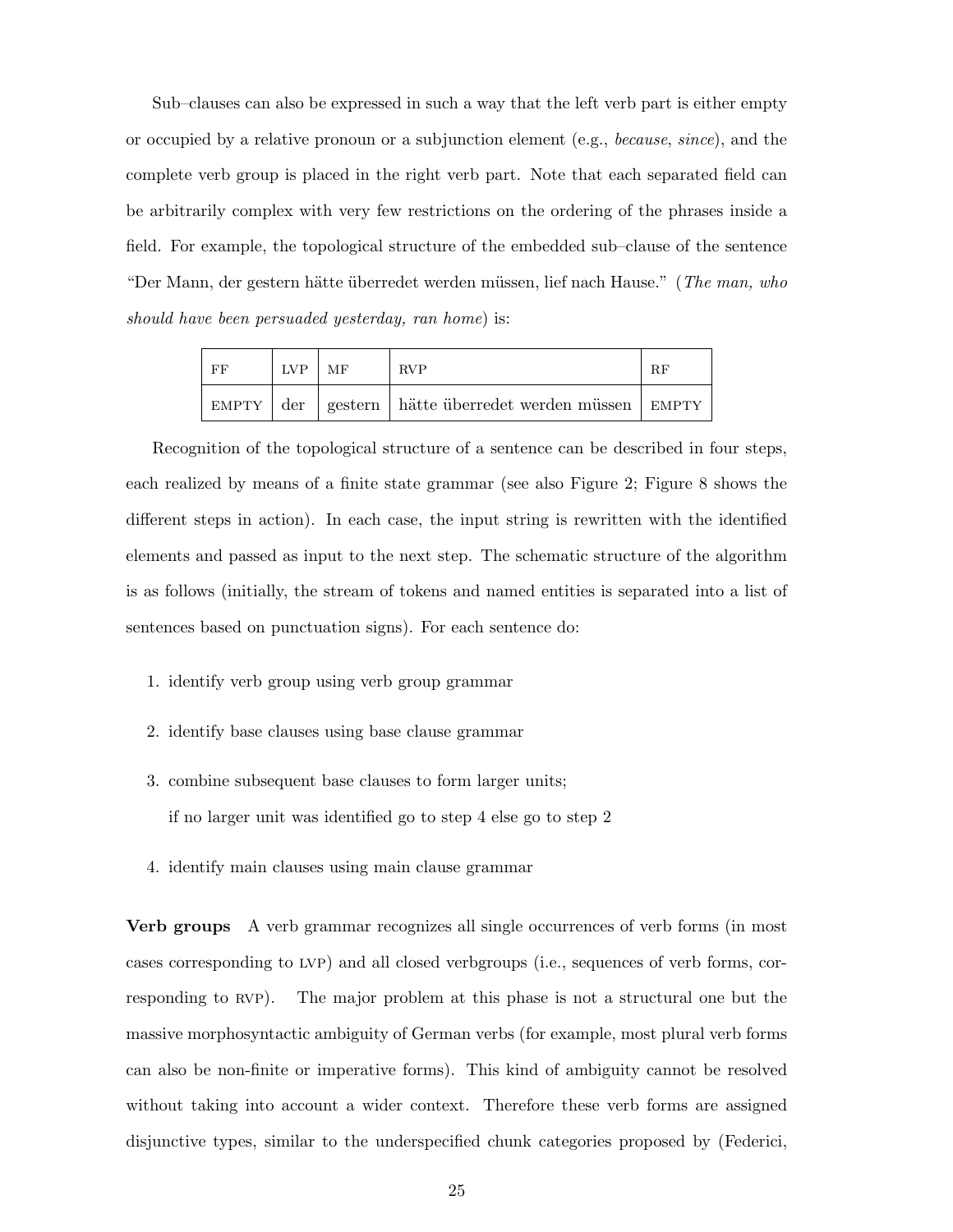| Type                              | VG-final                |
|-----------------------------------|-------------------------|
| Subtype                           | Mod-Perf-Ak             |
| $\mathop{\rm Mod}\nolimits$ -stem | könn                    |
| Stem                              | lob                     |
| Form                              | nicht gelobt haben kann |
| Neg<br>Agr                        |                         |
|                                   |                         |

Figure 9: The structure of the verb fragment "nicht gelobt haben kann" –  $*_{not}$ praised have could-been meaning could not have been praised. It actually says that this verb group has been identified in the final position of a clause, and that it basically describes a negated modality of the main verb "to praise".

Monyemagni, and Pirrelli, 1996). These verbal types, like for example different forms of finite participle (has connected versus the finite verb form connected), reflect the different readings of the verb form and enable following modules to use these verb forms according to the wider context, thereby removing the ambiguity. For example, in German it would be possible to utter something like "He has the edges connected." (proper English would be He has connected the edges). Thus the right verb part connected—viewed in isolaton is ambiguous wrt. its use as a finite or participle verb form. In addition to a type, each recognized verb form, is assigned a set of features which represent various properties of the form like tense and mode information. (cf. Figure 9).

Base clauses (BC) are subjunctive and subordinate sub–clauses. Although they are embedded into a larger structure, they can be recognized independently and simply on the basis of commas, initial elements (like complementizer, interrogative or relative item – see also Figure 8, where subconj-cl and rel-cl are tags for sub–clauses) and verb fragments. The different types of sub–clauses are described very compactly as finite state expressions. Figure 10 shows a (simplified) BC-structure in feature matrix notation.

Clause combination It is very often the case that base clauses are recursively embedded as in the following example:

. . . weil der Hund den Braten gefressen hatte, den die Frau, nachdem sie ihn zubereitet hatte, auf die Fensterbank gestellt hatte.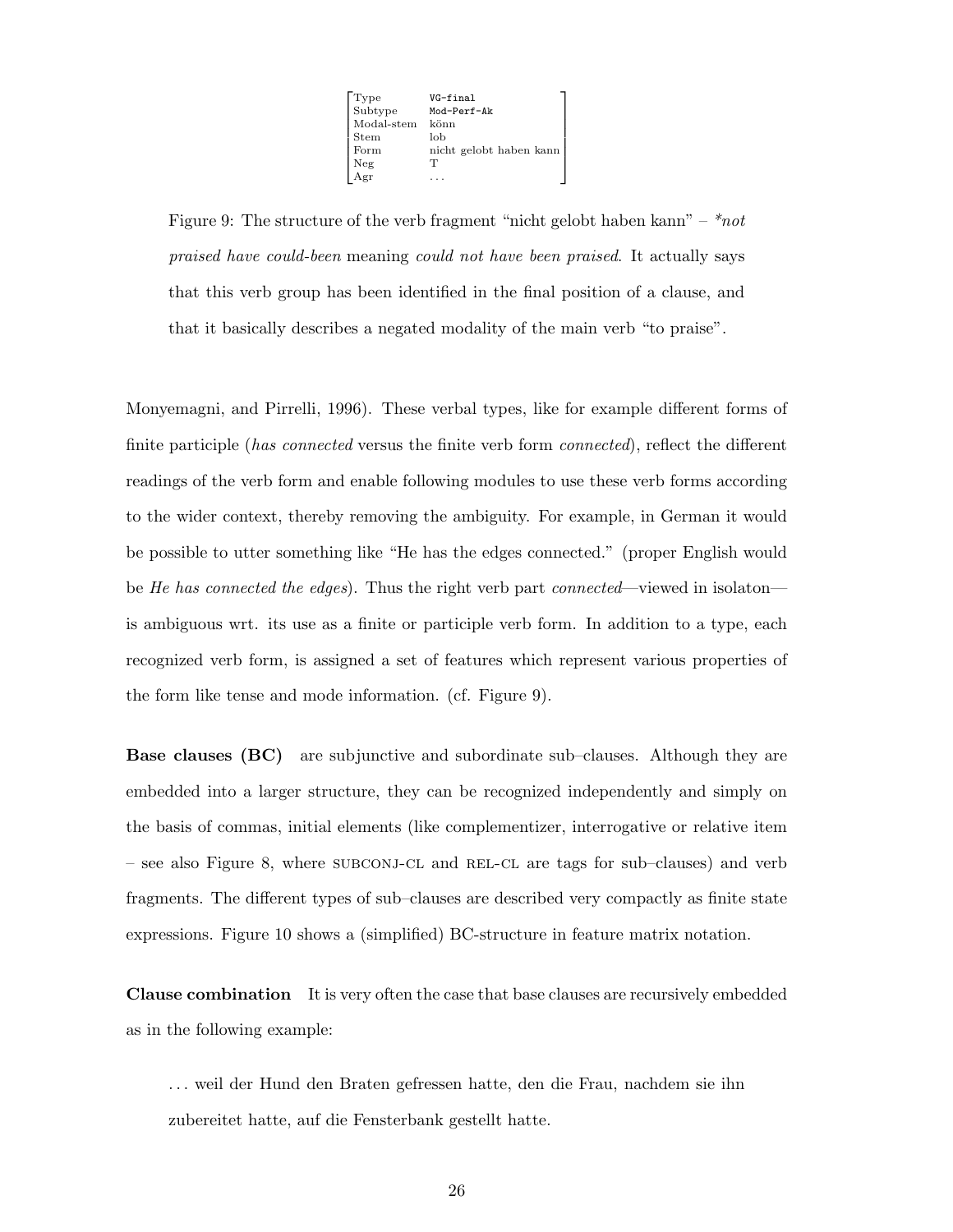

Figure 10: Simplified feature matrix of the base clause ". . ., wenn die Arbeitgeber Forderungen stellten, ohne als Gegenleistung neue Stellen zu schaffen." . . . if the employers made new demands without creating new jobs in return.

Because the dog ate the roast which the woman put on the windowsill after preparing it.

Two sorts of recursion can be distinguished: 1) middle field (MF) recursion, where the embedded base clause is framed by the left and right verb parts of the embedding sentence, and 2) the rest field (RF) recursion, where the embedded clause follows the right verb part of the embedding sentence. In order to express and handle this sort of recursion using a finite state approach, both recursions are treated as iterations so that they destructively substitute recognized embedded base clauses with their type. Hence, the complexity of the recognized structure of the sentence is reduced successively.

However, because sub–clauses of MF-recursion may have their own embedded RFrecursion, the clause combination (CC) is used for bundling subsequent base clauses before they are combined with sub–clauses identified by the outer MF-recursion. The BC and CC module are called until no more base clauses can be reduced (see figure 11). If the CC module were not to be used, then the following incorrect segmentation could not be avoided:

... <sup>\*</sup>[Rel–Cl daß das Glück [Subj–Cl, das Jochen Kroehne empfunden haben sollte]  $[s_{ubj-Cl},$  als ihm jüngst sein Großaktionär die Übertragungsrechte bescherte], nicht mehr so recht erwärmt.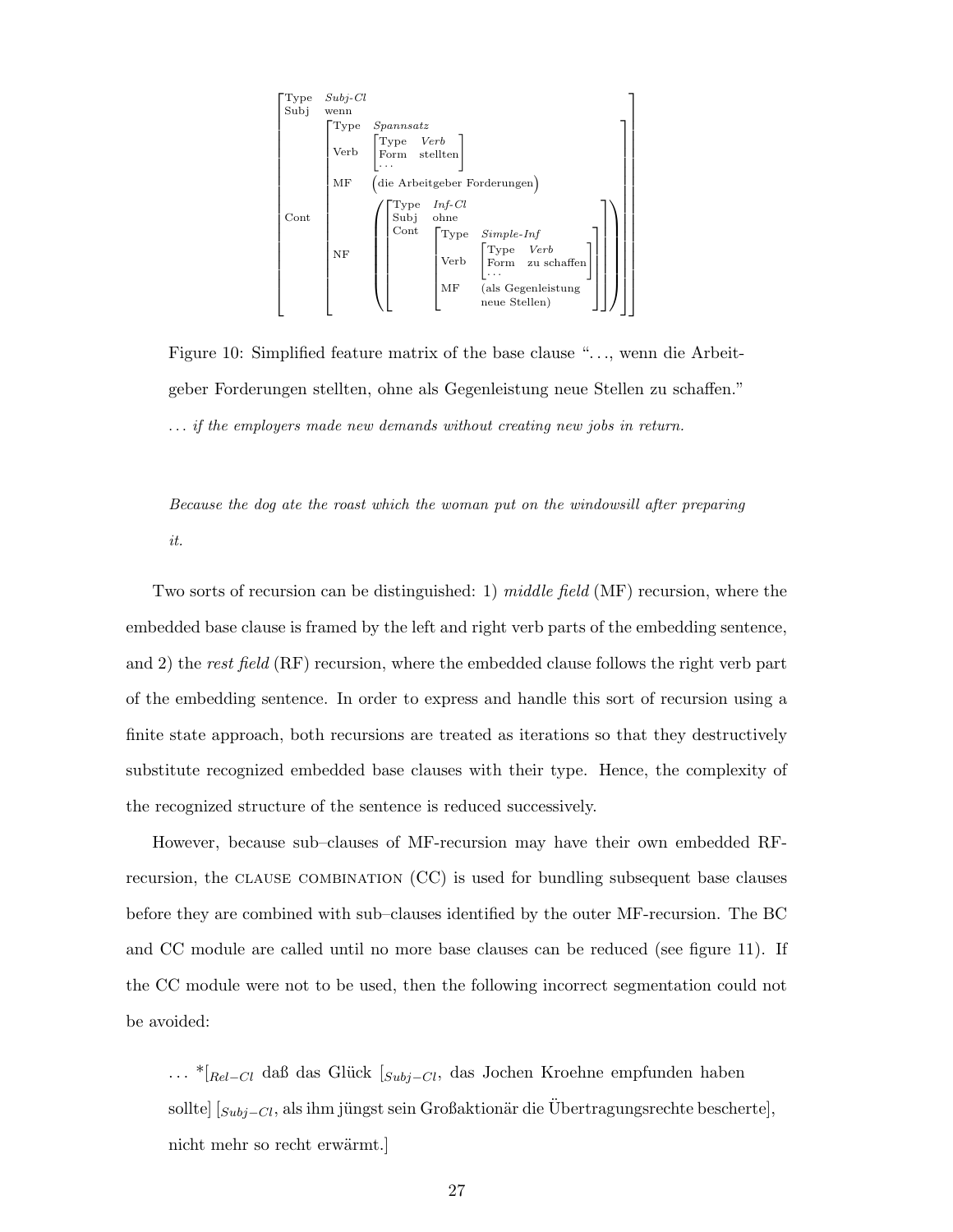```
MF–recursion, call of base clause recognizer (bc-rec)
 ..., weil die Firma, nachdem sie expandiert hatte, grössere Kosten hatte.
                                          ⇓
                                       bc-rec
                                          ⇓
       ..., weil die Firma [ compl-Subclause ] , grössere Kosten hatte.
                                          ⇓
                                       bc-rec
                                          ⇓
                               \ldots [ compl-Subclause ].
NF-recursion, combination of sublcauses:
 ..., weil die Firma grössere Kosten hatte, nachdem sie expandiert hatte.
                                         ⇓
                                       bc-rec
                                         ⇓
                     . . . [ compl-Subclause ] [ compl-Subclause ] .
                                         ⇓
                                Clause-Combination
                                         ⇓
                              \ldots [ compl-Subclause ] .
```
Figure 11: The different treatment of MF and RF recursion for two sentences ", weil die Firma, nachdem sie expandiert hatte, [grössere Kosten hatte]." and ", weil die Firma [grössere Kosten hatte], nachdem sie expandiert hatte. "(both mean, because after expanding, the company had increased costs).

... that the happiness which Jochen Krhne should have felt when his major shareholder gave him the transfer rights recently is not really pleasing anymore.

In the correct reading the second sub–clause " $\dots$  als ihm jüngst sein  $\dots$ " is embedded into the first one " $\dots$  das Jochen Kroehne  $\dots$ ".

Main clauses (MC) Finally the MC module builds the complete topological structure of the input sentence on the basis of the recognized (remaining) verb groups and base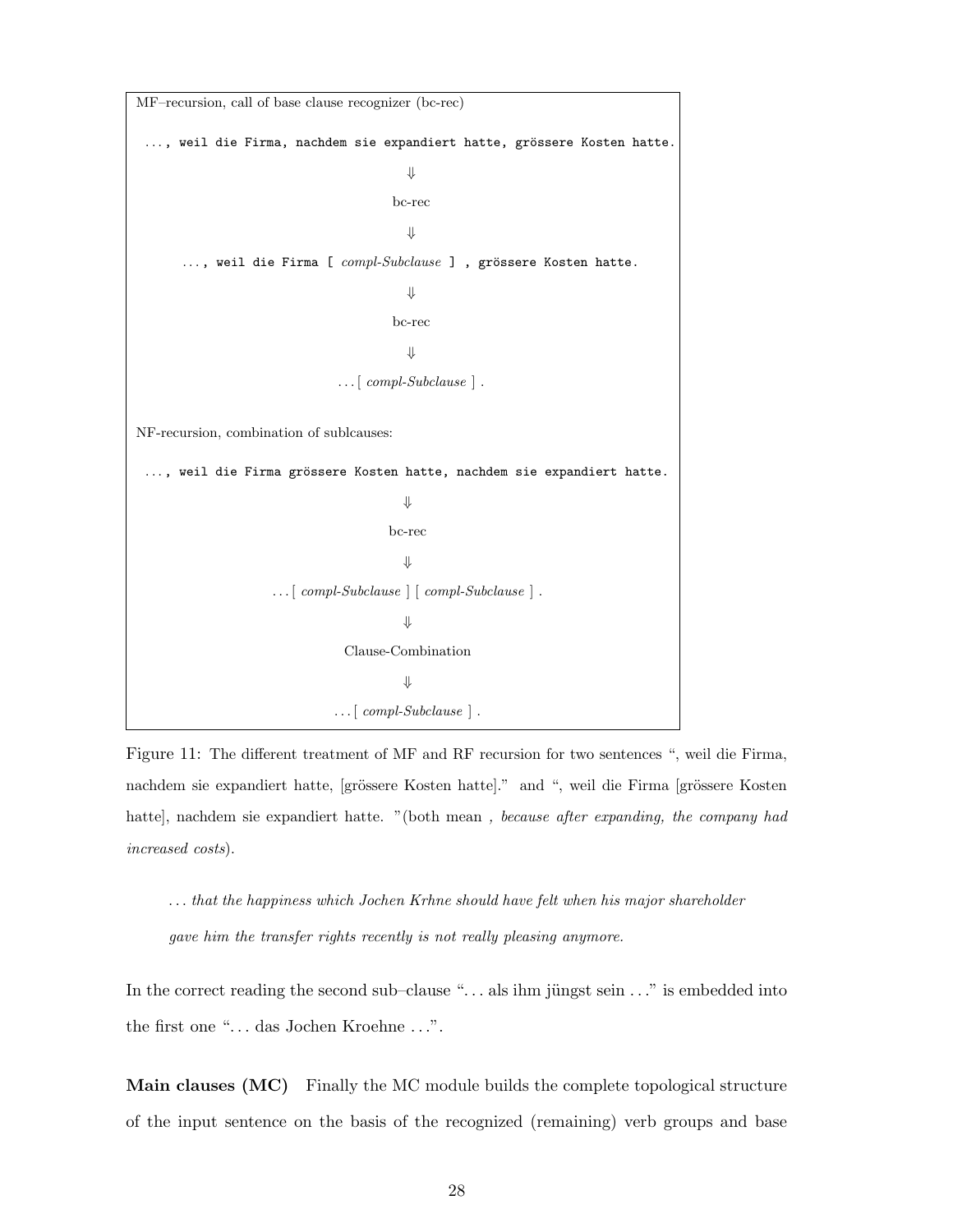clauses, as well as on the word form information not yet consumed. The latter basically includes punctuation and coordination. The following Figure schematically describes the current coverage of the implemented MC-module (see Figure 7 for an example structure):

| CSent        | $ ::= LVP  [RVP] $                         |
|--------------|--------------------------------------------|
| <i>SSent</i> | $ ::=$ LVP $\ldots$ [RVP] $\ldots$         |
| CoordS       | $\therefore$ CSent (, CSent)* Coord CSent  |
|              | $\therefore$ CSent (, SSent)* Coord SSent  |
|              | $AsyndSent ::= \text{CSent}, \text{CSent}$ |
|              | $CmpCSent$ ::= CSent, SSent   CSent, CSent |
|              | $AsyndCond ::=$ SSent, SSent               |

#### 5.2 Grammatical function recognition

After the phrasal recognizer has expanded the corresponding phrasal strings (see the running example in section 2.2 on page 11), a further analysis step is done by the grammatical function recognizer (GFR), which identifies possible arguments on the basis of the lexical subcategorization information available for the local head. The final output of the clause level for a sentence is thus an underspecified dependence tree UDT. A UDT is a flat dependence-based structure of a sentence, where only upper bounds for attachment and scoping of modifiers are expressed (see Figure 3, page 13). In this example the PP's of each main or sub-clause are collected into one set. This means that although the exact attachment point of each individual PP is not known it is guaranteed that a PP can only be attached to phrases which are dominated by the main verb of the sentence (which is the root node of the clause's tree). However, the exact point of attachment is a matter of domain-specific knowledge and hence should be defined as part of the domain knowledge of an application. This is in contrast to the common approach of deep grammatical processing, where the goal is to find all possible readings of an expression wrt. all possible worlds. By just enumerating all possible readings such an approach is, to a certain extent, domain-independent. The task of domain-specificity is then reduced to the task of "selecting the right reading" of the current specific domain. In our approach, we provide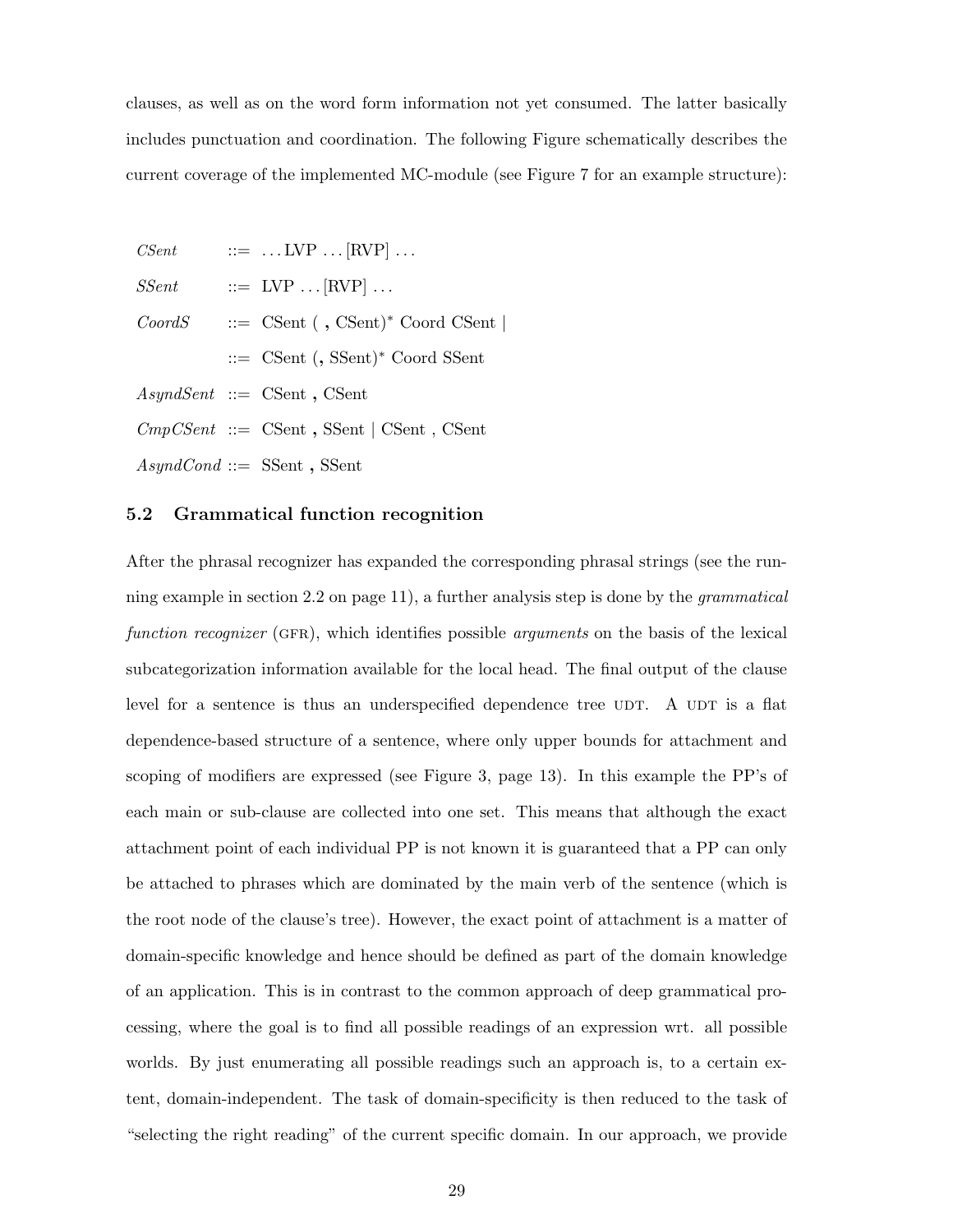a complete but underspecified representation by only computing a coarse-grained structure. This structure then has to be "unfolded" by the current application. In a way, this means that after shallow processing we only obtain a very general, rough meaning of an expression whose actual interpretation has to be "computed" (not selected) in the current application. This is what we mean by *underspecified text processing* (for further and alternative aspects of underspecified representations see e.g., (Gardent and Webber, 1998), (Muskens and Krahmer, 1998)).

A UDT can be partial in the sense that some phrasal chunks of the sentence in question could not be inserted into the head/modifier relationship. In that case, a UDT will represent the *longest matching sub–clause* together with a list of the non-recognized fragments. Retaining the non-recognized fragments is important, because it makes it possible that some domain specific inference rules have access to this information, even if it could not be linguistically analyzed.

The subcategorization lexicon The GFR exploits a subcategorisation lexicon for the identification of grammatical relations. The lexicon contains 11,998 verbs and a total of 30,042 subcategorisation frames (Buchholz, 1996). It also provides information about verbal arity, case (for NP complements), and the various types of sentential complements a given verb might take.

In general, a verb has several different subcategorization frames. As an example, consider the different frames associated to the main verb entry *fahr* ("to drive"):

fahr:  $\{\langle np, nom \rangle\}$  $\{\langle np, nom \rangle, \langle pp, dat, mit \rangle\}$  $\{\langle np, nom \rangle, \langle np, acc \rangle\}$ 

Here, it is specified that fahr has three different subcategorization frames. For each frame, the number of subcategorized elements is given (through enumeration) and for each subcategorized element the phrasal type and its case information is given. In case of prepositional elements the preposition is also specified. Thus, a frame like  $\{\langle np, nom \rangle,$  $\langle pp, dat, mit \rangle$  says that *fahr* subcategorizes for two elements, where one is a nominative  $NP$  and the other is a dative PP with preposition *mit* ("with"). There is no ordering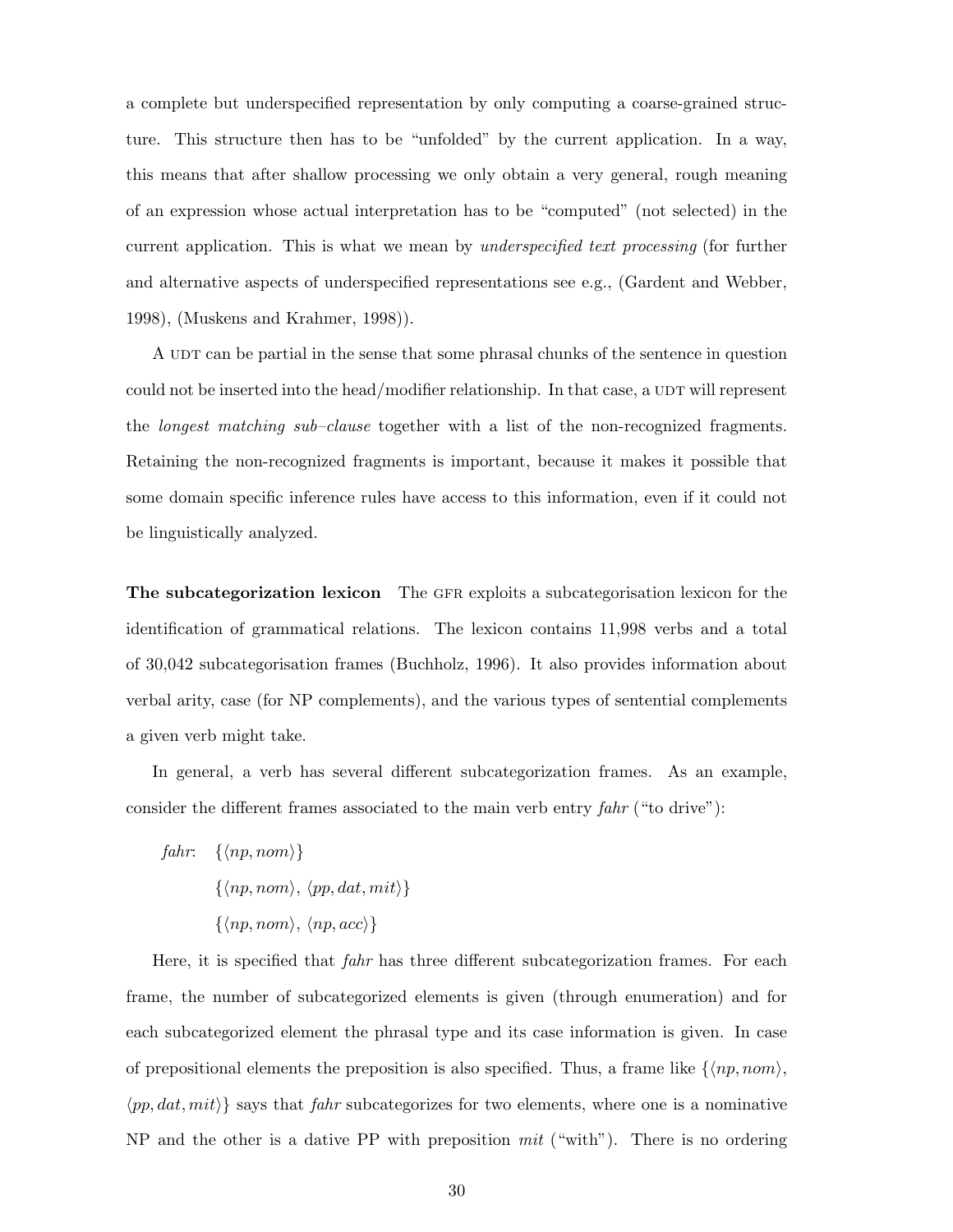presupposed for the elements, i.e., frames are handled as sets. The main reason is that German is a free word order language so that the assumption of an ordered frame would suggest a certain word order (or at least a preference). The main purpose of a (syntactic) subcategorization frame is to provide for syntactic constraints used for the determination of the grammatical functions. Other information of relevance is the state of the sentence (e.g., active vs. passive), the attachment borders of a dependence tree, and the required person and number agreement between verb and subject.

Shallow strategy Directly connected with any analysis of grammatical functions is the distinction between arguments and adjuncts as well as the choice of a unique frame for a certain verb. Recall that the output of the topological parser is a relatively flat underspecified dependence tree UDT (which still misses the grammatical functions, of course), underspecified with regard to PP attachment. This means that adjuncts are not distinguished from arguments and also that more than one frame can be compatible with the surface structure of the UDT. One solution to this problem is to simply spell out all possible frames compatible with the UDT and postpone resolving or reducing the ambiguity at a later stage. Instead, we chose to resolve the ambiguity heuristically by defaulting to the maximal subcategorisation frame that is compatible with the UDT.

Once the number and type of arguments of a given verb is determined, their functional role (e.g., subject or object) must be inferred. Because German is a semi-free world order language, the position of a phrase in a sentence (i.e., before or after the verb) does not provide reliable cues for determining grammatical functions. Instead, we check for feature compatibility between the candidate arguments and the chosen frame type. Consider as an example the sentence in Figure 3 on page 13. According to our subcategorisation dictionary the verb "haben" *(to have)* takes a nominative and an accusative NP as its complements. "Gewinn" (revenue) will be selected as the object of "hat" (has), only if it has accusative case; similarly, "Siemens" will be the subject only if it is nominative and agrees in number with the verb "hat" (has).

Feature checking is performed basically by looping through the dependent elements and checking whether there is morpho-syntactic agreement between the dependent and subcat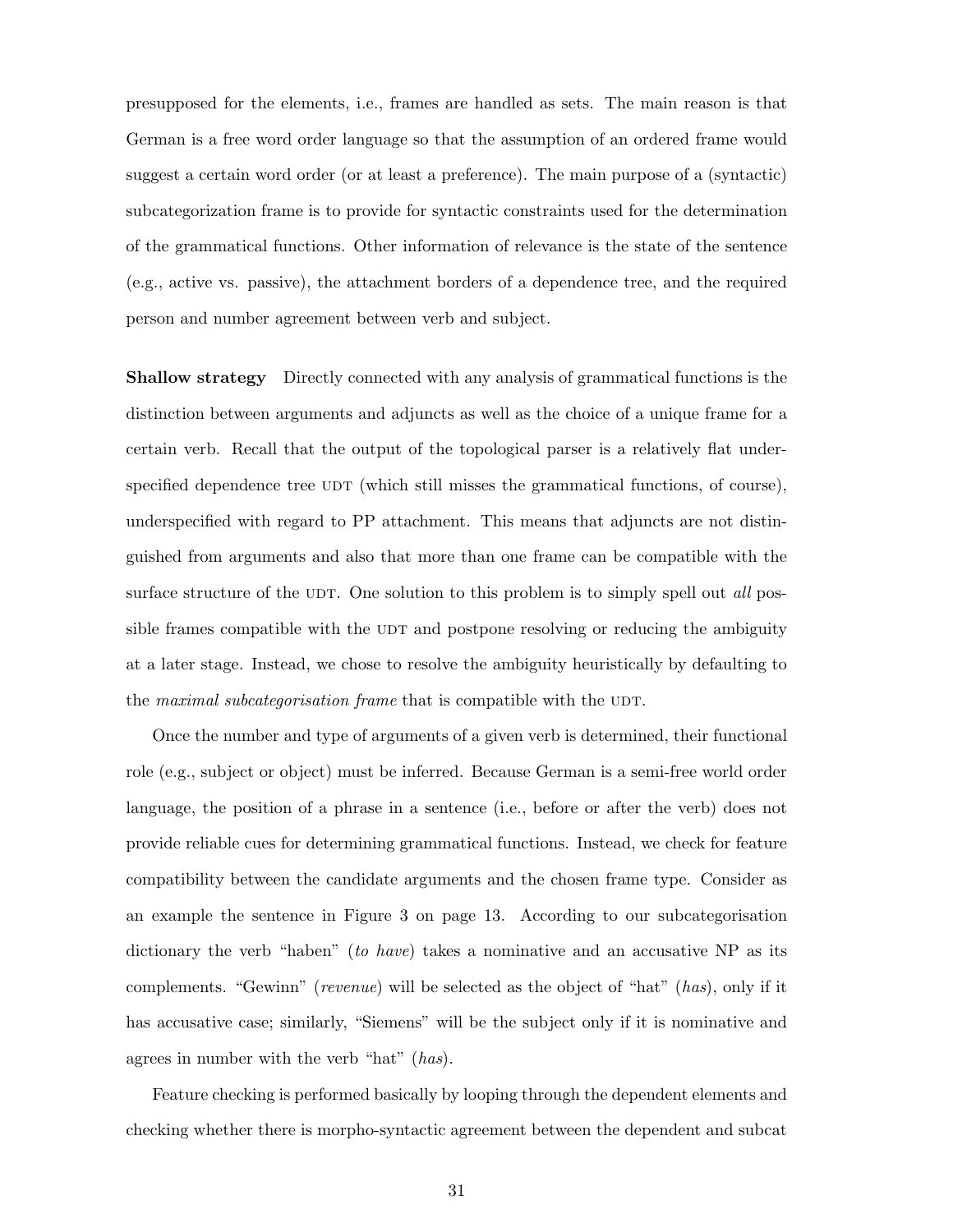arguments. Feature checking is performed by a simple (but fast) unifier which operates on feature vectors. Thus, the morpho–syntactic information of the dependent and subcat elements are expanded into feature vectors, where missing features of the subcat elements are set to the anonymous variable :no, so that information can be inherited from their dependents. One exception concerns nominative subcat arguments. In this case a feature vector is created by merging the case information with the feature vector of the verbal head. This is important in order to ensure that only nominative NPs are considered as subjects. We check for case agreement for all types of NP and PP arguments and for person agreement between the verb and its candidate subject. Other useful information for inferring grammatical relations is whether the verb is active or passive and the attachment borders of the dependency tree.

The grammatical functions recognized by GFR correspond to a set of role labels, implicitly ordered according to an *obliquity hierarchy*: SUBJ (deep subject), OBJ (deep object), obj1 (indirect object), p-obj (prepositional object), and xcomp (subcategorized sub– clause). These labels are meant to denote deep grammatical functions, such that, for instance, the notion of subject and object does not necessarily correspond to the surface subject and direct object in the sentence. This is precisely the case for passive sentences, whose arguments are assigned the same roles as in the corresponding active sentence.

## 6 System performance

Evaluation of lexical and phrasal level We have performed a detailed evaluation on a subset of 20,000 tokens from a German text document (a collection of business news articles from the "Wirtschaftswoche") of 197,116 tokens (1.26 MB). The following table summarizes the results for the word and fragment level using the standard recall and precision measure: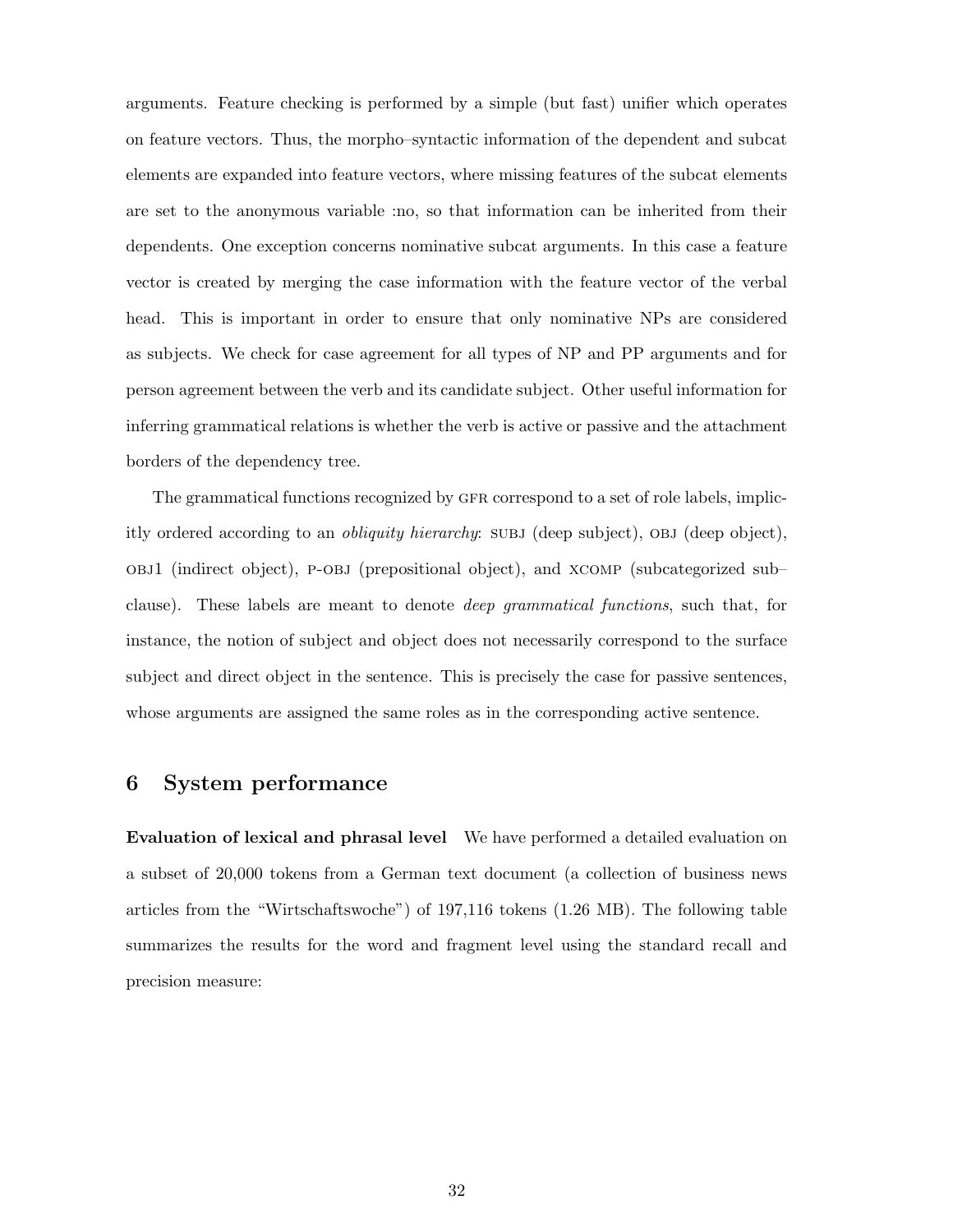| Component           | Recall                                   | Precision |  |  |  |  |
|---------------------|------------------------------------------|-----------|--|--|--|--|
| Compound analysis   | 98.53%                                   | 99.29%    |  |  |  |  |
| POS-filtering       | 74.50%                                   | 96.36%    |  |  |  |  |
|                     | Named entity (including dynamic lexicon) |           |  |  |  |  |
| <i>person names</i> | 81.27%                                   | 95.92%    |  |  |  |  |
| organization        | 67.34\%                                  | 96.69%    |  |  |  |  |
| <i>locations</i>    | 75.11%                                   | 88.20%    |  |  |  |  |
| Fragments (NP, PP)  | 76.11\%                                  | 91.94%    |  |  |  |  |

In the case of compounds we measured whether a correct morpho-syntactical segmentation was determined ignoring, however, whether the segmentation was also the semantically most plausible one.<sup>10</sup> Evaluation of the POS-filtering showed an increase in the number of unique POS-assignments from 79.43% (before tagging) to 95.37% (after tagging). This means that from the approximately 20% ambiguous words about 75% were disambiguated with a precision of 96.36%. What concerns named entities, we only considered organizations, people's names and locations, because these are the more difficult ones and because the dynamic lexicon is automatically created for these alone. Our current experiments show that our named entity finder has a promising precision. The smaller recall is mainly due to the fact that we wanted to measure the performance of the dynamically created lexicon so we only used a small list of the 50 most well-known company names. In case of fragment recognition we only considered simple phrase structures, including coordinated NP's and NP's whose head is a named entity, but ignoring attachment and embedded sub–clauses.

Evaluation of parsing The DC-PARSER has been developed in parallel with the named entity and fragment recognizer and evaluated separately. In order to evaluate the DCparser we collected a test corpus of 43 messages from different press releases (viz. DEUTSCHE PREESSEAGENTUR (dpa), ASSOCIATED PRESS (ap) and REUTERS) and different domains (equal distribution of politics, business, sensations). The corpus contains 400 sentences with a total of 6306 words. Note that it was also created after the DC-PARSER and all grammars were finally implemented. Table 1 shows the results of the evaluations

 $10$ We are not aware of any other publications describing evaluations of German compounding algorithms.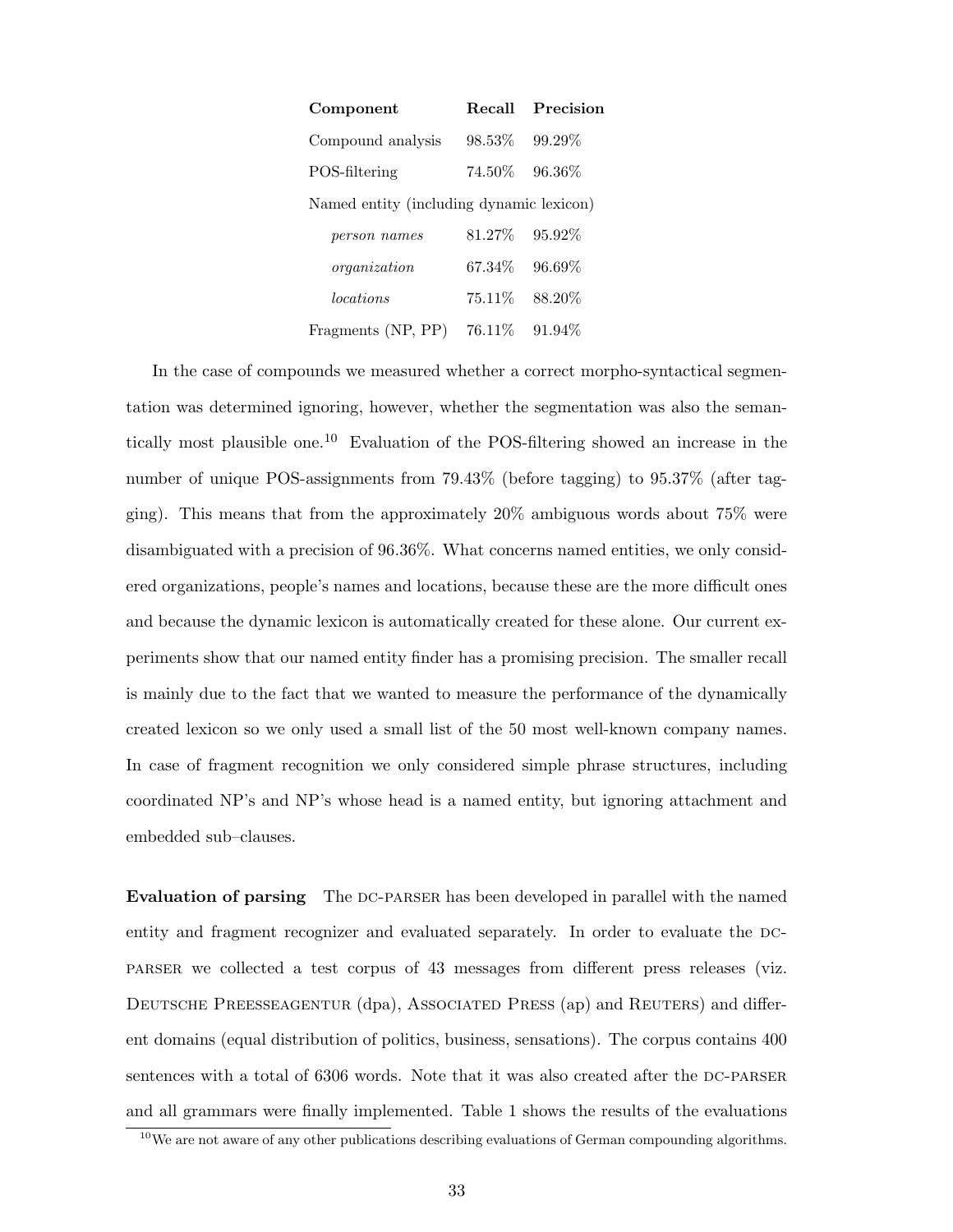| Criterium | Matching of annotated data and results | Used by module    |
|-----------|----------------------------------------|-------------------|
| Borders   | start and end points                   | verbforms, BC     |
| Type      | start and end points, type             | verbforms, BC, MC |
| Partial   | start or end point, type               | ВC                |
| Top       | start and end points, type             | МC                |
|           | for the largest tag                    |                   |
| Struct1   | see Top, plus test of substructures    | МC                |
|           | using Partial                          |                   |
| Struct2   | see Top, plus test of substructures    | МC                |
|           | using Type                             |                   |

Figure 12: Correctness criteria used during evaluation.

(the F-measure was computed with  $\beta=1$ ). We used the correctness criteria as defined in Figure 12.

The evaluation of each component was measured on the basis of the result of all previous components. For the BC and MC module we also measured the performance by manually correcting the errors of the previous components (denoted as "isolated evaluation"). In most cases the difference between the precision and recall values is quite small, meaning that the modules keep a good balance between coverage and correctness. Only in the case of the MC-module the difference is about 5%. However, the result for the isolated evaluation of the MC-module suggests that this is mainly due to errors caused by previous components.

A more detailed analysis showed that the majority of errors were caused by mistakes in the preprocessing phase. For example, ten errors were caused by an ambiguity between different verb stems (only the first reading is chosen) and ten errors because of wrong POS-filtering. Seven errors were caused by unknown verb forms, and in eight cases the parser failed because it could not handle the ambiguities of some word forms properly, since they were either a separated verb prefix or adverb.

**Run-time behavior** The evaluation of the DC-PARSER was performed with the LISPbased version of smes (cf. (Neumann et al., 1997)) by replacing the original bidirectional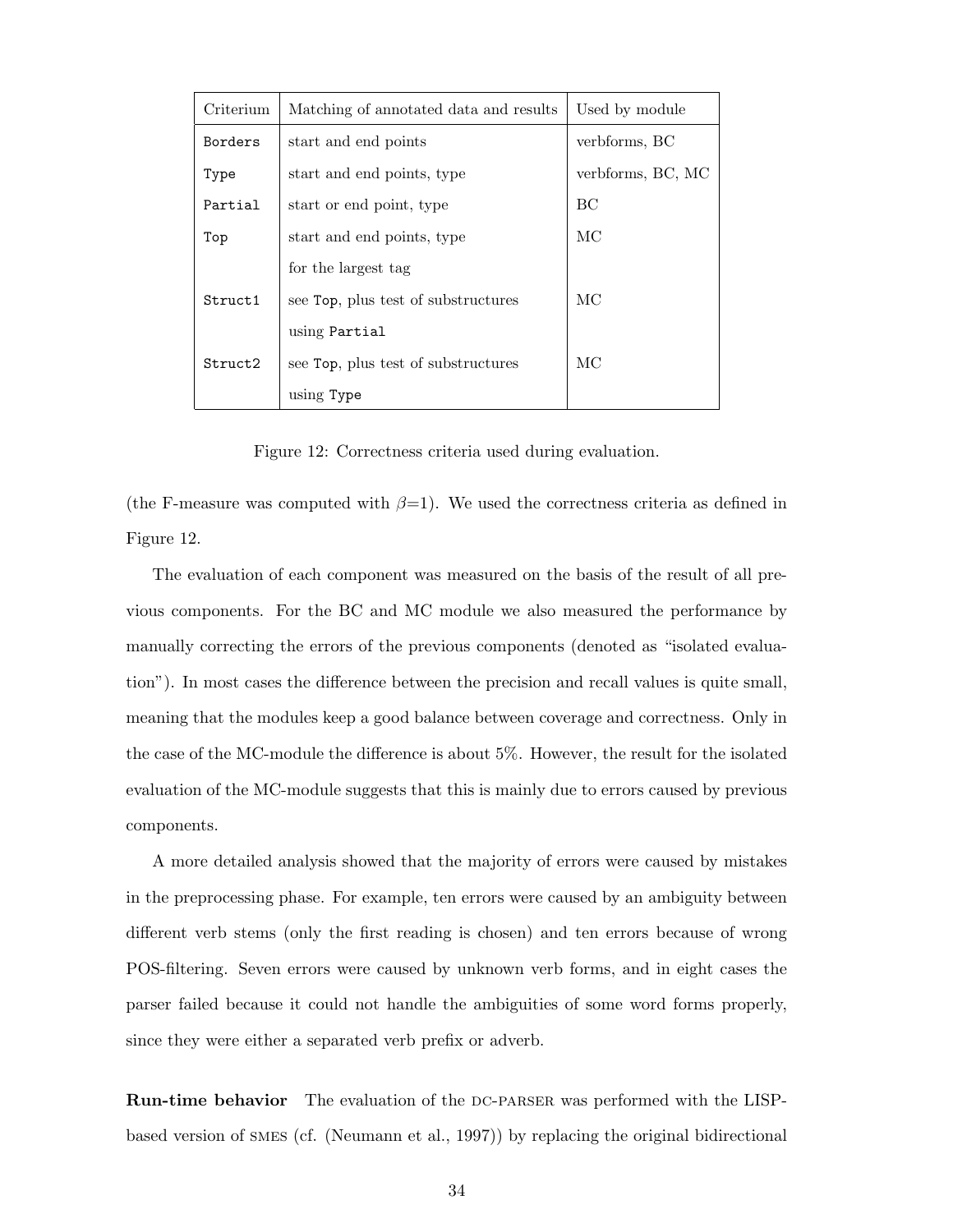| Verb-Module       |                |                 |                    |           |                                          |              |
|-------------------|----------------|-----------------|--------------------|-----------|------------------------------------------|--------------|
| correctness       | Verbfragments  |                 | Recall             | Precision | $F$ -measure                             |              |
| criterion         | $_{\rm total}$ | found           | correct            | in $%$    | in $%$                                   | in $%$       |
| Borders           | 897            | 894             | 883                | 98.43     | 98.77                                    | 98.59        |
| Type              | 897            | 894             | 880                | 98.10     | 98.43                                    | 98.26        |
|                   |                |                 | Base-Clause-Module |           |                                          |              |
| correctness       |                | $BC$ -Fragments |                    | Recall    | <i>Precision</i>                         | $F-measure$  |
| criterion         | total          | found           | correct            | in $%$    | in %                                     | in %         |
| Type              | 130            | 129             | 121                | 93.08     | 93.80                                    | 93.43        |
| Partial           | 130            | 129             | 125                | 96.15     | 96.89                                    | 96.51        |
|                   |                |                 |                    |           | Base-Clause-Module (isolated evaluation) |              |
| correctness       |                | Base-Clauses    |                    | Recall    | <i>Precision</i>                         | $F$ -measure |
| criterion         | total          | found           | correct            | in $%$    | in $%$                                   | in $%$       |
| Type              | 130            | 131             | 123                | 94.61     | 93.89                                    | 94.24        |
| Partial           | 130            | 131             | 127                | 97.69     | 96.94                                    | 97.31        |
|                   |                |                 | Main-Clause-Module |           |                                          |              |
| correctness       |                | Main-Clauses    |                    | Recall    | Precision                                | $F-measure$  |
| criterion         | total          | found           | correct            | in $%$    | in $%$                                   | in $%$       |
| Top               | 400            | 377             | 361                | 90.25     | 95.75                                    | 92.91        |
| Struct1           | 400            | 377             | 361                | 90.25     | 95.75                                    | 92.91        |
| Struct2           | 400            | 377             | 356                | 89.00     | 94.42                                    | 91.62        |
|                   |                |                 |                    |           | Main-Clause-Module (isolated evaluation) |              |
| correctness       |                | $Main-Clauses$  |                    | Recall    | Precision                                | $F-measure$  |
| criterion         | total          | found           | correct            | in $%$    | in $%$                                   | in $%$       |
| Top               | 400            | 389             | 376                | 94.00     | 96.65                                    | 95.30        |
| Struct1           | 400            | 389             | 376                | 94.00     | 96.65                                    | 95.30        |
| Struct2           | 400            | 389             | 372                | 93.00     | 95.62                                    | 94.29        |
| complete analysis |                |                 |                    |           |                                          |              |
| correctness       | all components |                 | Recall             | Precision | $F-measure$                              |              |
| criterion         | $_{\rm total}$ | found           | correct            | in $\%$   | in $%$                                   | in $%$       |
| Struct2           | 400            | 377             | 339                | 84.75     | 89.68                                    | 87.14        |

Table 1: Results of the evaluation of the topological structure

shallow bottom-up parsing module with the DC-PARSER. The average run-time per sentence (average length 26 words) is 0.57 sec. All components other than the topological parser (i.e., core technology, all lexical components, and the phrasal grammars for named entities, NP, PP, and the verb groups) are implemented in  $C++$ . The run-time behavior is already encouraging: processing of the mentioned German text document (1.26 MB) up to the fragment recognition level needs about 32 seconds on a PentiumIII, 500 MHz, 128 RAM, which corresponds to about 6160 words per second. This includes recognition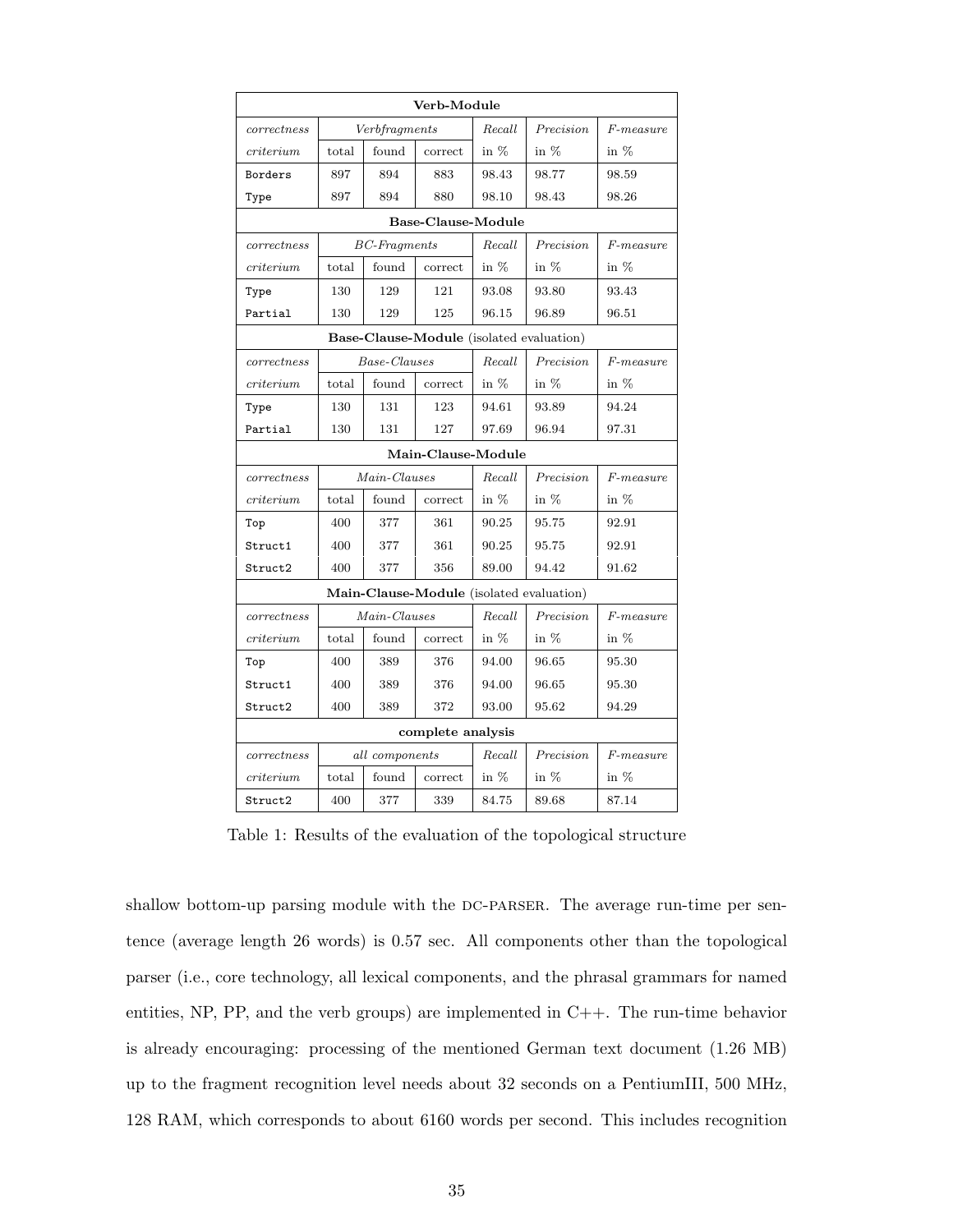of 11,574 named entities and 67,653 phrases.

#### 7 Related work

To our knowledge, there are only very few other systems described which process free German texts. The new shallow text processor is a successor to the one used in the smes– system, an IE-core system for real world German text processing (Neumann et al., 1997). Here, a bidirectional verb-driven bottom-up parser was used, where the problems described in this paper concerning parsing of longer sentences were encountered. Another similar divide-and-conquer approach using a chart-based parser for analysis of German text documents was presented by (Wauschkuhn, 1996). Nevertheless, comparing its performance with our approach seems to be rather difficult since he only measures how often his parser finds at least one result for an un-annotated test corpus (where he reports 85.7% "coverage" of a test corpus of 72,000 sentences) without measuring the accuracy of the parser. In this sense, our parser achieved a "coverage" of  $94.25\%$  (computing found/total), almost certainly because we use more advanced lexical and phrasal components, e.g., pos-filter, compound and named entity processing. (Peh and Ting, 1996) also describe a divide-andconquer approach based on statistical methods, where the segmentation of the sentence is done by identifying so–called link words (solely punctuation marks, conjunctions and prepositions) and disambiguating their specific role in the sentence. On an annotated test corpus of 600 English sentences they report an accuracy of 85.1% based on the correct recognition of part-of-speech, comma and conjunction disambiguation, and exact noun phrase recognition.

## 8 Conclusion and Future work

We have presented an advanced domain-independent shallow text extraction and navigation system for processing of real-world German texts. The system is implemented based on advanced finite state technology and uses sophisticated linguistic knowledge sources. The system is very robust and efficient (at least from an application point of view) and has a very good linguistic coverage for German.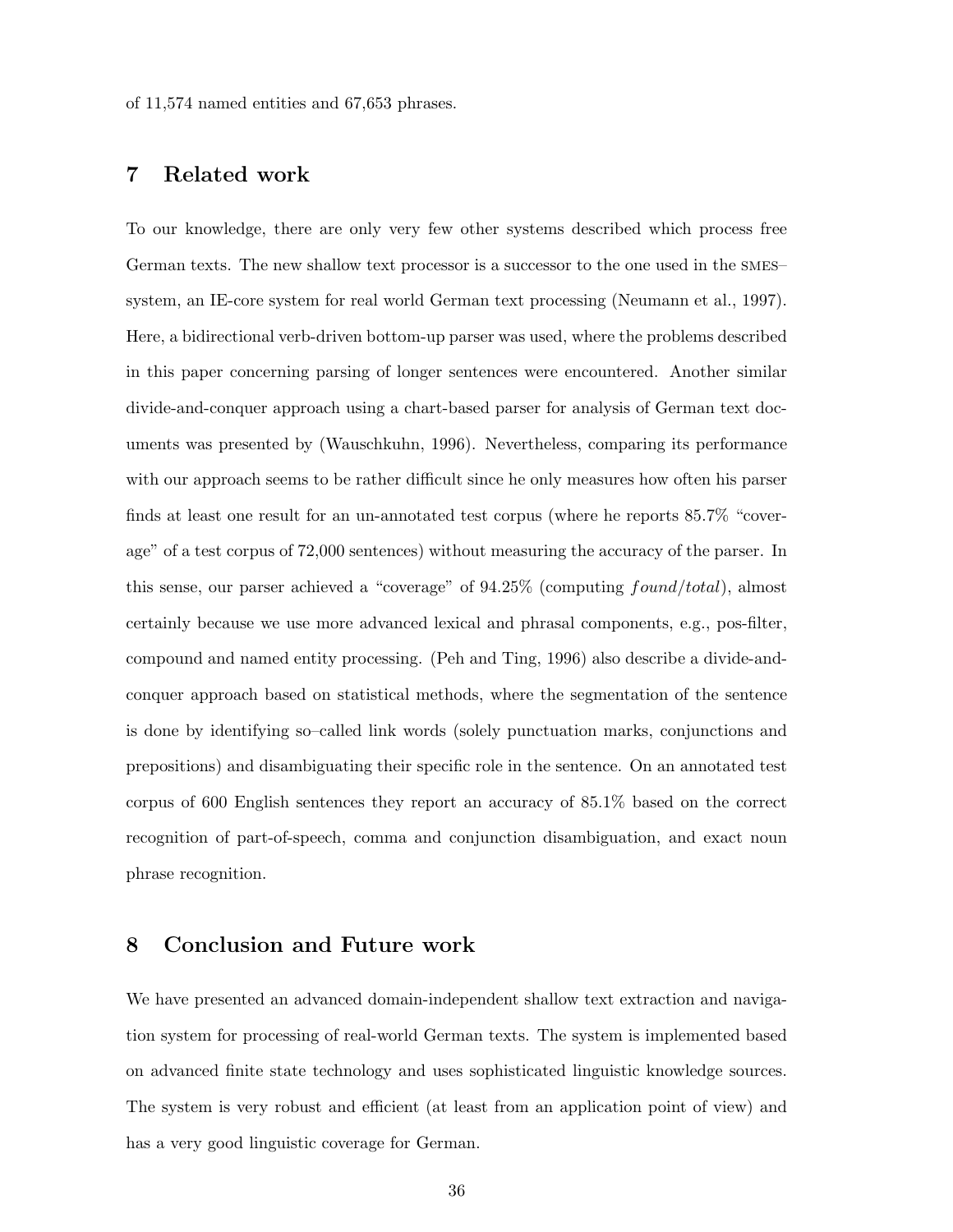Our future work will concentrate on interleaved bi-lingual (German and English) as well as cross-lingual text processing applications on basis of sppc's uniform core technology, and the exploration of integrated shallow and deep NL processing. Concerning the first issue we have already implemented prototypes of sppc for English and Japanese up to the recognition of (simple) fragments. Processing of complex phrases and clause patterns will be realized through the compilation of stochastic lexicalized tree grammars (SLTG) into cascades of WFST. An SLTG will be automatically extracted from existing tree banks following our work described in (Neumann, 1998).

A further important research direction will be the integration of shallow and deep processing so that a deep language processor might be called for those structures recognized by the shallow processor as being of great importance. Consider (really) complex nominal phrases, for example. In the case of information extraction (IE), nominal entities are mostly used for filling slots of relational templates (e.g., filling the "company" slot in an "management appointment" template). However, because of a shallow NP analysis, it is often very difficult to decide which parts of an NP actually belong together. This problem is even more complex if we consider free word languages like German. However, taking advantage of sppc's divide-and-conquer shallow parsing strategy, it would now be possible to call a deep parser only to those separated field elements which correspond to sequences of simple NPs and PPs (which could have been determined by the shallow parser, too). From this point of view, the shallow parser is used as an efficient preprocessor for dividing sentences into syntactically valid smaller units, where the deep parser's task would be to identify the exact constituent structure only on demand.

## Acknowledgements

The research underlying this paper was supported by a research grant from the German Bundesministerium für Bildung, Wissenschaft, Forschung und Technologie (BMBF) to the DFKI project paradime, FKZ ITW 9704. Many thanks to Christian Braun, Thierry Declerck, Markus Becker, and Milena Valkova for their great support during the development of the system.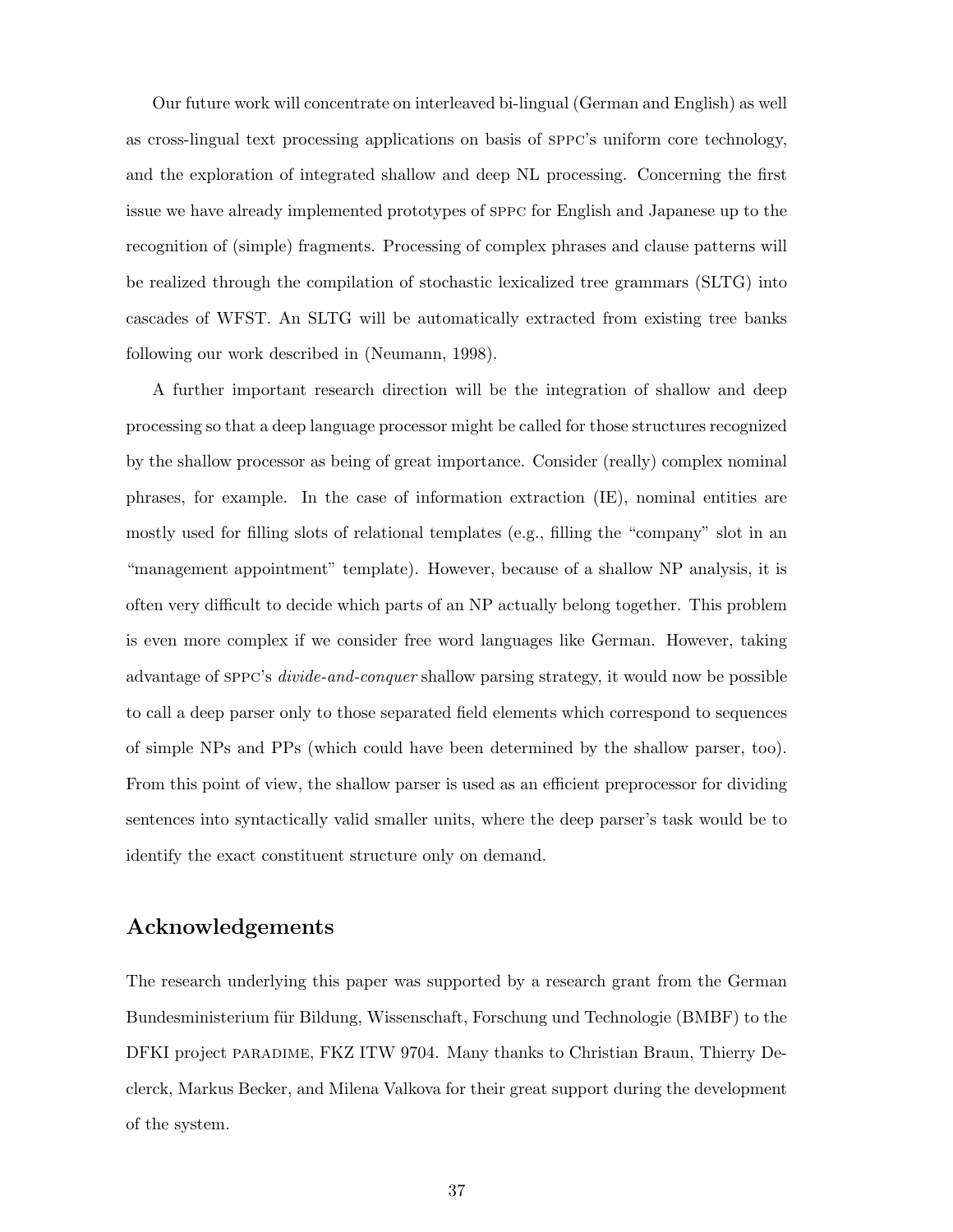## References

- Abney, S. 1996. Partial parsing via finite-state cascades. Proceedings of the ESSLLI 96 Robust Parsing Workshop.
- Appelt, D., J. Hobbs, J. Bear, D. Israel, and M. Tyson. 1993. Fastus: A finite state processor for information extraction from real world text. In Proceedings of the 13th International Joint Conference on Artificial Intelligence, Chambery, France, August.
- Assadi, H. 1997. Knowledge acquisition from texts: Using an automatic clustering method based on noun-modifier relationship. In 35th Annual Meeting of the Association for Computational Linguistics/8th Conference of the European Chapter of the Association for Computational Linguistics, Madrid.
- Bikel, D., S. Miller, R. Schwartz, and R. Weischedel. 1997. Nybmle: a high-performance learning name-finder. In 5th International Conference of Applied Natural Language, pages 194–200, Washington, USA, March.
- Borthwick, A. 1999. A Maximum Entropy Approach to Named Entity Recognition. Ph.D. thesis, New York University, Department of Computer Science, Courant Institute.
- Brill, E. 1993. Automatic grammar induction and parsing free text: A transformationbased approach. In 31th Annual Meeting of the Association for Computational Linguistics, Ohio.
- Buchholz, Sabine. 1996. Entwicklung einer lexikographischen Datenbank für die Verben des Deutschen. Master's thesis, Universität des Saarlandes, Saarbrücken.
- Busemann, S., T. Declereck, A. Diagne, L. Dini, J. Klein, and S. Schmeier. 1997. Natural language dialogue service for appointment scheduling agents. In 5th International Conference of Applied Natural Language, pages 25–32, Washington, USA, March.
- Ciravegna, F., A. Lavelli, N. Mana, L. Gilardoni, S. Mazza, M. Ferraro, J. Matiasek, W. Black, F. Rinaldi, and D. Mowatt. 1999. Facile: Classifying texts integrating pattern matching and information extraction. In Proceedings of 16th International Joint Conference on Artificial Intelligence", Stockholm.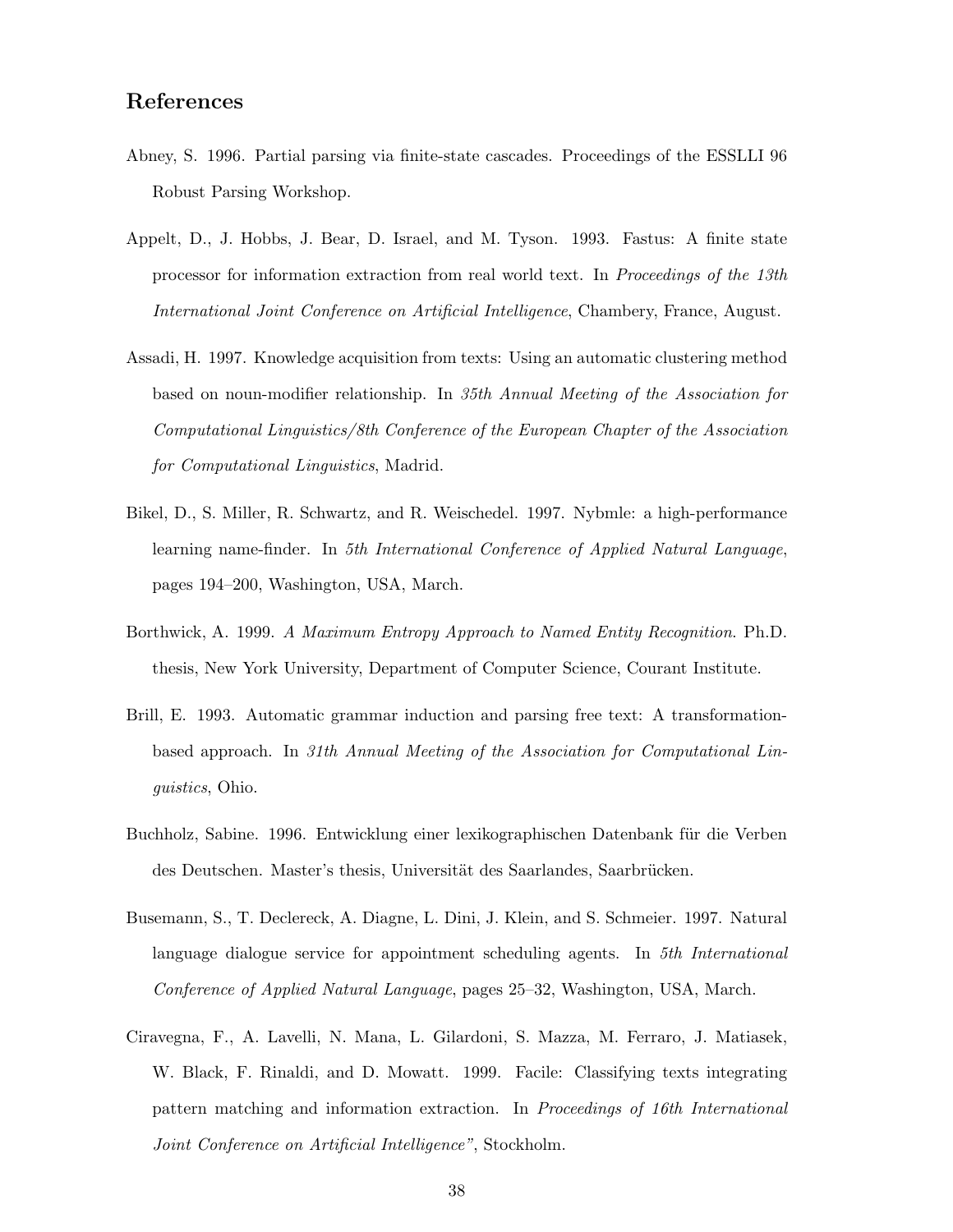- Cormen, T., C. Leiserson, and R. Rivest. 1992. Introduction to Algorithms. The MIT Press, Cambridge, MA.
- Cowie, J. and W. Lehnert. 1996. Information extraction. Communications of the ACM, 39(1):51–87.
- Engel, Ulrich. 1988. Deutsche Grammatik. 2., verbesserte edition. Julius Groos Verlag, Heidelberg.
- Federici, Stefano, Simonetta Monyemagni, and Vito Pirrelli. 1996. Shallow parsing and text chunking: A view on underspecification in syntax. In Workshop on Robust Parsing, 8th ESSLLI, pages 35–44.
- Finkler, W. and G. Neumann. 1988. Morphix: A fast realization of a classification–based approach to morphology. In H. Trost, editor, Proceedings der  $\ddot{4}$ . Österreichischen Artificial–Intelligence Tagung, Wiener Workshop Wissensbasierte Sprachverarbeitung, Berlin, August. Springer.
- Gardent, C. and B. Webber. 1998. Describing discourse semantics. In Proceedings of the 4th International Workshop Tree Adjoining Grammars and Related Frameworks  $(TAG+\xi)$ , pages 50–53, University of Pennsylvania, PA.
- Grinberg, Dennis, John Lafferty, and Daniel Sleato. 1995. A robust parsing algorithm for link grammars. In Proceedings of the International Parsing Workshop 95.
- Grishman, R. 1995. The NYU MUC-6 System or Where's the Syntax? In Sixth Message Understanding Conference (MUC-6). Morgan Kaufmann, November.
- Grishman, R. and B. Sundheim. 1996. Message Understanding Conference  $-6$ : A Brief History. In Proceedings of the 16th International Conference on Computational Linguistics (COLING), pages 466–471, Kopenhagen, Denmark, Europe.
- Mohri, M. 1997. Finite-state transducers in language and speech processing. Computational Linguistics, 23.
- Mohri, M., F. Pereira, and M. Riley. 1996. A rational design for a weighted finite-state transducer library. Technical report, AT&T Labs - Research.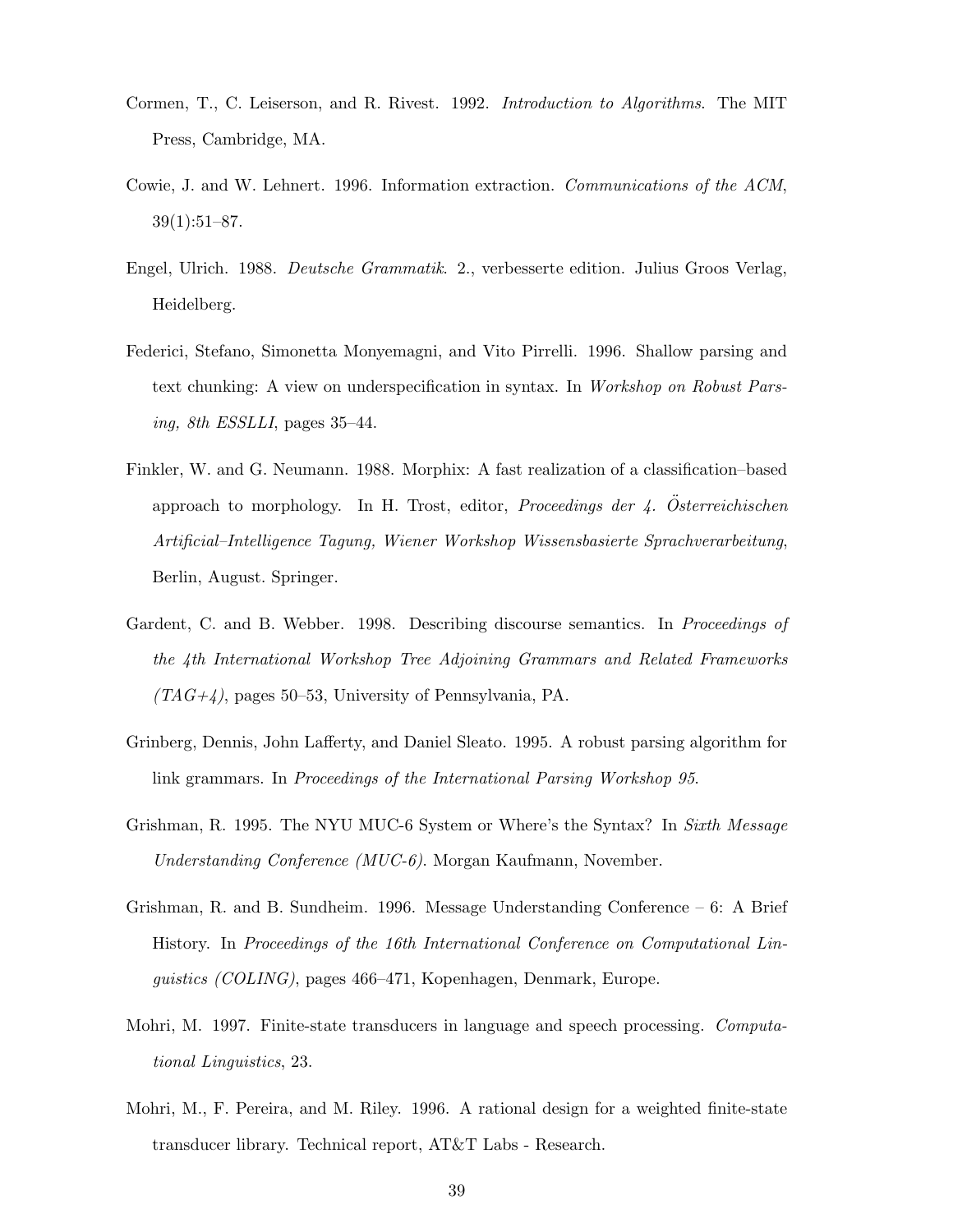- Muskens, R. and E. Krahmer. 1998. Description theory, ltags and underspecified semantics. In Proceedings of the 4th International Workshop Tree Adjoining Grammars and *Related Frameworks (TAG+4)*, pages 112–115, University of Pennsylvania, PA.
- Neumann, G. 1998. Automatic extraction of stochastic lexicalized tree grammars from treebanks. In 4th workshop on tree-adjoining grammars and related frameworks, Philadelphia, PA, USA, August.
- Neumann, G., R. Backofen, J. Baur, M. Becker, and C. Braun. 1997. An information extraction core system for real world german text processing. In 5th International Conference of Applied Natural Language, pages 208–215, Washington, USA, March.
- Neumann, G., C. Braun, and J. Piskorski. 2000. A divide-and-conquer strategy for shallow parsing of german free texts. In Proceedings of the 6th International Conference of Applied Natural Language, Seattle, USA, April.
- Neumann, G. and S. Schmeier. 1999. Combining shallow text processing and machine learning in real world applications. In Proceedings of the IJCAI-99 workshop IRF-2 "Machine Learning for Information Filtering", T. Joachims (ed), Stockholm, Sweden.
- Oflazer, K. 1999. Dependence parsing with a finite state approach. In 37th Annual Meeting of the Association for Computational Linguistics, Maryland.
- Peh, Li Shiuan and Christopher Hian Ann Ting. 1996. A divide-and-conquer strategy for parsing. In Proceedings of the ACL/SIGPARSE 5th International Workshop on Parsing Technologies, pages 57–66.
- Piskorski, J. 1999. DFKI FSM Toolkit. Technical report, Language Technology Laboratary, German Research Center for Artificial Intelligence (DFKI).
- Piskorski, J. and G. Neumann. 2000. An intelligent text extraction and navigation system. In Proceedings of the 6th International Conference on Computer-Assisted Information Retrieval (RIAO-2000). Paris, April.
- Roche, E. and Y. Schabes. 1995. Deterministic part-of-speech tagging with finite state transducers. Computational Linguistics, 21(2):227–253.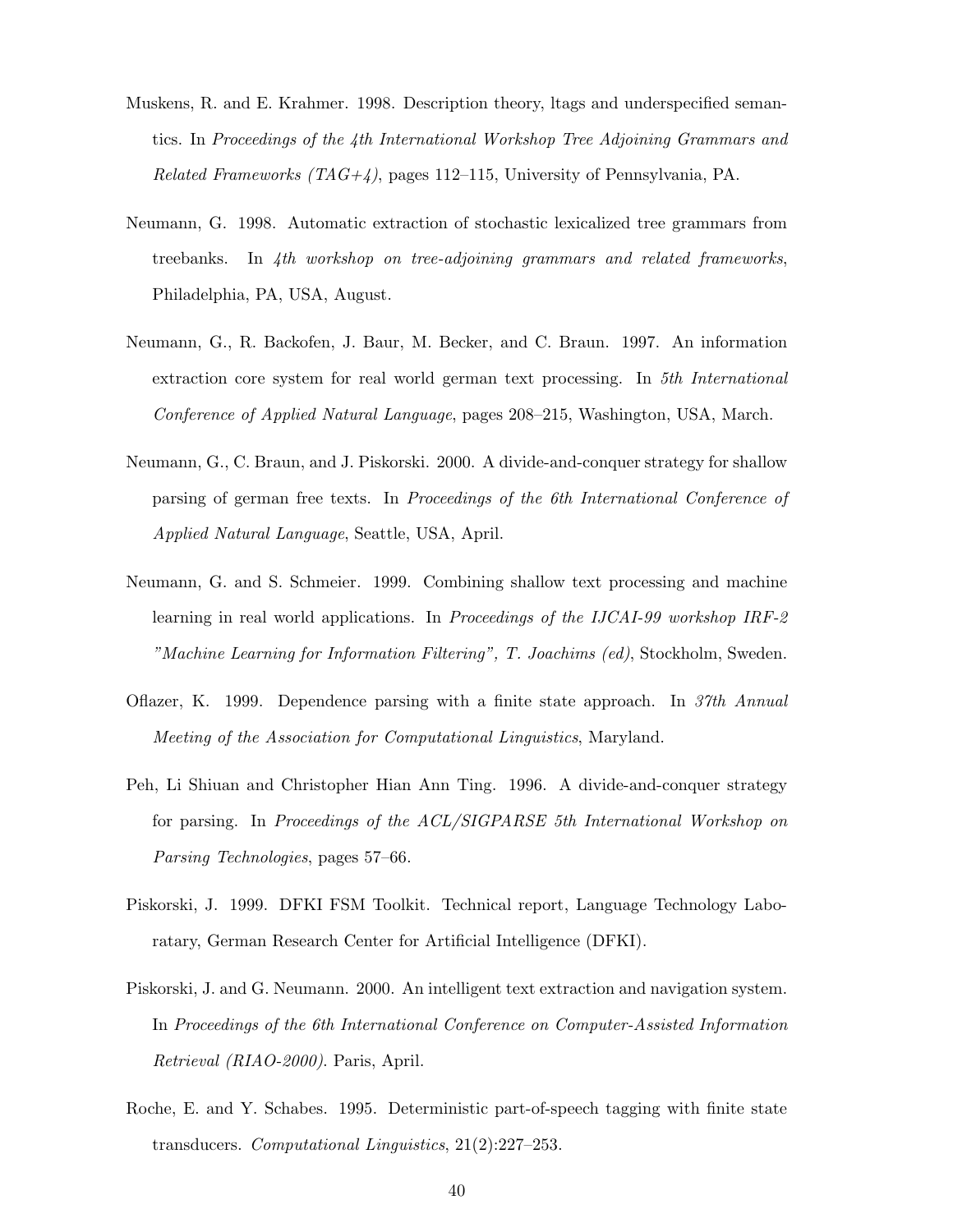- Roche, E. and Y. Schabes. 1996. Introduction to finite-state devices in natural language processing. Technical report, Mitsubishi Electric Research Laboratories, TR-96-13.
- SAIC, editor. 1998. Seventh Message Understanding Conference (MUC-7), http://www.muc.saic.com/. SAIC Information Extraction.
- Sekine, S. and C. Nobata. 1998. An information extraction system and a customization tool. In Proceedings of Hitachi workshop-98, http://cs.nyu.edu/cs/projects/proteus/sekine/.
- Staab, S., C. Braun, A. Düsterhöft, A. Heuer, M. Klettke, S. Melzig, G. Neumann, B. Prager, J. Pretzel, H.-P. Schnurr, R. Studer, H. Uszkoreit, and B. Wrenger. 1999.  $GETESS$  — searching the web exploiting german texts. In  $CIA'39$  — Proceedings of the 3rd Workshop on Cooperative Information Agents, LNCS, Berlin. Springer.
- Sundheim, B., editor. 1995. Sixth Message Understanding Conference (MUC-6), Washington. Distributed by Morgan Kaufmann Publishers, Inc.,San Mateo, California.
- Wauschkuhn, Oliver. 1996. Ein werkzeug zur partiellen syntaktischen analyse deutscher textkorpora. In Dafydd Gibbon, editor, Natural Language Processing and Speech Technology. Results of the Third KONVENS Conference. Mouton de Gruyter, Berlin, pages 356–368.